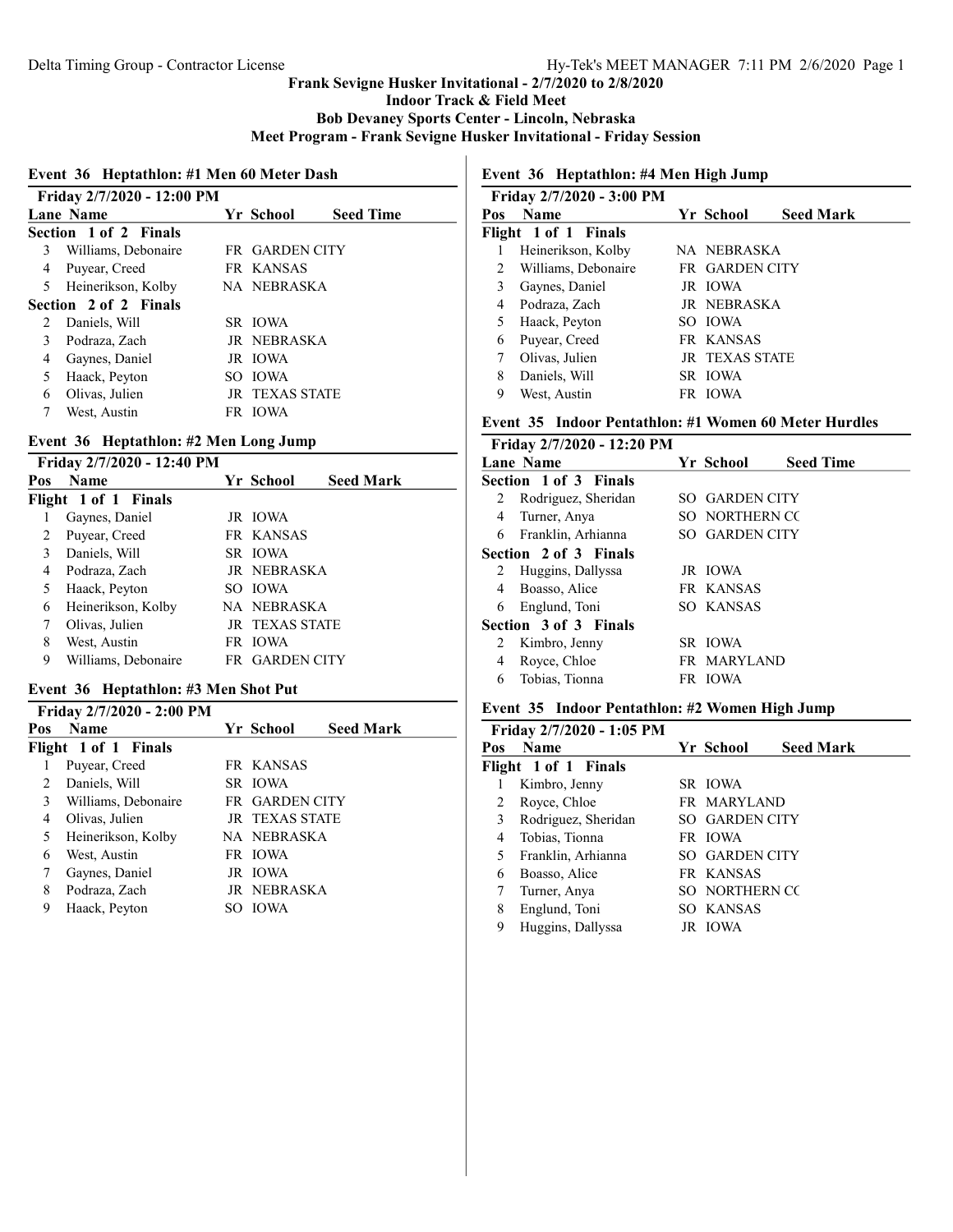Indoor Track & Field Meet

Bob Devaney Sports Center - Lincoln, Nebraska

Meet Program - Frank Sevigne Husker Invitational - Friday Session

### Event 35 Indoor Pentathlon: #3 Women Shot Put

|     | Friday 2/7/2020 - 2:50 PM |                       |                  |  |
|-----|---------------------------|-----------------------|------------------|--|
| Pos | <b>Name</b>               | Yr School             | <b>Seed Mark</b> |  |
|     | Flight 1 of 1 Finals      |                       |                  |  |
|     | Kimbro, Jenny             | SR IOWA               |                  |  |
| 2   | Franklin, Arhianna        | <b>SO GARDEN CITY</b> |                  |  |
| 3   | Tobias, Tionna            | FR IOWA               |                  |  |
| 4   | Royce, Chloe              | FR MARYLAND           |                  |  |
| 5   | Boasso, Alice             | FR KANSAS             |                  |  |
| 6   | Turner, Anya              | SO NORTHERN CO        |                  |  |
| 7   | Englund, Toni             | SO KANSAS             |                  |  |
| 8   | Huggins, Dallyssa         | JR IOWA               |                  |  |
| 9   | Rodriguez, Sheridan       | <b>SO GARDEN CITY</b> |                  |  |
|     |                           |                       |                  |  |

## Event 35 Indoor Pentathlon: #4 Women Long Jump

|     | Friday 2/7/2020 - 3:50 PM |                       |                  |  |
|-----|---------------------------|-----------------------|------------------|--|
| Pos | <b>Name</b>               | Yr School             | <b>Seed Mark</b> |  |
|     | Flight 1 of 1 Finals      |                       |                  |  |
|     | Huggins, Dallyssa         | JR IOWA               |                  |  |
| 2   | Rodriguez, Sheridan       | <b>SO GARDEN CITY</b> |                  |  |
| 3   | Englund, Toni             | SO KANSAS             |                  |  |
| 4   | Boasso, Alice             | FR KANSAS             |                  |  |
| 5   | Royce, Chloe              | FR MARYLAND           |                  |  |
| 6   | Franklin, Arhianna        | <b>SO GARDEN CITY</b> |                  |  |
| 7   | Kimbro, Jenny             | SR IOWA               |                  |  |
| 8   | Turner, Anya              | SO NORTHERN CO        |                  |  |
| 9   | Tobias, Tionna            | FR IOWA               |                  |  |

#### Event 35 Indoor Pentathlon: #5 Women 800 Meter Run

|   | Friday 2/7/2020 - 5:00 PM    |                |                  |
|---|------------------------------|----------------|------------------|
|   | <b>Lane Name</b>             | Yr School      | <b>Seed Time</b> |
|   | <b>Section 1 of 1 Finals</b> |                |                  |
| 1 | Franklin, Arhianna           | SO GARDEN CITY |                  |
| 2 | Turner, Anya                 | SO NORTHERN CC |                  |
| 3 | Kimbro, Jenny                | SR IOWA        |                  |
| 4 | Huggins, Dallyssa            | JR IOWA        |                  |
| 5 | Rodriguez, Sheridan          | SO GARDEN CITY |                  |
| 6 | Royce, Chloe                 | FR MARYLAND    |                  |
|   | Englund, Toni                | SO KANSAS      |                  |
| 8 | Tobias, Tionna               | FR IOWA        |                  |
| 9 | Boasso, Alice                | FR KANSAS      |                  |
|   |                              |                |                  |

| <b>Event 12 Men Weight Throw</b> |                                                |                     |                               |  |  |
|----------------------------------|------------------------------------------------|---------------------|-------------------------------|--|--|
|                                  | Friday 2/7/2020 - 4:30 PM                      |                     |                               |  |  |
| 2 Flights                        |                                                |                     |                               |  |  |
|                                  | 3 Preliminary Throws - Top 9 Advance To Finals |                     |                               |  |  |
|                                  | Devaney:                                       | 23.74m 2/22/2002    | <b>Scott Russell</b>          |  |  |
|                                  | Husker:                                        | $22.73m$ $2/6/2015$ | <b>Conor McCullough</b>       |  |  |
| Pos                              | <b>Name</b>                                    |                     | Yr School<br><b>Seed Mark</b> |  |  |
| Flight                           | 1 of 2 Finals                                  |                     |                               |  |  |
| 1                                | Larrison, Patrick                              |                     | SO KANSAS                     |  |  |
| 2                                | Smith, Bobby                                   | JR                  | <b>TEXAS STATE</b>            |  |  |
| 3                                | Harkins, Joey                                  |                     | <b>SO DRAKE</b>               |  |  |
| $\overline{4}$                   | Steward, Cameron                               |                     | <b>SO TEXAS STATE</b>         |  |  |
| 5                                | McMillin, Nick                                 |                     | SO KANSAS                     |  |  |
| 6                                | Hessling, Fabio                                |                     | FR BARTON COUP                |  |  |
| 7                                | Marshall, Ethan                                |                     | FR DRAKE                      |  |  |
| 8                                | Ryan, Joseph                                   |                     | FR IOWA STATE                 |  |  |
| 9                                | Morrison, Zach                                 |                     | NA UNATTACHED                 |  |  |
| 10                               | Redmond II, Dias                               |                     | FR TEXAS STATE                |  |  |
| 11                               | Foreman, Gevon                                 |                     | <b>JR KANSAS CITY</b>         |  |  |
| 12                               | Noles, James                                   |                     | FR TEXAS STATE                |  |  |
| 13                               | Jackson, Terrell                               |                     | SR KANSAS CITY                |  |  |
| 14                               | Gannon, Jonathan                               |                     | FR IOWA STATE                 |  |  |
| Flight                           | 2 of 2 Finals                                  |                     |                               |  |  |
| $\mathbf{1}$                     | Barnett, Phillipe                              |                     | <b>SO BARTON COUP</b>         |  |  |
| 2                                | Joycey, James                                  |                     | SO NEBRASKA                   |  |  |
| 3                                | Kalkowski, Cade                                |                     | <b>JR WAYNE STATE</b>         |  |  |
| $\overline{4}$                   | Cornelio, Jacob                                |                     | SR CONCORDIA (1               |  |  |
| 5                                | Peters, Dalton                                 |                     | SO NEBRASKA                   |  |  |
| 6                                | Jorge, Jaylon                                  |                     | <b>SR TEXAS STATE</b>         |  |  |
| 7                                | Kaup, Dylan                                    |                     | SR WAYNE STATE                |  |  |
| 8                                | Busby, Brandon                                 |                     | <b>JR TEXAS STATE</b>         |  |  |
| 9                                | Yodts, Kyler                                   |                     | SR NORTHERN IO                |  |  |
| 10                               | Lambrechts Jr., Burger                         |                     | JR NEBRASKA                   |  |  |
| 11                               | King, Darius                                   |                     | <b>JR NORTHERN IO</b>         |  |  |
| 12                               | Pavlenko, Vlad                                 |                     | <b>UNATTACHED</b>             |  |  |

13 Blomquist, Logan SR SE MISSOURI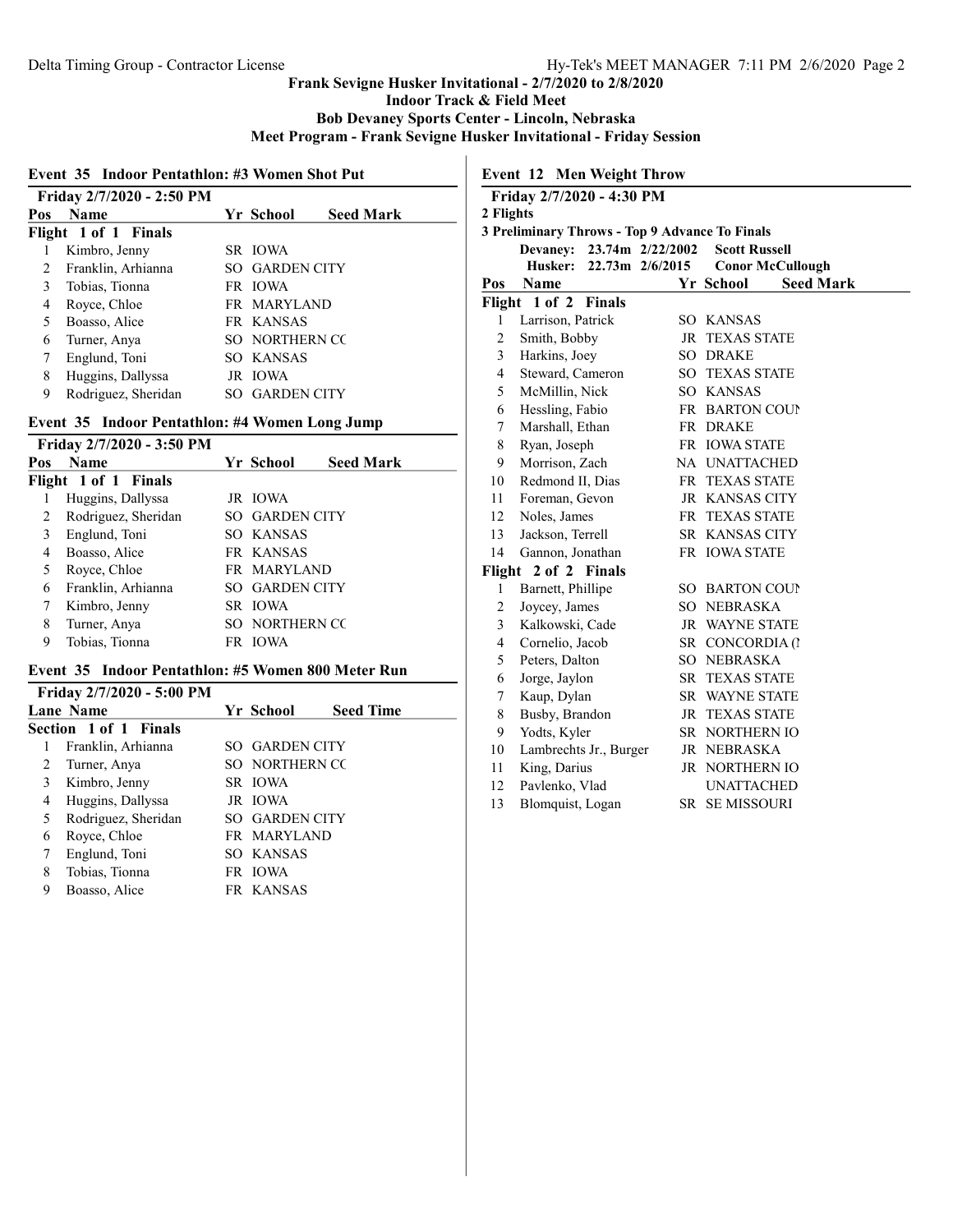Indoor Track & Field Meet

Bob Devaney Sports Center - Lincoln, Nebraska

Meet Program - Frank Sevigne Husker Invitational - Friday Session

# Event 7 Women Pole Vault Friday 2/7/2020 - 6:00 PM STARTING HEIGHT 3.38 FOLLOWED BY 3.53; 3.68; 3.83; 3.98; 4.13; 4.23; 4.33 +5cm Devaney: 4.52m 2/2/2008 Amy Linnen Husker: 4.52m 2/8/2002 Amy Linnen Pos Name Yr School Seed Mark Flight 1 of 1 Finals 1 Cho, Nicole JR ILLINOIS 2 Scully, Kamryn FR SD MINES 3 Holland, Madeline SO NEBRASKA 4 Gardner, Jessica FR NEBRASKA 5 Hoskins, Matty SO NEBRASKA 6 Morello, Alyssa SO ILLINOIS 7 Collingham, Abigail SR HASTINGS 8 Held, Josie SO ILLINOIS 9 Van Hoecke, Samantha SR KANSAS 10 Nwoko, Chisom SR ILLINOIS 11 Gebauer, Maja FR DRAKE 12 Puelz, Josie FR CONCORDIA (N 13 Leggas, Kristina SO TULANE 14 Mick, Catherine JR NEBRASKA 15 Slaughter, Kristin JR ILLINOIS 16 Brooks, Allison SR CONCORDIA (1 17 Baker, Nicole SR NEBRASKA 18 Nye, Carolyn SR ILLINOIS 19 Keeble, Erica JR SD MINES 20 Modic, Nastja SO TULANE 21 Jacobs, Andrianna JR NEBRASKA

#### Event 2 Men Long Jump

Friday 2/7/2020 - 6:00 PM 2 Flights 3 Preliminary Jumps - Top 9 Advance To Finals Devaney: 8.33m 2/5/1994 Erick Walder  $7.93m$   $2/9/1996$ Pos Name Yr School Seed Mark Flight 1 of 2 Finals 1 Newman, Richard SO CLOUD COUNT 2 Thimsen, Tyler JR NORTHERN CO 3 Wellington, Shammawi JR KANSAS CITY 4 Mudundulu, Passmore FR NEBRASKA 5 Greaves, Anderson SO BARTON COUNT 6 Wood, Brock FR SE MISSOURI 7 Burdin, Mark FR KANSAS 8 Wiedel, Simon JR NEBRASKA 9 Acay, Jonas FR TEXAS STATE 10 Hill, CJ FR PRATT CC 11 Webb, Garland SR SE MISSOURI 12 Brown, Gabe FR BARTON COUNT 13 McClain, Anterreon JR SE MISSOURI 14 Chokri, Noah FR TEXAS STATE 15 Ferguson, Treyvon SO KANSAS

### Flight 2 of 2 Finals

| o  |                        |                       |
|----|------------------------|-----------------------|
| 1  | Schmidt, Cole          | SO HASTINGS           |
| 2  | Stapleton Jr., Deandre | FR IOWA               |
| 3  | Wells, Jonathan        | <b>SR ILLINOIS</b>    |
| 4  | Thompson, Alexander    | FR NEBRASKA           |
| 5  | Koehler, Trent         | SR NEBRASKA WI        |
| 6  | Artman, Connor         | SO ILLINOIS           |
| 7  | Coke, Shakwon          | <b>FR BARTON COUP</b> |
| 8  | Carter, James          | SO IOWA               |
| 9  | Briscoe, Jr., Ronnie   | <b>JR TEXAS STATE</b> |
| 10 | Pride, Tyler           | FR KANSAS             |
| 11 | Herring, Noah          | <b>JR TEXAS STATE</b> |
| 12 | Ackah, Peter           | <b>TACHYON ATH</b>    |
| 13 | Koenig, Cooper         | JR IOWA               |
| 14 | Russell, Luke          | SR NEBRASKA           |
| 15 | Diercks, Chandler      | SR KANSAS CITY        |
|    |                        |                       |

# Event 1 Women Long Jump

|           | Friday 2/7/2020 - 6:00 PM                     |  |                             |                  |  |  |
|-----------|-----------------------------------------------|--|-----------------------------|------------------|--|--|
| 2 Flights |                                               |  |                             |                  |  |  |
|           | 3 Preliminary Jumps - Top 9 Advance To Finals |  |                             |                  |  |  |
|           | <b>Devaney:</b>                               |  | 6.63m 2/7/1997 Trecia Smith |                  |  |  |
|           | Husker:                                       |  | 6.63m 2/7/1997 Trecia Smith |                  |  |  |
| Pos       | Name                                          |  | Yr School                   | <b>Seed Mark</b> |  |  |
|           | Flight 1 of 2 Finals                          |  |                             |                  |  |  |
| 1         | Chavez, Kylie                                 |  | JR NORTHERN CC              |                  |  |  |
| 2         | Jenkins, Brooke                               |  | FR KANSAS CITY              |                  |  |  |
| 3         | Lux-Rulon, Lucy                               |  | SO ILLINOIS                 |                  |  |  |
| 4         | Daniel, Lorielle                              |  | FR KANSAS                   |                  |  |  |
| 5         | Malej, Trina                                  |  | <b>SO TULANE</b>            |                  |  |  |
| 6         | St. Louis, Aquila                             |  | <b>SO BARTON COUP</b>       |                  |  |  |
| 7         | Nguyen, Nicole                                |  | FR ILLINOIS                 |                  |  |  |
| 8         | Odaine, Shemia                                |  | FR BARTON COUP              |                  |  |  |
| 9         | Germain, Ashley                               |  | FR MARYLAND                 |                  |  |  |
| 10        | Cameron, Javlyn                               |  | <b>JR TEXAS STATE</b>       |                  |  |  |
| 11        | Edwards, Leyla                                |  | <b>JR KANSAS CITY</b>       |                  |  |  |
| 12        | Carr, Nya                                     |  | SO ILLINOIS                 |                  |  |  |
| 13        | Gorlova, Victoria                             |  | FR KANSAS                   |                  |  |  |
| 14        | Osborne, Camille                              |  | FR ILLINOIS                 |                  |  |  |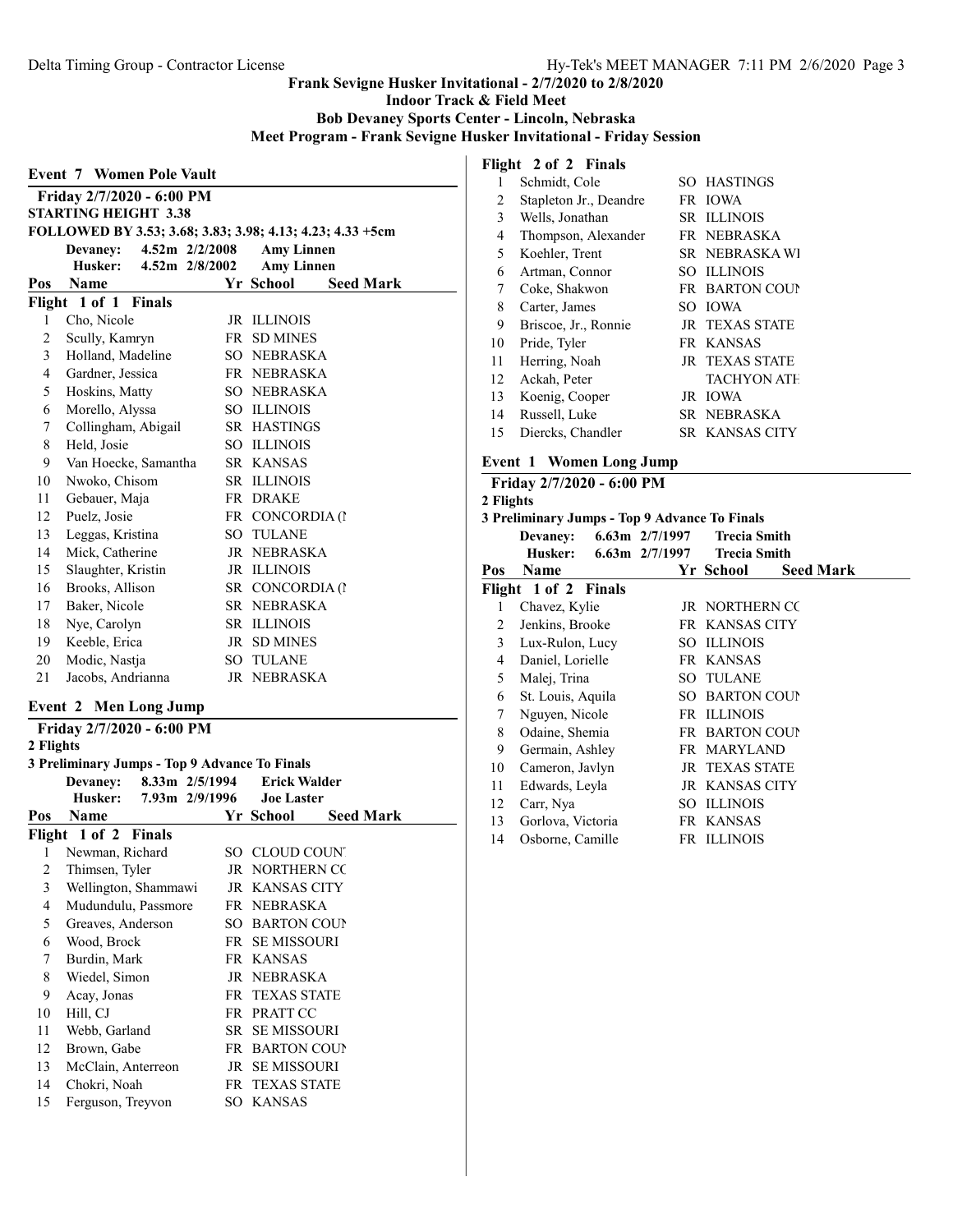Indoor Track & Field Meet

Bob Devaney Sports Center - Lincoln, Nebraska

Meet Program - Frank Sevigne Husker Invitational - Friday Session

|    | Flight 2 of 2 Finals(Event 1 Women Long Jump)                   |      |                       |
|----|-----------------------------------------------------------------|------|-----------------------|
| 1  | Aduma, Amira                                                    | SO.  | <b>ILLINOIS</b>       |
| 2  | Ashley, Annia                                                   | FR - | <b>BARTON COUP</b>    |
| 3  | Chinonyelum, Anigbata G <sub>1</sub> SO CLOUD COUN <sup>'</sup> |      |                       |
| 4  | Thomas, Darby                                                   |      | FR NEBRASKA           |
| 5  | Hayde, Arianna                                                  |      | SO BARTON COUP        |
| 6  | Pearson, Zionn                                                  | SO.  | <b>NEBRASKA</b>       |
| 7  | Ferdinand, Naomi                                                |      | <b>SR TEXAS STATE</b> |
| 8  | Turke, Ieva                                                     |      | JR NEBRASKA           |
| 9  | Davis, Allison                                                  |      | <b>JR NORTHERN CC</b> |
| 10 | Pokuaah, Jacqueline                                             |      | SO CLOUD COUNT        |
| 11 | Riley, Shylia                                                   |      | <b>UNATTACHED</b>     |
| 12 | Maessner, Daisy                                                 | SO.  | <b>HASTINGS</b>       |
| 13 | Valenzuela, Alexa                                               |      | <b>FR TEXAS STATE</b> |
| 14 | James, Jamilah                                                  |      | JR MISSOURI STA       |
| 15 | Stepney, LaOwasia                                               |      | FR NEBRASKA           |
|    |                                                                 |      |                       |

# Event 11 Women Weight Throw

# Friday 2/7/2020 - 6:45 PM

# 2 Flights

|  |  | 3 Preliminary Throws - Top 9 Advance To Finals |  |  |  |  |  |
|--|--|------------------------------------------------|--|--|--|--|--|
|--|--|------------------------------------------------|--|--|--|--|--|

|     | Devaney: 23.26m 2/1/2019 |                         |                       | Laulauga Tausaga |
|-----|--------------------------|-------------------------|-----------------------|------------------|
|     |                          | Husker: 23.26m 2/1/2019 |                       | Laulauga Tausaga |
| Pos | Name                     |                         | Yr School             | <b>Seed Mark</b> |
|     | Flight 1 of 2 Finals     |                         |                       |                  |
| 1   | De Jong, Morgan          |                         | JR CONCORDIA (1       |                  |
| 2   | Richards, Fiona          |                         | <b>SO BARTON COUP</b> |                  |
| 3   | Harris, Maddie           |                         | FR NEBRASKA           |                  |
| 4   | Wolridge, Ebony          |                         | FR TEXAS STATE        |                  |
| 5   | Headley, Alexandra       |                         | <b>JR TEXAS STATE</b> |                  |
| 6   | Clowers, Rachel          |                         | JR KANSAS             |                  |
| 7   | Spencer, Marika          |                         | FR NEBRASKA           |                  |
| 8   | Ragland, Sarah           |                         | JR CONCORDIA (1       |                  |
|     | Flight 2 of 2 Finals     |                         |                       |                  |
| 1   | Shaw, Adrianna           |                         | SR CONCORDIA (1       |                  |
| 2   | Purchase, Anna           |                         | FR NEBRASKA           |                  |
| 3   | Humphreys, Nicole        |                         | <b>JR SEMISSOURI</b>  |                  |
| 4   | Griffin, Allison         |                         | SR NORTHERN IO        |                  |
| 5   | Nietert, Alanna          |                         | SR NORTHERN IO        |                  |
| 6   | Scheil, Mckenzie         |                         | <b>SO WAYNE STATE</b> |                  |
| 7   | Tonga, Anya              |                         | <b>SR SEMISSOURI</b>  |                  |
| 8   | Da Silva, Ana            |                         | FR BARTON COUP        |                  |

Event 31 Women 60 Meter Hurdles

|                | 8 Advance: Top 1 Each Heat plus Next 4 Best Times |                |                        |                       |
|----------------|---------------------------------------------------|----------------|------------------------|-----------------------|
|                | Friday 2/7/2020 - 6:00 PM                         |                |                        |                       |
| <b>4 HEATS</b> |                                                   |                |                        |                       |
|                | <b>Heat Winners Plus Next 4 Fastest</b>           |                |                        |                       |
|                | Devaney:                                          | 7.92 2/25/2006 | <b>Priscilla Lopes</b> |                       |
|                | Husker:                                           | 8.03 2/4/2017  |                        | Jasmine Camacho-Quinn |
|                | <b>Lane Name</b>                                  |                | Yr School              | <b>Seed Time</b>      |
|                | Heat 1 of 4 Prelims                               |                |                        |                       |
| 1              | Davis, Shayla                                     |                | SO KANSAS CITY         |                       |
| $\overline{c}$ | Pearson, McKenzie                                 |                | FR NEBRASKA            |                       |
| 3              | Kimble, Paige                                     |                | <b>JR TEXAS STATE</b>  |                       |
| 4              | Mota, Yoveinny                                    |                | SO BARTON COUP         |                       |
| 5              | Loyd, Kyah                                        |                | JR TULANE              |                       |
| 6              | Lux-Rulon, Lucy                                   |                | SO ILLINOIS            |                       |
| 7              | Harris, Winsome                                   |                | FR NEBRASKA            |                       |
| 8              | Tobias, Tionna                                    |                | FR IOWA                |                       |
|                | Heat 2 of 4 Prelims                               |                |                        |                       |
| 1              | Battershell, Rachel                               |                | SO CONCORDIA (1        |                       |
| 2              | Hackett, Nadia                                    |                | JR MARYLAND            |                       |
| 3              | O'Connor, Jaymie                                  |                | NA UNATTACHED          |                       |
| 4              | Kimbro, Jenny                                     |                | SR IOWA                |                       |
| 5              | Ealy-Pulido, Ariana                               |                | <b>SO TEXAS STATE</b>  |                       |
| 6              | Zanker, Teri                                      |                | NA UNATTACHED          |                       |
| 7              | Jones, Alexis                                     |                | JR ILLINOIS            |                       |
| 8              | Hatton, Aliya                                     |                | FR CLOUD COUNT         |                       |
|                | Heat 3 of 4 Prelims                               |                |                        |                       |
| $\mathbf{1}$   | Lewis, Sarah                                      |                | SO CONCORDIA (1        |                       |
| 2              | Duckett, Jessica                                  |                | SR TULANE              |                       |
| 3              | Pokuaah, Jacqueline                               |                | SO CLOUD COUNT         |                       |
| 4              | Johnson, Semaye                                   |                | <b>JR NORTHERN CC</b>  |                       |
| 5              | Hughes, Brandi                                    |                | SR TULANE              |                       |
| 6              | Weaver, Kionna                                    |                | SO ILLINOIS            |                       |
| 7              | Winger, Sydney                                    |                | SO IOWA                |                       |
| 8              | Octave, Mone'                                     |                | FR GARDEN CITY         |                       |
|                | Heat 4 of 4 Prelims                               |                |                        |                       |
| 1              | Cameron, Javlyn                                   |                | <b>JR TEXAS STATE</b>  |                       |
| 2              | Moore, Karlie                                     |                | FR NEBRASKA            |                       |
| 3              | Ealy-Pulido, Kattiana                             |                | <b>SO TEXAS STATE</b>  |                       |
| 4              | Vlahovic, Katarina                                |                | SO IOWA STATE          |                       |
| 5              | Stepney, LaQwasia                                 |                | FR NEBRASKA            |                       |
| 6              | Hall, Kaylyn                                      |                | SO IOWA STATE          |                       |
| 7              | Cruz, Kleymer                                     |                | FR COLBY CC            |                       |
| 8              | Dostal, Josilyn                                   |                | JR NEBRASKA            |                       |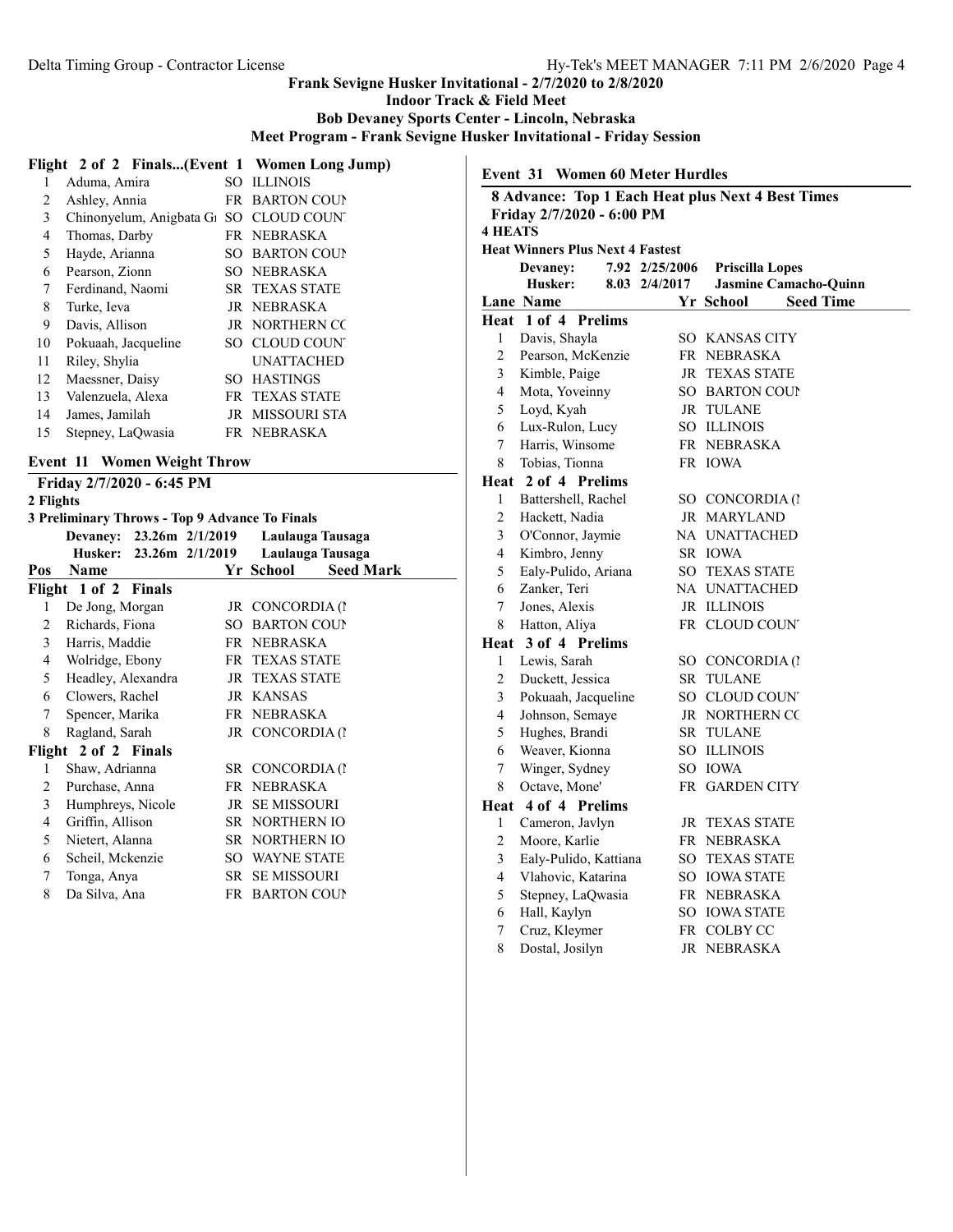Indoor Track & Field Meet

Bob Devaney Sports Center - Lincoln, Nebraska

Meet Program - Frank Sevigne Husker Invitational - Friday Session

|                | <b>Event 32 Men 60 Meter Hurdles</b>                                           |                               |                | Event 13 Women 60 Meter Dash     |               |                                                   |
|----------------|--------------------------------------------------------------------------------|-------------------------------|----------------|----------------------------------|---------------|---------------------------------------------------|
| <b>4 HEATS</b> | 8 Advance: Top 1 Each Heat plus Next 4 Best Times<br>Friday 2/7/2020 - 6:21 PM |                               | <b>6 HEATS</b> | Friday 2/7/2020 - 6:42 PM        |               | 8 Advance: Top 1 Each Heat plus Next 2 Best Times |
|                | <b>Heat Winner Plus Next 4 Fastest</b>                                         |                               |                | Heat winners plus next 2 fastest |               |                                                   |
|                | Devaney:<br>7.47 2/9/2002                                                      | <b>Larry Wade</b>             |                | Devaney:                         | 7.17 2/2/2002 | <b>Veronica Campbell</b>                          |
|                | Husker:<br>7.65 2/4/2009                                                       | <b>Ryan Brathwaite</b>        |                | Husker:                          | 7.21 2/3/2017 | <b>Morolake Akinosun</b>                          |
|                | Lane Name                                                                      | Yr School<br><b>Seed Time</b> |                | Lane Name                        |               | Yr School<br><b>Seed Time</b>                     |
|                | Heat 1 of 4 Prelims                                                            |                               |                | Heat 1 of 6 Prelims              |               |                                                   |
| $\mathbf{1}$   | Smith, Jr., Tard                                                               | SO BUTLER CC                  | $\mathbf{1}$   | Askew, A'Mira                    |               | FR MISSOURI STA                                   |
| $\overline{2}$ | Reece, Javan                                                                   | JR KANSAS                     | $\overline{2}$ | Aduma, Amira                     |               | SO ILLINOIS                                       |
| 3              | Garber, Jack                                                                   | FR IOWA STATE                 | 3              | Mota, Yoveinny                   |               | <b>SO BARTON COUP</b>                             |
| 4              | Braverman, Josh                                                                | JR IOWA                       | $\overline{4}$ | Epps, Jeanea                     |               | FR ILLINOIS                                       |
| 5              | Weh, Mason                                                                     | <b>SR IOWA STATE</b>          | 5              | Hargrove, Lasarah                |               | FR IOWA                                           |
| 6              | Reed, Gratt                                                                    | FR IOWA                       | 6              | Stewart, Venice                  |               | <b>BEMI</b>                                       |
| 7              | Siedhoff, Luke                                                                 | SR NEBRASKA                   | 7              | Anderson, Kalli                  |               | FR BARTON COUP                                    |
| 8              | Jackson, Jaden                                                                 | SO ILLINOIS                   | 8              | Valenzuela, Alexa                |               | FR TEXAS STATE                                    |
|                | Heat 2 of 4 Prelims                                                            |                               | Heat           | 2 of 6 Prelims                   |               |                                                   |
| $\mathbf{1}$   | Dannis, Bret                                                                   | SO ILLINOIS                   | $\mathbf{1}$   | Odaine, Shemia                   |               | FR BARTON COUP                                    |
| 2              | Hayles, Jaheem                                                                 | FR IOWA CENTRA                | $\overline{2}$ | Dupree, Aldriana                 |               | <b>SO TULANE</b>                                  |
| 3              | Wessels, Nick                                                                  | JR SOUTH DAKOT                | $\mathfrak{Z}$ | McDonald, Kaleb                  |               | FR BUTLER CC                                      |
| 4              | McConico, Jaylan                                                               | SR IOWA                       | $\overline{4}$ | Pierre, Nikesha                  |               | SO PRATT CC                                       |
| 5              | Carter, Ian                                                                    | <b>SO TEXAS STATE</b>         | 5              | Giles, Sadi                      |               | <b>SO TEXAS STATE</b>                             |
| 6              | Williams, Warren                                                               | FR PRATT CC                   | 6              | Ballard, Taneka                  |               | FR FORT SCOTT C                                   |
| 7              | Babbington, Alex                                                               | FR ILLINOIS                   | 7              | Goffe, Toshel                    |               | FR BUTLER CC                                      |
| 8              | Gaw, Darrius                                                                   | FR NEBRASKA                   | 8              | Campbell, Sharikae               |               | SO BARTON COUP                                    |
|                | Heat 3 of 4 Prelims                                                            |                               | Heat           | 3 of 6 Prelims                   |               |                                                   |
| $\mathbf{1}$   | Bryan, Christopher                                                             | SR KANSAS CITY                | $\mathbf{1}$   | Jackson, Sophia                  |               | SR DRAKE                                          |
| $\overline{2}$ | Ouimet, Aiden                                                                  | FR ILLINOIS                   | $\overline{2}$ | Osborne, Camille                 |               | FR ILLINOIS                                       |
| 3              | Conway, Grant                                                                  | FR IOWA                       | 3              | Brown, Traci                     |               | JR IOWA                                           |
| 4              | Lemonious, Philip                                                              | FR BARTON COUP                | $\overline{4}$ | Smith, Jaida                     |               | SO MARYLAND                                       |
| 5              | Mays, Treyvon                                                                  | FR TEXAS STATE                | 5              | Henry, Calandra                  |               | FR MISSOURI STA                                   |
| 6              | Wells, Jonathan                                                                | SR ILLINOIS                   | 6              | Ingram, Deja                     |               | SO NEBRASKA                                       |
| 7              | Jones, Deshaun                                                                 | SO BARTON COUP                | 7              | Spivey, Marcya                   |               | SR KANSAS CITY                                    |
| 8              | Williams, Robert                                                               | FR ILLINOIS                   | 8              | Swisher, Josauni                 |               | FR FORT SCOTT C                                   |
|                | Heat 4 of 4 Prelims                                                            |                               | Heat           | 4 of 6 Prelims                   |               |                                                   |
| 1              | Pride, Tyler                                                                   | FR KANSAS                     | $\mathbf{1}$   | Mukes, Morganne                  |               | JR KANSAS                                         |
| 2              | Burdin, Mark                                                                   | FR KANSAS                     | $\overline{2}$ | Dwaah, Leanza                    |               | FR SE MISSOURI                                    |
| 3              | Ohlman, Vincent                                                                | SO NEBRASKA                   | $\mathfrak{Z}$ | Hughes, Brandi                   |               | <b>SR TULANE</b>                                  |
| 4              | Releford, Darius                                                               | JR KANSAS                     | $\overline{4}$ | Ntia-Obong, Mercy                |               | FR CLOUD COUNT                                    |
| 5              | Britt, Jamal                                                                   | JR IOWA                       | 5              | Hilton, Live                     |               | SO TEXAS STATE                                    |
| 6              | Luff, Darius                                                                   | FR NEBRASKA                   | 6              | Kester, Keaton                   |               | SO DRAKE                                          |
| 7              | Williams, Anthony                                                              | JR IOWA                       | 7              | Caldwell, Jedah                  |               | SR KANSAS                                         |
| $\,$ 8 $\,$    | Siliman, George                                                                | SO NEBRASKA                   | 8              | Johnson, Semaye                  |               | JR NORTHERN CC                                    |
|                |                                                                                |                               |                |                                  |               |                                                   |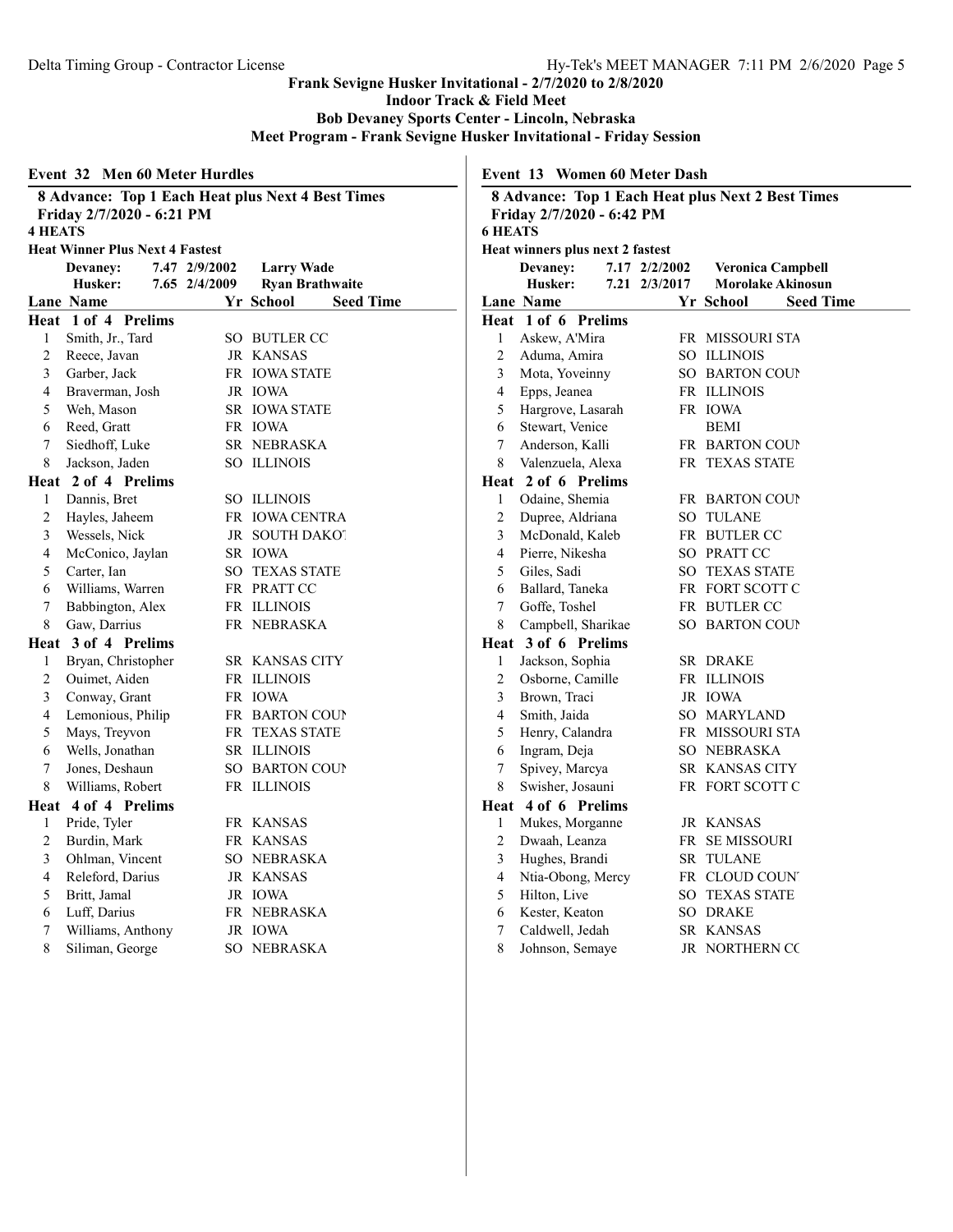Indoor Track & Field Meet

Bob Devaney Sports Center - Lincoln, Nebraska

Meet Program - Frank Sevigne Husker Invitational - Friday Session

|   |                     | Heat 5 of 6 Prelims(Event 13 Women 60 Meter Dash) |
|---|---------------------|---------------------------------------------------|
| 1 | Johnson, Taylor     | SR NEBRASKA                                       |
| 2 | Crawford, Mariah    | SR DRAKE                                          |
| 3 | Smiley, Taryn       | <b>UNATTACHED</b>                                 |
| 4 | Nylander, Louisa    | SR KANSAS CITY                                    |
| 5 | Brown, Patricia     | FR PRATT CC                                       |
| 6 | Thomas, Darby       | FR NEBRASKA                                       |
| 7 | Watkins, Malia      | FR MISSOURI STA                                   |
| 8 | Kjelland, Beatrice  | <b>BEMI</b>                                       |
|   | Heat 6 of 6 Prelims |                                                   |
| 1 | Loyd, Kyah          | JR TULANE                                         |
| 2 | Stingley, Ebone     | FR NEBRASKA                                       |
| 3 | Schuetz, Kelsi      | <b>JR NORTHERN CC</b>                             |
| 4 | Nesby, Dorian       | SO NORTHERN CO                                    |
| 5 | Smith, D'Anna       | FR TEXAS STATE                                    |
| 6 | Christian, Antonise | JR IOWA                                           |
| 7 | Mack, Bria          | JR MARYLAND                                       |
| 8 | Carr, Nya           | SO ILLINOIS                                       |
|   |                     |                                                   |

# Event 14 Men 60 Meter Dash

|                |                                  |                        | <b>8 Advance: Top 1 Each Heat plus Next 2 Best Times</b> |  |
|----------------|----------------------------------|------------------------|----------------------------------------------------------|--|
|                | Friday 2/7/2020 - 6:57 PM        |                        |                                                          |  |
| <b>6 HEATS</b> |                                  |                        |                                                          |  |
|                | Heat winners plus next 2 fastest |                        |                                                          |  |
|                | <b>Devaney:</b>                  |                        | 6.54 1/16/2015 John Teeters                              |  |
|                | Husker:                          | $6.55 \quad 2/21/2014$ | <b>Clayton Vaughn</b>                                    |  |
|                | <b>Lane Name</b>                 |                        | Yr School<br><b>Seed Time</b>                            |  |
|                | Heat 1 of 6 Prelims              |                        |                                                          |  |
| 1              | Franklin, Caleb                  |                        | <b>OUANTUM ATI</b>                                       |  |
| 2              | Paissan, Lorenzo                 |                        | FR NEBRASKA                                              |  |
| $\mathfrak{Z}$ | Dean, Caleb                      |                        | FR MARYLAND                                              |  |
| 4              | Rustay, Declan                   |                        | SO ILLINOIS                                              |  |
| 5              | Burnett, Davonte                 |                        | <b>SO BARTON COUP</b>                                    |  |
| 6              | Swain, Dylan                     |                        | SO BUTLER CC                                             |  |
| $\tau$         | Burdin, Mark                     |                        | FR KANSAS                                                |  |
| 8              | Foust, Priest                    |                        | SO PRATT CC                                              |  |
|                | Heat 2 of 6 Prelims              |                        |                                                          |  |
| 1              | Elcock, Jerod                    |                        | FR BUTLER CC                                             |  |
| 2              | Cross, Nick                      |                        | FR MARYLAND                                              |  |
| 3              | Dannis, Bret                     | SO.                    | <b>ILLINOIS</b>                                          |  |
| 4              | Peka, Victor                     |                        | JR DRAKE                                                 |  |
| 5              | Sebben, Trey                     |                        | <b>FR KANSAS CITY</b>                                    |  |
| 6              | Feagin, Denzel                   |                        | <b>FR BARTON COUP</b>                                    |  |
| 7              | Shannon, Jason                   |                        | JR ILLINOIS                                              |  |
| 8              | Acay, Jonas                      |                        | <b>FR TEXAS STATE</b>                                    |  |
|                |                                  |                        |                                                          |  |

| Heat                    | 3 of 6 Prelims       |    |                     |
|-------------------------|----------------------|----|---------------------|
| 1                       | Releford, Darius     |    | JR KANSAS           |
| $\overline{2}$          | McGoy, Deonte        | FR | <b>IOWA CENTRA</b>  |
| 3                       | Anders, Myles        | JR | <b>TEXAS STATE</b>  |
| 4                       | Bell, Christian      |    | <b>KFRANCIS TRA</b> |
| 5                       | Doyley, Mark         | SO | <b>BUTLER CC</b>    |
| 6                       | Wilson, Tyreke       |    | SO BARTON COUP      |
| 7                       | Briscoe, Jr., Ronnie | JR | <b>TEXAS STATE</b>  |
| 8                       | Morris Jr., Jamaal   | FR | PRATT CC            |
|                         | Heat 4 of 6 Prelims  |    |                     |
| $\mathbf{1}$            | Williams, Arlon      |    | SO BUTLER CC        |
| $\overline{c}$          | Moultrie, Rico       |    | FR COLBY CC         |
| 3                       | Jarosz, Zachary      |    | NA UNATTACHED       |
| $\overline{4}$          | Johnson, Elijha      | FR | <b>IOWA CENTRA</b>  |
| 5                       | Iske, Tanner         |    | FR IOWA             |
| 6                       | McDowell, Jeremy     |    | FR BUTLER CC        |
| 7                       | Dean, Karon          |    | FR BARTON COUP      |
| 8                       | Dyer, Dashinelle     |    | FR IOWA CENTRA      |
|                         | Heat 5 of 6 Prelims  |    |                     |
| 1                       | Renteria, Jhonny     | FR | <b>BARTON COUP</b>  |
| $\overline{2}$          | Robinson, Clifford   |    | SO KANSAS           |
| 3                       | Atkins, Xavier       |    | SO BUTLER CC        |
| $\overline{\mathbf{4}}$ | Ewan, Joseph         |    | FR MARYLAND         |
| 5                       | Ramsey, Chris        | FR | <b>NEBRASKA</b>     |
| 6                       | Tebb-Lolar, Nevan    | FR | <b>CLOUD COUNT</b>  |
| $\sqrt{ }$              | Omatseye, Nuwa       |    | SO KANSAS           |
| 8                       | Reece, Javan         | JR | <b>KANSAS</b>       |
| Heat                    | 6 of 6 Prelims       |    |                     |
| $\mathbf{1}$            | Artman, Connor       | SO | <b>ILLINOIS</b>     |
| $\overline{2}$          | Tomlinson, Imar      | SO | <b>UNATTACHED</b>   |
| 3                       | Brown, Matthew       | SO | <b>NEBRASKA</b>     |
| $\overline{4}$          | McGee, Ollie         |    | FR BUTLER CC        |
| 5                       | McClain, Anterreon   |    | JR SE MISSOURI      |
| 6                       | Wiedel, Simon        |    | JR NEBRASKA         |
| 7                       | Booth, Jamhad        |    | SO PRATT CC         |
| 8                       | Lukz, Noah           | SO | NEBRASKA            |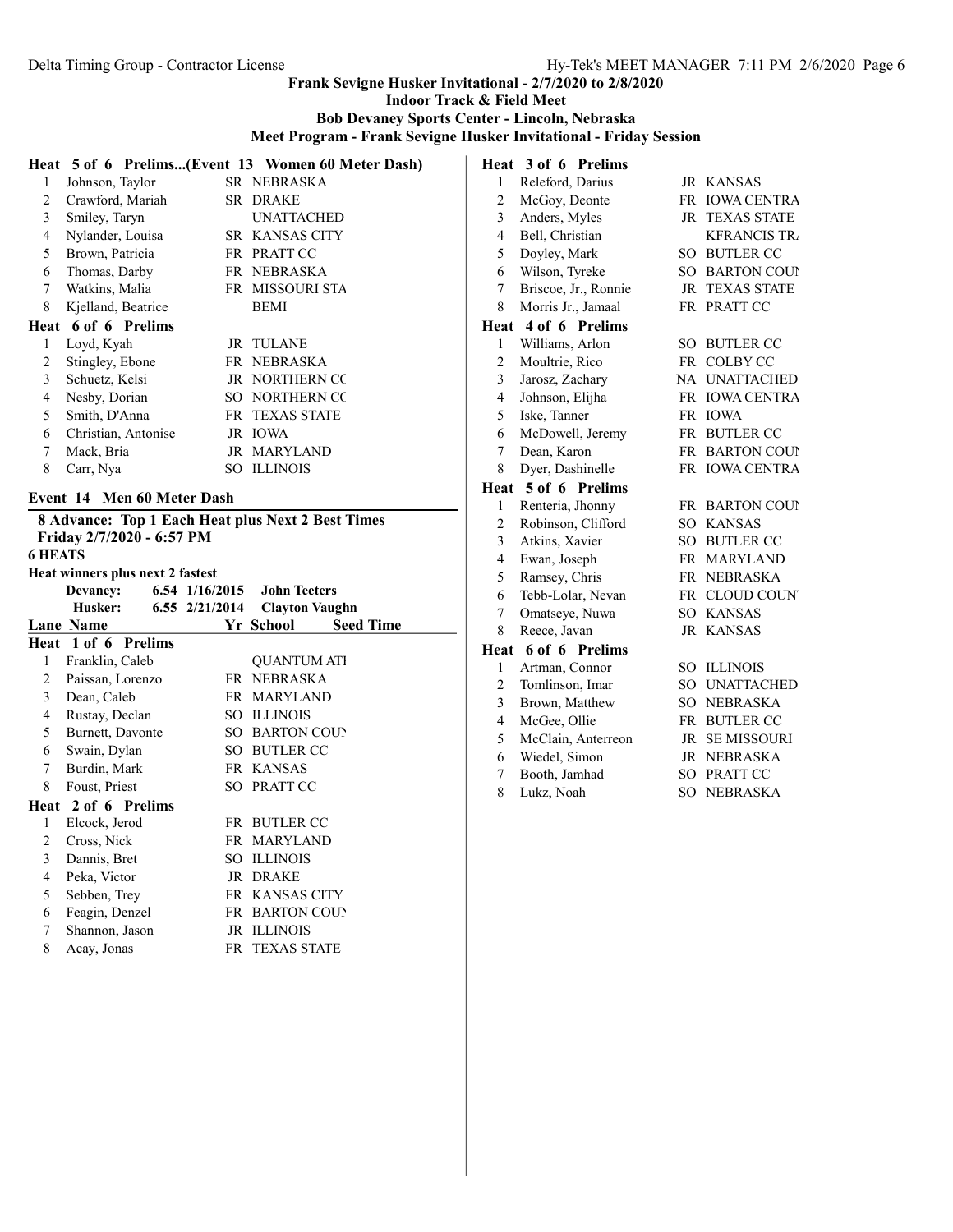Indoor Track & Field Meet

Bob Devaney Sports Center - Lincoln, Nebraska

Meet Program - Frank Sevigne Husker Invitational - Friday Session

|    | Event 29 Women 5000 Meter Run |      |                       |                         |  |
|----|-------------------------------|------|-----------------------|-------------------------|--|
|    | Friday 2/7/2020 - 7:22 PM     |      |                       |                         |  |
|    | <b>1 SECTION</b>              |      |                       |                         |  |
|    | <b>DOUBLE WATERFALL</b>       |      |                       |                         |  |
|    | <b>2 TURN STAGGER</b>         |      |                       |                         |  |
|    | Devaney: 15:58.86 2/28/2003   |      | <b>Sarah Gorton</b>   |                         |  |
|    | Husker: 16:16.37 2/15/2003    |      |                       | <b>Lindsey Thompson</b> |  |
|    | Lane Name                     |      | Yr School             | <b>Seed Time</b>        |  |
|    | Section 1 of 1 Finals         |      |                       |                         |  |
| 1  | Delaney, Adyson               |      | SO MISSOURI STA       |                         |  |
| 2  | Brush, Rachel                 |      | JR NEBRASKA           |                         |  |
| 3  | Tarantino, Laura              |      | <b>LRCN</b>           |                         |  |
| 4  | Binder, Allie                 |      | SO NEBRASKA           |                         |  |
| 5  | Carreon, Chandler             |      | <b>KC TRACK CLI</b>   |                         |  |
| 6  | Palmer, Shelby                |      | SO MISSOURI STA       |                         |  |
| 7  | Stovall, Mary Catherine       | SR - | <b>TULANE</b>         |                         |  |
| 8  | Steinhauser, Abby             |      | <b>SR TEXAS STATE</b> |                         |  |
| 9  | Schnacker, Rita               |      | SO WICHITA STAT       |                         |  |
| 10 | Busienei, Lilian              |      | SO IOWA CENTRA        |                         |  |
| 11 | Keller, Maddie                |      | <b>SO SE MISSOURI</b> |                         |  |
| 12 | Ramsey, Kyla                  |      | FR NEBRASKA           |                         |  |
| 13 | Boucher, Gabrielle            |      | SO NEBRASKA           |                         |  |
| 14 | Selfors, Bridgid              |      | <b>SO TULANE</b>      |                         |  |
| 15 | Treffer, Leah                 |      | JR NEBRASKA WI        |                         |  |
| 16 | Gearhart, Kathryn             |      | SR MARYLAND           |                         |  |
| 17 | Freyhof, Audrey               |      | SO NEBRASKA           |                         |  |
| 18 | Gaherty, MacKenzie            |      | SO IOWA CENTRA        |                         |  |
| 19 | Volkmer, Abby                 |      | FR NEBRASKA           |                         |  |
| 20 | Sanchez, Michelle             | SO   | <b>BUTLER CC</b>      |                         |  |

#### Event 17 Women 400 Meter Dash

Friday 2/7/2020 - 7:45 PM 10 SECTIONS 2 TURN STAGGER Devaney: 51.16 2/5/2016 Courtney Okolo<br>Husker: 51.16 2/5/2016 Courtney Okolo 51.16 2/5/2016 Lane Name Seed Time Section 1 of 10 Finals 1 Huyler, Destiny FR GARDEN CITY Pierre, Shienne FR GARDEN CITY Dangha, Ann FR BUTLER CC Hertting, Iris FR DRAKE 5 Donahue, Carly SR IOWA Burnett, Lillie SO GARDEN CITY Section 2 of 10 Finals Lang, Bryce SR DRAKE Chadderton, Azriel FR COLBY CC Ihasz, Mackenzie FR MISSOURI STA Gray, Imani SO MARYLAND Welch, Kylie JR IOWA McNeill, India JR MISSOURI STA

|                | Section 3 of 10 Finals           |        |                    |
|----------------|----------------------------------|--------|--------------------|
| 1              | Milano, Pamela                   |        | FR CLOUD COUNT     |
| $\overline{2}$ | Muldrow, O'Shayla                |        | FR MISSOURI STA    |
| 3              | Mendlik, Ellie                   |        | SO DRAKE           |
| 4              | Lewis, Sarah                     |        | SO CONCORDIA (1    |
| 5              | Nylander, Louisa                 |        | SR KANSAS CITY     |
| 6              | Bruxvoort, Mariel                |        | FR IOWA            |
| Section        | 4 of 10 Finals                   |        |                    |
| 1              | Hatton, Aliya                    |        | FR CLOUD COUNT     |
| $\overline{c}$ | Skriver, Kirstin                 |        | <b>SO DRAKE</b>    |
| 3              | Jones, Chelsey                   |        | SR NEBRASKA        |
| $\overline{4}$ | Forbes, Chanice                  |        | JR MISSOURI STA    |
| 5              | Akin-Otiko, Chloe                |        | SR KANSAS          |
| 6              | Ellis, Emily                     |        | SO NEBRASKA        |
|                | Section 5 of 10<br><b>Finals</b> |        |                    |
| 1              | Odaine, Shemia                   |        | FR BARTON COUP     |
| $\overline{c}$ | Walker, Chesney                  |        | SR KANSAS CITY     |
| 3              | Buchannan, Jayda                 |        | SO MISSOURI STA    |
| $\overline{4}$ | Jones, Louise                    | SO.    | <b>TULANE</b>      |
| 5              | Pfeifer, Jacee                   | SO     | CONCORDIA (1       |
| 6              | Gwan, Oneke                      | $SO^-$ | <b>TULANE</b>      |
| Section        | 6 of 10 Finals                   |        |                    |
| 2              | Booker, Rachel                   |        | FR FORT SCOTT C    |
| 3              | Hor, Halutie                     |        | FR COLBY CC        |
| 4              | Santiago, Xahria                 |        | JR MARYLAND        |
| 5              | Swanson, Addie                   |        | JR IOWA            |
| 6              | Morken, Kylie                    |        | SR IOWA            |
| Section        | 7 of 10 Finals                   |        |                    |
| 1              | Johnson, Briana                  |        | SO MISSOURI STA    |
| $\overline{c}$ | Ngo Tonye Nyemeck, Man           |        | FR MISSOURI STA    |
| 3              | Flemming, Jada                   |        | FR TEXAS STATE     |
| 4              | Thompson, Linesha                |        | FR BUTLER CC       |
| 5              | Schuetz, Kelsi                   |        | JR NORTHERN CO     |
| 6              | Fagan, Venida                    |        | SR MARYLAND        |
|                | Section 8 of 10 Finals           |        |                    |
| 2              | Poole, Cassey                    |        | FR MISSOURI STA    |
| 3              | Dickerson, Zantori               |        | SR KANSAS          |
| 4              | Robinson, Hunter                 | $SO^-$ | <b>TULANE</b>      |
| 5              | Battershell, Rachel              |        | SO CONCORDIA (1    |
| 6              | Alexander, Anaya                 |        | JR IOWA            |
| <b>Section</b> | 9 of 10<br><b>Finals</b>         |        |                    |
| 2              | Frank, Vennessa                  |        | FR TEXAS STATE     |
| 3              | Whitaker, Olivia                 |        | SR NORTHERN CC     |
| $\overline{4}$ | Jones, Cheyenne                  |        | JR MARYLAND        |
| 5              | Hugg, Kayla                      | FR     | NEBRASKA           |
| 6              | Harewood, Maya                   | SR     | <b>TULANE</b>      |
| Section        | 10 of 10 Finals                  |        |                    |
| 3              | Patterson, Davicia               | FR     | <b>IOWA</b>        |
| $\overline{4}$ |                                  |        |                    |
|                | Hinton, Cameron                  | SO.    | <b>BARTON COUP</b> |
| 5              | Nwoko, Chisom                    | SR     | <b>ILLINOIS</b>    |
| 6              | Mosley, Christal                 | SO     | <b>BARTON COUP</b> |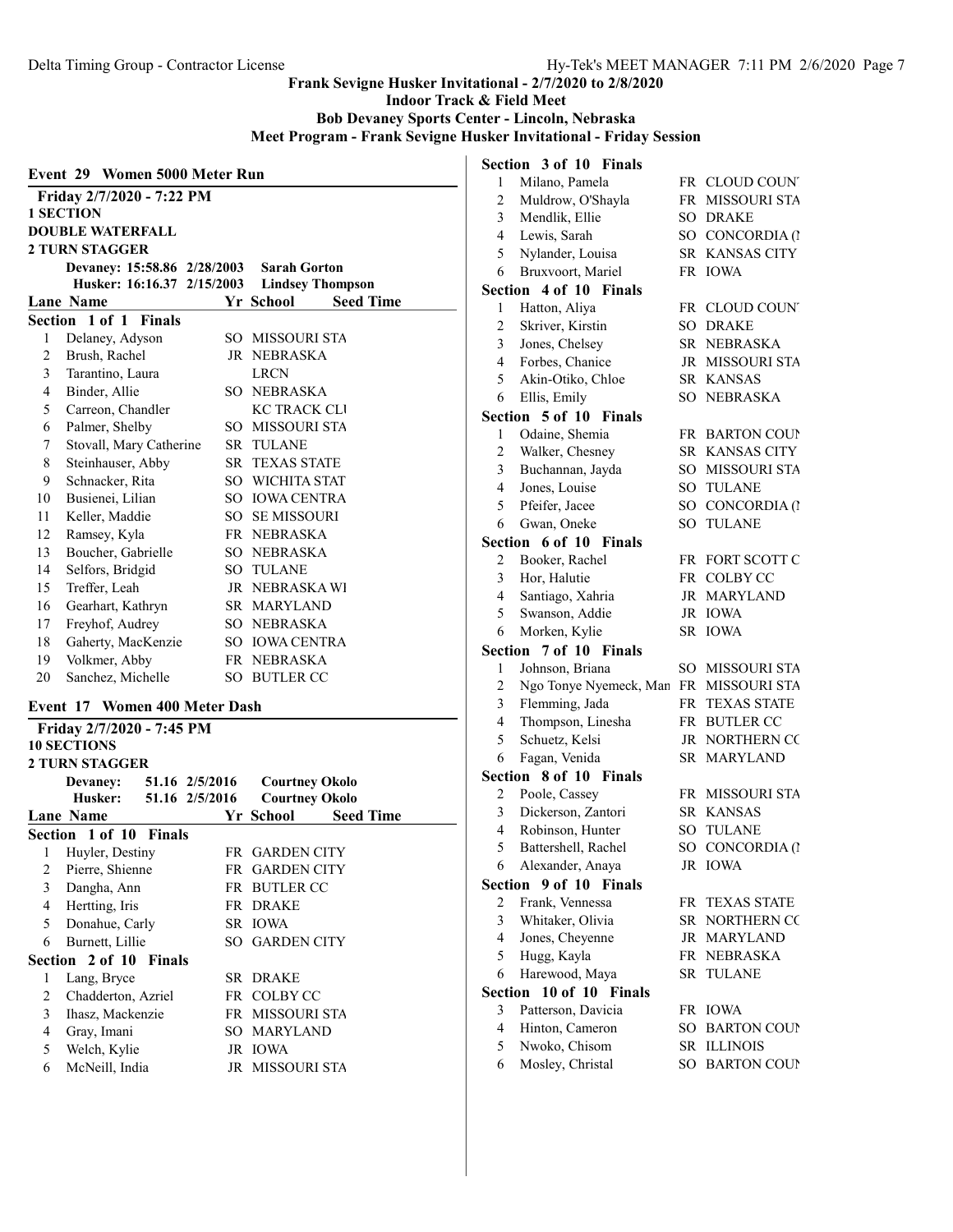Indoor Track & Field Meet

Bob Devaney Sports Center - Lincoln, Nebraska

Meet Program - Frank Sevigne Husker Invitational - Friday Session

|                | Event 18                  |               | <b>Men 400 Meter Dash</b> |                     |                       |
|----------------|---------------------------|---------------|---------------------------|---------------------|-----------------------|
|                | Friday 2/7/2020 - 8:20 PM |               |                           |                     |                       |
|                | <b>10 SECTIONS</b>        |               |                           |                     |                       |
|                | <b>2 TURN STAGGER</b>     |               |                           |                     |                       |
|                | <b>Devaney:</b>           |               | 45.78 2/28/2004           |                     | <b>Jeremy Wariner</b> |
|                | Husker:                   |               | 46.00 2/7/2004            | <b>Mitch Potter</b> |                       |
|                | <b>Lane Name</b>          |               |                           | Yr School           | <b>Seed Time</b>      |
|                | Section 1 of 10           | <b>Finals</b> |                           |                     |                       |
| 1              | Forbes, D'Andre           |               |                           | SO DRAKE            |                       |
| 2              | Baptiste, Kashawn         |               |                           | FR PRATT CC         |                       |
| 3              | Miller, Camden            |               |                           | FR CONCORDIA (1     |                       |
| $\overline{4}$ | Velinsky, Noah            |               |                           | SO NEBRASKA         |                       |
| 5              | Jackson, Christian        |               |                           | SR TEXAS STATE      |                       |
| 6              | Roudybush, Steven         |               |                           | FR CLOUD COUNT      |                       |
|                | Section 2 of 10 Finals    |               |                           |                     |                       |
| 1              | Malau, Aobakwe            |               |                           | SR DRAKE            |                       |
| $\overline{c}$ | Romagna, Angelo           |               |                           | SO DRAKE            |                       |
| 3              | Williams, Robert          |               |                           | FR ILLINOIS         |                       |
| 4              | Hernandez, Andres         |               |                           | FR CLOUD COUNT      |                       |
| 5              | Holland, Stephen          |               |                           | SO CLOUD COUNT      |                       |
| 6              | Emilien, Mark             |               |                           | FR PRATT CC         |                       |
|                | Section 3 of 10 Finals    |               |                           |                     |                       |
| 1              | Vercher, Blake            |               |                           | FR COLBY CC         |                       |
| 2              | Tebb-Lolar, Nevan         |               |                           | FR CLOUD COUNT      |                       |
| 3              | Atubel, Kenry             |               |                           | SO IOWA CENTRA      |                       |
| 4              | Christenson, Ben          |               |                           | SO NEBRASKA WI      |                       |
| 5              | Truitt, Tyshaun           |               |                           | SO IOWA CENTRA      |                       |
| 6              | Wood, Brock               |               |                           | FR SE MISSOURI      |                       |
|                | Section 4 of 10 Finals    |               |                           |                     |                       |
| 1              | Brown, Gerald             |               |                           | FR GARDEN CITY      |                       |
| 2              | Anderson, Gabe            |               |                           | FR NEBRASKAWI       |                       |
| 3              | Kelly, Taahir             |               |                           | FR TEXAS STATE      |                       |
| 4              | Murdaugh, Ajani           |               |                           | FR BARTON COUP      |                       |
| 5              | Dunlap, David             |               |                           | SO IOWA CENTRA      |                       |
| 6              | Camille, Aaron            |               |                           | SO BARTON COUP      |                       |
|                | Section 5 of 10 Finals    |               |                           |                     |                       |
| 1              | Gatlin, Marvin            |               |                           | FR GARDEN CITY      |                       |
| 2              | Kruse, Joseph             |               |                           | FR DRAKE            |                       |
| 3              | Bryant, Nick              |               | FR                        | <b>SE MISSOURI</b>  |                       |
| 4              | Schwab, Collin            |               |                           | JR SE MISSOURI      |                       |
| 5              | Tudor, Sam                |               |                           | SO KANSAS CITY      |                       |
| 6              | Flahn, Gbarwho            |               |                           | FR IOWA CENTRA      |                       |
|                | Section 6 of 10 Finals    |               |                           |                     |                       |
| $\overline{c}$ | Jones, Deshaun            |               |                           | SO BARTON COUP      |                       |
| 3              | Veiseh, Avery             |               |                           | FR TEXAS STATE      |                       |
| $\overline{4}$ | Barrett, Bryce            |               |                           | SO NEBRASKA         |                       |
| 5              | Perry, Jaquez             |               |                           | SR KANSAS CITY      |                       |
| 6              | Thormo, Jason             |               |                           | FR ILLINOIS         |                       |
|                |                           |               |                           |                     |                       |

|                | Section 7 of 10 Finals                  |     |                                   |
|----------------|-----------------------------------------|-----|-----------------------------------|
| 2              | Brooks, Tylan                           |     | FR TEXAS STATE                    |
| $\overline{3}$ | Bienvenue, Cardet                       |     | SO BUTLER CC                      |
| 4              | Jackson, Agerian                        |     | SO BUTLER CC                      |
| 5              | Gipson, Levi                            |     | ARYSE (UH-RI                      |
| 6              | Brockenberry, Damon                     |     | FR BUTLER CC                      |
|                | Section 8 of 10 Finals                  |     |                                   |
| 2              | Chamberlin, Jake                        |     | FR TEXAS STATE                    |
| 3              | Ross, Xavier                            |     | SO CONCORDIA (1                   |
| 4              | Johnson, Cody                           |     | SR KANSAS                         |
| 5              | Nou, Tony                               |     | SO NEBRASKA                       |
| 6              | Fogle, Ethan                            |     | SO KANSAS                         |
|                | Section 9 of 10<br><b>Finals</b>        |     |                                   |
| $\overline{2}$ | Henry, Ivan                             |     | SR KANSAS                         |
| 3              | Eppie, Lee                              |     | FR IOWA CENTRA                    |
| 4              | O'Bryant, Jevon                         |     | FR BARTON COUP                    |
| 5              | Lara, Che'                              |     | SO PRATT CC                       |
| 6              | Taylor, Judah                           |     | FR BUTLER CC                      |
|                | Section 10 of 10 Finals                 |     |                                   |
| $\overline{2}$ | Jackson, Jaden                          |     | SO ILLINOIS                       |
| 3              | Jones, Kameron                          |     | SR MARYLAND                       |
| 4              | Iron Shell, Robert                      |     | SR CNOS                           |
| 5              | Morris, Dashawn                         |     | SO MARYLAND                       |
| 6              | Thomas, Kyle                            |     | JR NORTHERN CC                    |
|                |                                         |     |                                   |
|                | Event 30 Men 5000 Meter Run             |     |                                   |
|                |                                         |     |                                   |
|                | Friday 2/7/2020 - 8:55 PM               |     |                                   |
|                | <b>1 SECTION</b>                        |     |                                   |
|                | <b>DOUBLE WATERFALL</b>                 |     |                                   |
|                | <b>2 TURN STAGGER</b>                   |     |                                   |
|                | Devaney: 13:43.13 2/24/2012 Hassan Mead |     |                                   |
|                | Husker: 14:06.51 2/2/2007               |     | <b>Stephen Samoei</b>             |
|                | <b>Lane Name</b>                        |     | Yr School<br><b>Seed Time</b>     |
|                | Section 1 of 1 Finals                   |     |                                   |
| $\mathbf{1}$   | Campbell, Josh                          |     | SR NORTHERN CC                    |
| 2              | Fleming, Myles                          |     | SO NEBRASKA                       |
| 3              | Seminario, Maxx                         |     | FR UNATTACHED                     |
| 4              | Falkinburg, Hayden                      |     | SR NEBRASKA WI                    |
| 5              | Kossover, Ethan                         |     | JR WICHITA STAT                   |
| 6              | Tanui, Obadia                           |     | FR BUTLER CC                      |
| 7              | Klein, Josh                             | JR  | WICHITA STAT                      |
| 8              | Lehmuth, Ryan                           | SO. | NORTHERN CC                       |
| 9              | Khvichava, Saba                         |     | SO CLOUD COUN'                    |
| 10             | Habineza, Moise                         |     | SO IOWA CENTRA                    |
| 11             | Duchatschek, Clayton                    |     | SO WICHITA STAT                   |
| 12             | Bundrock, Noah                          |     | SO IOWA CENTRA                    |
| 13             | Decker, Preston                         |     | JR NEBRASKA WI                    |
| 14             | McDonald, Mason                         | FR  | <b>SOUTH DAKOT</b>                |
| 15             | Miller, Dylan                           |     | SO KANSAS                         |
| 16             | Geta, Habtamu                           |     | FR CLOUD COUNT                    |
| 17<br>18       | Levario, Chris<br>Tollinger, Alex       | JR  | FR IOWA CENTRA<br><b>NEBRASKA</b> |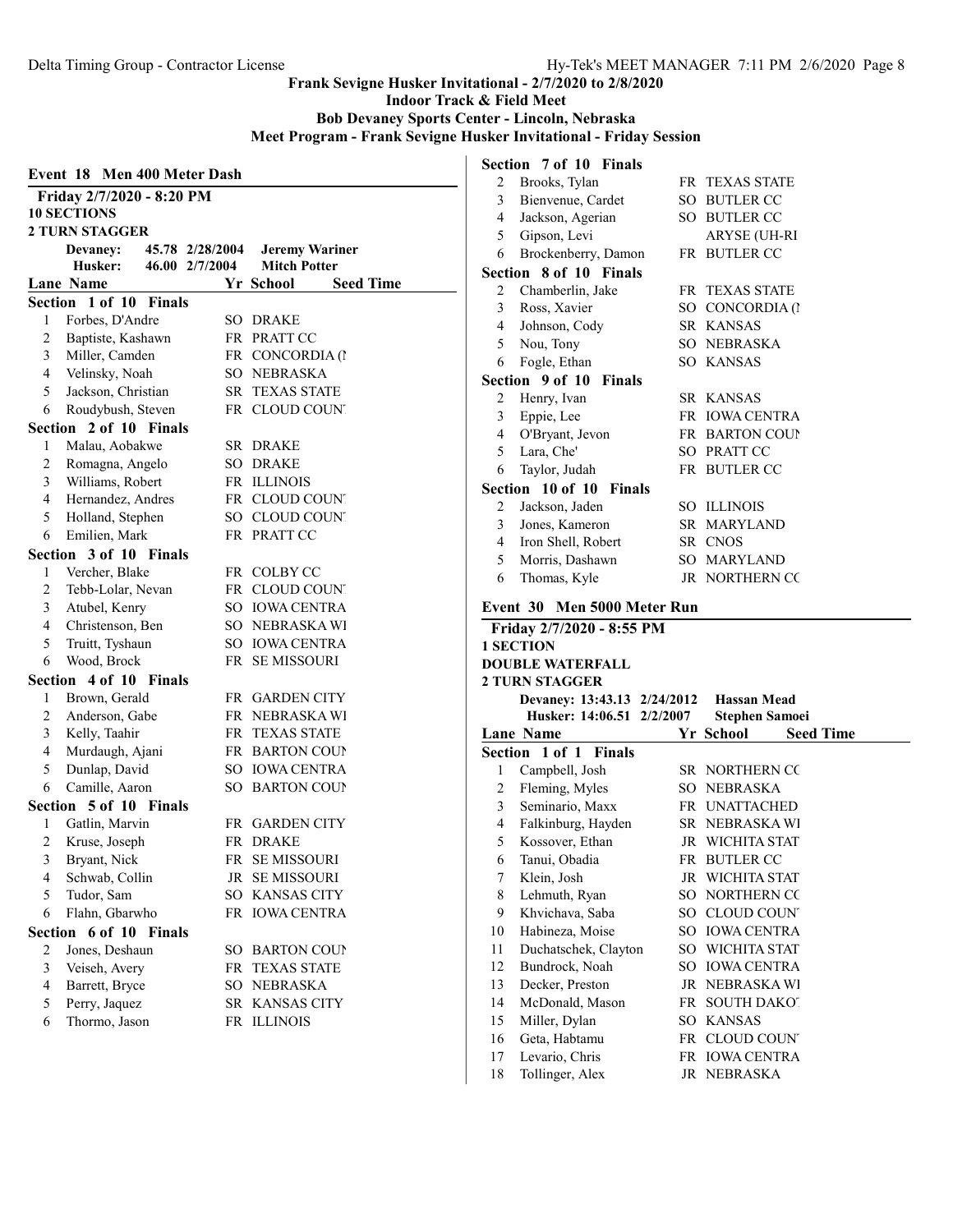Indoor Track & Field Meet

Bob Devaney Sports Center - Lincoln, Nebraska

Meet Program - Frank Sevigne Husker Invite - Sat. Early Afternoon Session

#### Event 36 Heptathlon: #5 Men 60 Meter Hurdles

|   | Saturday 2/8/2020 - 9:30 AM |  |                       |                  |  |  |
|---|-----------------------------|--|-----------------------|------------------|--|--|
|   | <b>Lane Name</b>            |  | Yr School             | <b>Seed Time</b> |  |  |
|   | Section 1 of 3 Finals       |  |                       |                  |  |  |
| 2 | Williams, Debonaire         |  | <b>FR GARDEN CITY</b> |                  |  |  |
| 4 | Heinerikson, Kolby          |  | NA NEBRASKA           |                  |  |  |
| 6 | Puyear, Creed               |  | FR KANSAS             |                  |  |  |
|   | Section 2 of 3 Finals       |  |                       |                  |  |  |
| 2 | Gaynes, Daniel              |  | JR IOWA               |                  |  |  |
| 4 | Podraza, Zach               |  | <b>IR NEBRASKA</b>    |                  |  |  |
| 6 | West, Austin                |  | FR IOWA               |                  |  |  |
|   | Section 3 of 3 Finals       |  |                       |                  |  |  |
| 4 | Haack, Peyton               |  | SO IOWA               |                  |  |  |
| 6 | Olivas, Julien              |  | <b>JR TEXAS STATE</b> |                  |  |  |
| 8 | Daniels, Will               |  | SR IOWA               |                  |  |  |

### Event 36 Heptathlon: #6 Men Pole Vault

|                      |     |             | Saturday 2/8/2020 - 10:15 AM<br>Pos                     |                                                                       |  |  |  |  |  |
|----------------------|-----|-------------|---------------------------------------------------------|-----------------------------------------------------------------------|--|--|--|--|--|
| <b>Name</b>          |     |             | <b>Seed Mark</b>                                        |                                                                       |  |  |  |  |  |
| Flight 1 of 1 Finals |     |             |                                                         |                                                                       |  |  |  |  |  |
| Daniels, Will        |     |             |                                                         |                                                                       |  |  |  |  |  |
| Olivas, Julien       |     |             |                                                         |                                                                       |  |  |  |  |  |
| Gaynes, Daniel       |     |             |                                                         |                                                                       |  |  |  |  |  |
| Heinerikson, Kolby   |     |             |                                                         |                                                                       |  |  |  |  |  |
| Puyear, Creed        |     |             |                                                         |                                                                       |  |  |  |  |  |
| West, Austin         |     |             |                                                         |                                                                       |  |  |  |  |  |
| Podraza, Zach        |     |             |                                                         |                                                                       |  |  |  |  |  |
| Williams, Debonaire  |     |             |                                                         |                                                                       |  |  |  |  |  |
| Haack, Peyton        | SO. | <b>IOWA</b> |                                                         |                                                                       |  |  |  |  |  |
|                      |     |             | Yr School<br>SR IOWA<br>JR IOWA<br>FR KANSAS<br>FR IOWA | <b>JR TEXAS STATE</b><br>NA NEBRASKA<br>JR NEBRASKA<br>FR GARDEN CITY |  |  |  |  |  |

### Event 5 Women High Jump Saturday 2/8/2020 - 11:30 AM STARTING HEIGHT 1.55 FOLLOWED BY 1.60; 1.65; 1.70; 1.74; 1.78; 1.81; 1.84; 1.87 +3cm Devaney: 1.92m 2/2009 Acuff/Hooker Husker: 1.91m 2/10/1990 Angie Bradburn Pos Name Yr School Seed Mark Flight 1 of 1 Finals 1 Tobias, Tionna FR IOWA 2 McGhee, Semaj SO CLOUD COUNTY 3 Chavez, Kylie JR NORTHERN CO 4 Purdom, Lauren JR TEXAS STATE 5 Scholl, Madi SO NEBRASKA 6 Hicks, Olivia SO TULANE 7 Rodriguez, Sheridan SO GARDEN CITY 8 Lux-Rulon, Lucy SO ILLINOIS 9 Pettit, Mackenzie SR NORTHERN CO 10 Urycki, Gillian SR IOWA 11 Ashley, Annia FR BARTON COUNT 12 DeGeorge, Kelli SR IOWA 13 Battistella, Jamieson FR NEBRASKA 14 Haney, Jessica FR MISSOURI STA 15 Yerigan, Madison JR NEBRASKA 16 Phenix, NeNe FR NORTHERN COL 17 Bauer, McKayla SR NORTHERN CO 18 Luteran, Petra JR NEBRASKA 19 Stuckly, Katherine SO TEXAS STATE 20 Lantrip, Aubrianna SR IOWA 21 Douglas, Tina SO TEXAS STATE 22 Huggins, Dallyssa JR IOWA

#### Event 4 Men Triple Jump

23 Anderson, Rylee SO KANSAS

|           | Saturday 2/8/2020 - 12:00 PM                  |  |                                         |                                                |
|-----------|-----------------------------------------------|--|-----------------------------------------|------------------------------------------------|
| 2 Flights |                                               |  |                                         |                                                |
|           | 3 Preliminary Jumps - Top 9 Advance To Finals |  |                                         |                                                |
|           |                                               |  | Devaney: 17.03m 3/1/1980 Vince Parrette |                                                |
|           |                                               |  |                                         | Husker: 16.54m 2/7/1986 E. Floreal / S. Gordon |
| Pos       | <b>Name</b>                                   |  | Yr School                               | <b>Seed Mark</b>                               |
|           | Flight 1 of 2 Finals                          |  |                                         |                                                |
| 1         | Norgbe, Gerald                                |  | FR MARYLAND                             |                                                |
| 2         | Mudundulu, Passmore                           |  | FR NEBRASKA                             |                                                |
| 3         | Morgan, Dinsdale                              |  | SR KANSAS                               |                                                |
| 4         | Webb, Garland                                 |  | <b>SR SEMISSOURI</b>                    |                                                |
| 5         | Marshall, Reed                                |  | <b>SO ILLINOIS</b>                      |                                                |
| 6         | Beck, Taylor                                  |  | SR CONCORDIA (1                         |                                                |
| 7         | Owere, Benjamin                               |  | FR KANSAS CITY                          |                                                |
| 8         | Briscoe, Jr., Ronnie                          |  | <b>JR TEXAS STATE</b>                   |                                                |
| 9         | James, Colin                                  |  | <b>FR BARTON COUP</b>                   |                                                |
|           |                                               |  |                                         |                                                |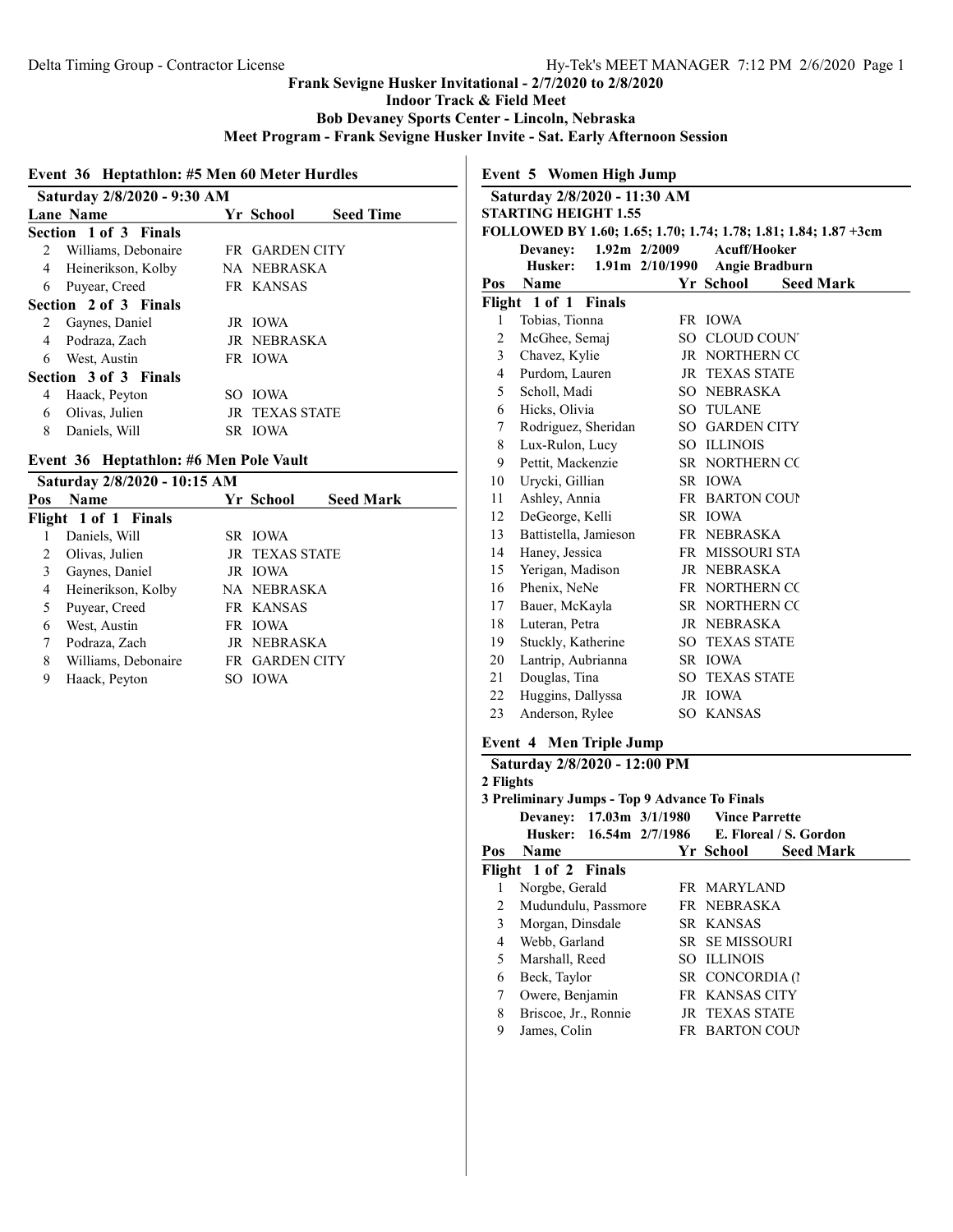Indoor Track & Field Meet

Bob Devaney Sports Center - Lincoln, Nebraska

Meet Program - Frank Sevigne Husker Invite - Sat. Early Afternoon Session

#### Flight 2 of 2 Finals...(Event 4 Men Triple Jump)

|   | Coke, Shakwon       | FR BARTON COUP        |
|---|---------------------|-----------------------|
| 2 | Saggau, Thomas      | JR ILLINOIS           |
| 3 | Thimsen, Tyler      | JR NORTHERN CO        |
| 4 | Pinckney, Jaelin    | FR CLOUD COUNT        |
| 5 | Wilson, Terrol      | FR NEBRASKA           |
| 6 | Herring, Noah       | <b>JR TEXAS STATE</b> |
|   | Ferguson, Treyvon   | SO KANSAS             |
| 8 | Treadwell, Tyrone   | SO BARTON COUP        |
| 9 | Thompson, Alexander | FR NEBRASKA           |

#### Event 10 Men Shot Put

Saturday 2/8/2020 - 12:15 PM 2 Flights

#### 3 Preliminary Throws - Top 9 Advance To Finals

|     |                        | Devaney: 21.64m 1/26/2019 |                       | <b>Payton Otterdahl</b> |  |
|-----|------------------------|---------------------------|-----------------------|-------------------------|--|
|     | Husker:                | 20.85m 2/15/2003          |                       | <b>Carl Myerscough</b>  |  |
| Pos | <b>Name</b>            |                           | Yr School             | <b>Seed Mark</b>        |  |
|     | Flight 1 of 2 Finals   |                           |                       |                         |  |
| 1   | Busby, Brandon         |                           | JR TEXAS STATE        |                         |  |
| 2   | Jackson, Terrell       |                           | SR KANSAS CITY        |                         |  |
| 3   | Cope, Daniel           |                           | FR CLOUD COUNT        |                         |  |
| 4   | Redmond II, Dias       |                           | FR TEXAS STATE        |                         |  |
| 5   | Noles, James           | FR.                       | <b>TEXAS STATE</b>    |                         |  |
| 6   | Foreman, Gevon         |                           | <b>JR KANSAS CITY</b> |                         |  |
| 7   | Jorge, Jaylon          |                           | <b>SR TEXAS STATE</b> |                         |  |
| 8   | Moudani, Fred          |                           | <b>FR BARTON COUP</b> |                         |  |
| 9   | Larrison, Patrick      |                           | SO KANSAS             |                         |  |
| 10  | Steward, Cameron       |                           | <b>SO TEXAS STATE</b> |                         |  |
| 11  | Caroll, Logan          |                           | <b>SO BARTON COUP</b> |                         |  |
|     | Flight 2 of 2 Finals   |                           |                       |                         |  |
| 1   | Blaser, William        |                           | <b>SO NORTHERN IO</b> |                         |  |
| 2   | Martens, Cory          |                           | <b>UNATTACHED</b>     |                         |  |
| 3   | Lawrence, Courtney     |                           | FR CLOUD COUNT        |                         |  |
| 4   | Jurgens, Cam           |                           | FR NEBRASKA           |                         |  |
| 5   | Yodts, Kyler           |                           | SR NORTHERN IO        |                         |  |
| 6   | Coghill, Nicholas      |                           | NA UNATTACHED         |                         |  |
| 7   | Shubert, Kevin         |                           | FR NEBRASKA           |                         |  |
| 8   | Smith, Bobby           |                           | <b>JR TEXAS STATE</b> |                         |  |
| 9   | Lambrechts Jr., Burger |                           | JR NEBRASKA           |                         |  |
| 10  | Yezek, Tom             |                           | <b>JR NORTHERN IO</b> |                         |  |
| 11  | Blomquist, Logan       |                           | SR SE MISSOURI        |                         |  |
| 12  | King, Darius           |                           | JR NORTHERN IO        |                         |  |

| <b>Event 8 Men Pole Vault</b> |                             |  |                             |                      |                                                             |  |
|-------------------------------|-----------------------------|--|-----------------------------|----------------------|-------------------------------------------------------------|--|
|                               | Saturday 2/8/2020 - 2:00 PM |  |                             |                      |                                                             |  |
|                               | <b>STARTING HEIGHT 4.46</b> |  |                             |                      |                                                             |  |
|                               |                             |  |                             |                      | FOLLOWED BY 4.61; 4.76; 4.91; 5.06; 5.21; 5.31; 5.41; 5.46; |  |
|                               | $5.51; +5cm$                |  |                             |                      |                                                             |  |
|                               |                             |  | Devaney: $5.81m$ $2/1/2020$ | <b>Chris Nilsen</b>  |                                                             |  |
|                               |                             |  | Husker: 5.67m 2/6/2010      | <b>Jason Colwick</b> |                                                             |  |
| Pos                           | <b>Name</b>                 |  |                             | Yr School            | <b>Seed Mark</b>                                            |  |
|                               | Flight 1 of 1 Finals        |  |                             |                      |                                                             |  |
| 1                             | Olson, Erik                 |  |                             | SR DRAKE             |                                                             |  |
| $\overline{2}$                | Ouimet, Aiden               |  |                             | FR ILLINOIS          |                                                             |  |
| $\mathbf{3}$                  | Berry, Chase                |  |                             | FR CONCORDIA (1      |                                                             |  |
| 4                             | Burton, Drake               |  |                             | SO NEBRASKA          |                                                             |  |
| 5                             | South, Nick                 |  |                             | <b>JR SEMISSOURI</b> |                                                             |  |
| 6                             | DeHaai, Gavin               |  |                             | SR CONCORDIA (1      |                                                             |  |
| 7                             | Jazo, Cooper                |  |                             | <b>SR ILLINOIS</b>   |                                                             |  |
| 8                             | Rogers, Kyle                |  |                             | JR KANSAS            |                                                             |  |
| 9                             | Cahoy, Kevin                |  |                             | SR NEBRASKA          |                                                             |  |
| 10                            | LaRocca, Jacob              |  |                             | SR ILLINOIS          |                                                             |  |
| 11                            | Powell, Spencer             |  |                             | SR NEBRASKA          |                                                             |  |
| 12                            | Benavides, Paulo            |  |                             | SR KANSAS            |                                                             |  |
| 13                            | Loontjer, Tyler             |  |                             | NA UNATTACHED        |                                                             |  |
| 14                            | Hruza, Tyce                 |  |                             | <b>DOANE</b>         |                                                             |  |
| 15                            | Meyer, Nick                 |  |                             | NA UNATTACHED        |                                                             |  |
| 16                            | Albright, Jake              |  |                             | NA UNATTACHED        |                                                             |  |
| 17                            | Bradford, Zach              |  |                             | SO KANSAS            |                                                             |  |
| 18                            | Al Hizam, Hussain           |  |                             | NA UNATTACHED        |                                                             |  |
|                               |                             |  |                             |                      |                                                             |  |

#### Event 3 Women Triple Jump

### Saturday 2/8/2020 - 2:00 PM 2 Flights 3 Preliminary Jumps - Top 9 Advance To Finals Devaney: 14.02m 2/12/2000 Keisha Spencer Husker: 14.02m 2/12/2000 Keisha Spencer Pos Name Yr School Seed Mark Flight 1 of 2 Finals Brooks, Leslie SR SE MISSOURI 2 Brown, Reygan SO BARTON COUNT 3 Pearson, Zionn SO NEBRASKA fallon, caitriona SO UNATTACHED Emerson, Tamia SO KANSAS CITY Valenzuela, Alexa FR TEXAS STATE McElmurry, Ashley FR NEBRASKA Richards, Olivia FR MISSOURI STA 9 Phenix, NeNe FR NORTHERN CO Daniel, Lorielle FR KANSAS Jenkins, Brooke FR KANSAS CITY 12 Emerson, Talia FR MISSOURI STA Osborne, Camille FR ILLINOIS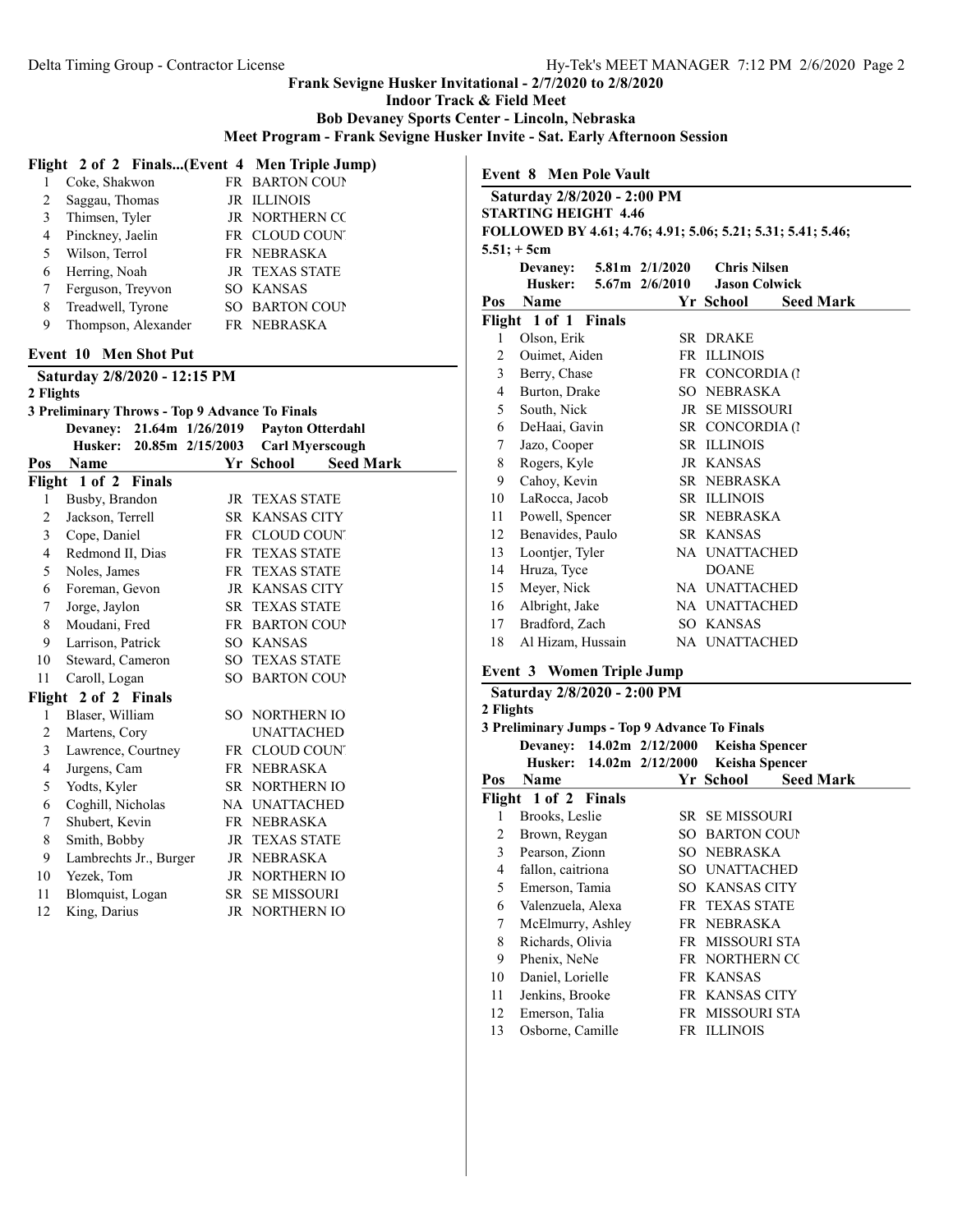Indoor Track & Field Meet

Bob Devaney Sports Center - Lincoln, Nebraska

Meet Program - Frank Sevigne Husker Invite - Sat. Early Afternoon Session

|    | Flight 2 of 2 Finals(Event 3 Women Triple Jump)                 |                        |
|----|-----------------------------------------------------------------|------------------------|
|    | Lea, Tanasia                                                    | SR UNATTACHED          |
| 2  | Guebelle, Andrea                                                | <b>UNATTACHED</b>      |
| 3  | Ferdinand, Naomi                                                | <b>SR TEXAS STATE</b>  |
| 4  | Malej, Trina                                                    | SO TULANE              |
| 5  | James, Jamilah                                                  | <b>JR MISSOURI STA</b> |
| 6  | Heard, Saudia                                                   | SO KANSAS              |
| 7  | Blackall, Leah                                                  | SR MARYLAND            |
| 8  | Schilb, Hannah                                                  | SR IOWA                |
| 9  | Chavez, Kylie                                                   | <b>JR NORTHERN CC</b>  |
| 10 | Turke, Ieva                                                     | JR NEBRASKA            |
| 11 | Gorlova, Victoria                                               | FR KANSAS              |
| 12 | Chinonyelum, Anigbata G <sub>1</sub> SO CLOUD COUN <sup>®</sup> |                        |
| 13 | Pearson, McKenzie                                               | FR NEBRASKA            |
| 14 | Edwards, Leyla                                                  | JR KANSAS CITY         |
|    |                                                                 |                        |

# Event 6 Men High Jump

|     | Saturday 2/8/2020 - 2:15 PM<br><b>STARTING HEIGHT 1.85</b> |                    |                                                           |  |  |  |  |  |
|-----|------------------------------------------------------------|--------------------|-----------------------------------------------------------|--|--|--|--|--|
|     |                                                            |                    | FOLLOWED BY 1.90; 1.95; 2.00; 2.05; 2.10; 2.14; 2.17 +3cm |  |  |  |  |  |
|     | <b>Devaney:</b>                                            | $2.34m$ $2/2/2013$ | <b>Dusty Jonas</b>                                        |  |  |  |  |  |
|     | Husker:                                                    | $2.34m$ $2/2/2013$ | <b>Dusty Jonas</b>                                        |  |  |  |  |  |
| Pos | Name                                                       |                    | Yr School<br><b>Seed Mark</b>                             |  |  |  |  |  |
|     | Flight 1 of 1 Finals                                       |                    |                                                           |  |  |  |  |  |
| 1   | Burdin, Mark                                               |                    | FR KANSAS                                                 |  |  |  |  |  |
| 2   | Babbington, Alex                                           |                    | FR ILLINOIS                                               |  |  |  |  |  |
| 3   | Betton, Andrew                                             |                    | FR CLOUD COUNT                                            |  |  |  |  |  |
| 4   | Chase, Daniel                                              |                    | <b>FR TEXAS STATE</b>                                     |  |  |  |  |  |
| 5   | Durbin, Cody                                               |                    | <b>SR IOWA STATE</b>                                      |  |  |  |  |  |
| 6   | Moeller, Cole                                              |                    | JR IOWA                                                   |  |  |  |  |  |
| 7   | Newman, Richard                                            | SO CLOUD COUNT     |                                                           |  |  |  |  |  |
| 8   | McPhillips, Lincoln                                        |                    | FR NEBRASKA                                               |  |  |  |  |  |
| 9   | Pluff, Zack                                                |                    | FR IOWA                                                   |  |  |  |  |  |
| 10  | Adams, Noah                                                |                    | <b>SR ILLINOIS</b>                                        |  |  |  |  |  |
| 11  | Rajagopal, Kavin                                           |                    | JR ILLINOIS                                               |  |  |  |  |  |
| 12  | Benford, Josh                                              |                    | <b>JR KANSAS CITY</b>                                     |  |  |  |  |  |
| 13  | Hoffer, Michael                                            |                    | SO NEBRASKA                                               |  |  |  |  |  |
| 14  | Hunt, Jay                                                  |                    | JR IOWA                                                   |  |  |  |  |  |
| 15  | Griffith, Miles                                            |                    | <b>UNATTACHED</b>                                         |  |  |  |  |  |
| 16  | Wells, Jonathan                                            |                    | <b>SR ILLINOIS</b>                                        |  |  |  |  |  |
| 17  | Conner, Mayson                                             |                    | SO NEBRASKA                                               |  |  |  |  |  |

|                | Saturday 2/8/2020 - 2:15 PM                                                |                               |
|----------------|----------------------------------------------------------------------------|-------------------------------|
| 2 Flights      |                                                                            |                               |
|                | 3 Preliminary Throws - Top 9 Advance To Finals<br>Devaney: 18.76m 2/4/2006 | <b>Cleopatra Borel-Brown</b>  |
|                | 18.76m 2/4/2006<br>Husker:                                                 | <b>Cleopatra Borel-Brown</b>  |
| Pos            | <b>Name</b>                                                                | Yr School<br><b>Seed Mark</b> |
|                | Flight 1 of 2 Finals                                                       |                               |
| 1              | Griffin, Allison                                                           | <b>SR NORTHERN IO</b>         |
| 2              | Clowers, Rachel                                                            | JR KANSAS                     |
| 3              | Wolridge, Ebony                                                            | FR TEXAS STATE                |
| 4              | Hoyman, Anna                                                               | JR NORTHERN IO                |
| 5              | Swift, Bailey                                                              | JR KANSAS                     |
| 6              | Forbes, Marie                                                              | FR CLOUD COUNT                |
| 7              | Headley, Alexandra                                                         | <b>JR TEXAS STATE</b>         |
| 8              | Haight, Chandler                                                           | <b>SO DRAKE</b>               |
| 9              | Aurentz, Kennedy                                                           | FR MISSOURI STA               |
|                | Flight 2 of 2 Finals                                                       |                               |
| 1              | Richards, Fiona                                                            | SO BARTON COUP                |
| $\overline{2}$ | Hardig, Jamesha                                                            | SR NEBRASKA                   |
| 3              | Shaw, Adrianna                                                             | SR CONCORDIA (1               |
| 4              | Emilianov, Alexandra                                                       | JR KANSAS                     |
| 5              | Harris, Maddie                                                             | FR NEBRASKA                   |
| 6              | Butler, Maren                                                              | FR TULANE                     |
| 7              | Spencer, Marika                                                            | FR NEBRASKA                   |
| 8              | Insingo, Kristina                                                          | SR NEBRASKA                   |
| 9              | Tonga, Anya                                                                | SR SE MISSOURI                |
| 10             | Da Silva, Ana                                                              | FR BARTON COUP                |

# Event 15 Women 200 Meter Dash

| Saturday 2/8/2020 - 11:30 AM                                    |
|-----------------------------------------------------------------|
| <b>SECTIONS 1-5 RUN AT 11:30AM; SECTIONS 6-10 RUN AT 3:12PM</b> |
| <b>LANES</b>                                                    |

|   | Devaney:<br>Husker:    | 22.86 2/28/2004<br>22.94 2/4/2017 |                       | <b>Richards/Lucas</b><br><b>Ashley Spencer</b> |
|---|------------------------|-----------------------------------|-----------------------|------------------------------------------------|
|   | <b>Lane Name</b>       |                                   | Yr School             | <b>Seed Time</b>                               |
|   | Section 1 of 10 Finals |                                   |                       |                                                |
| 1 | Jackson, Sophia        |                                   | SR DRAKE              |                                                |
| 2 | Kester, Keaton         |                                   | <b>SO DRAKE</b>       |                                                |
| 3 | Mota, Yoveinny         |                                   | SO BARTON COUP        |                                                |
| 4 | Hilton, Live           |                                   | <b>SO TEXAS STATE</b> |                                                |
| 5 | Henry, Calandra        |                                   | FR MISSOURI STA       |                                                |
| 6 | Welch, Kylie           |                                   | JR IOWA               |                                                |
|   | Section 2 of 10 Finals |                                   |                       |                                                |
| 1 | Bruxvoort, Mariel      |                                   | FR IOWA               |                                                |
| 2 | Nguyen, Nicole         |                                   | <b>FR ILLINOIS</b>    |                                                |
| 3 | Dickerson, Zantori     |                                   | SR KANSAS             |                                                |
| 4 | Thompson, Linesha      |                                   | FR BUTLER CC          |                                                |
| 5 | Swanson, Addie         |                                   | JR IOWA               |                                                |
| 6 | Duckett, Jessica       |                                   | <b>SR TULANE</b>      |                                                |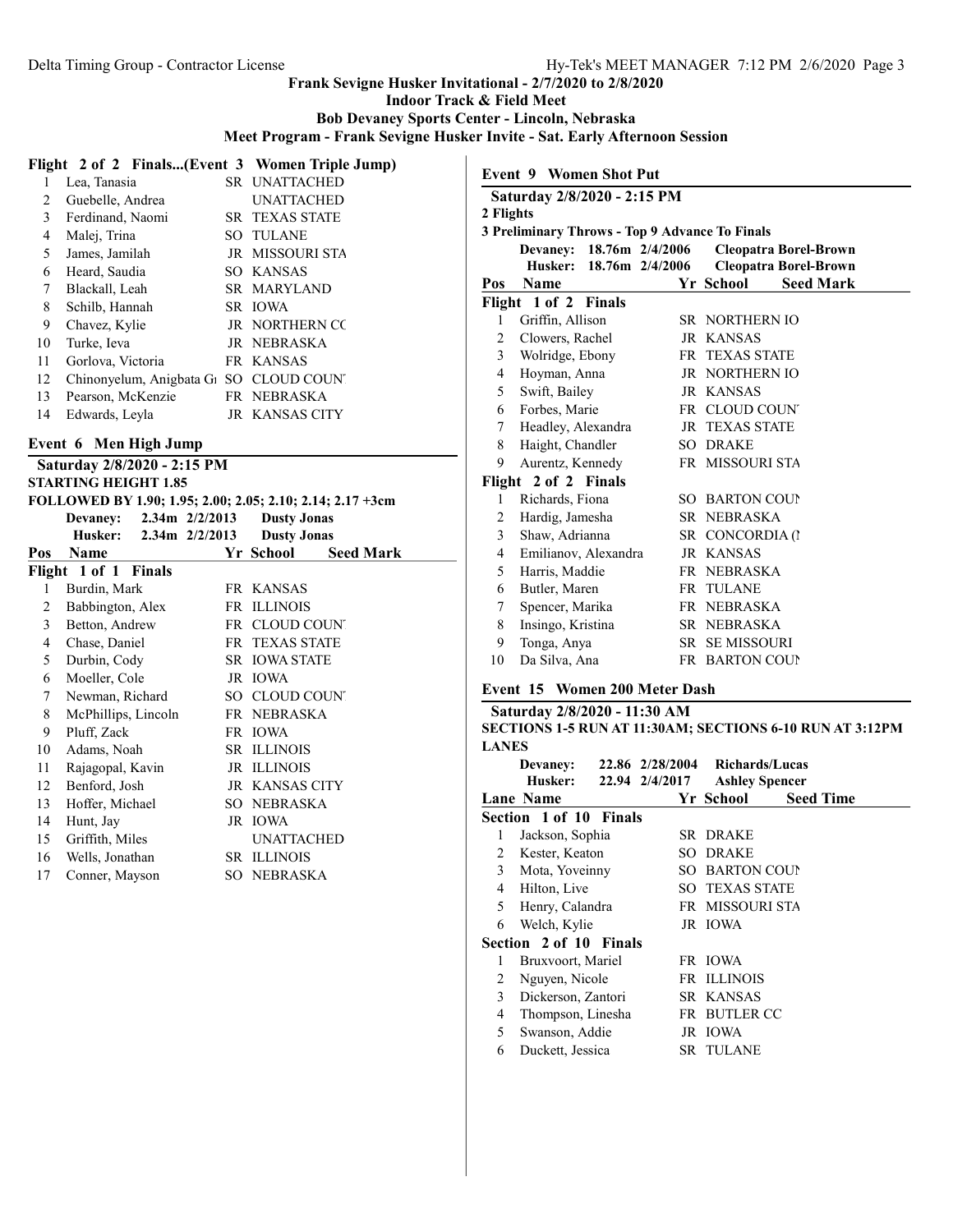Indoor Track & Field Meet

Bob Devaney Sports Center - Lincoln, Nebraska

Meet Program - Frank Sevigne Husker Invite - Sat. Early Afternoon Session

| 1 | Ayoola, Ololade                           | Section 3 of 10 Finals(Event 15 Women 200 Meter Dash)<br>JR ILLINOIS |                | Event 16 Men 200 Meter Dash              |                |                                                          |
|---|-------------------------------------------|----------------------------------------------------------------------|----------------|------------------------------------------|----------------|----------------------------------------------------------|
| 2 | Crawford, Mariah                          | SR DRAKE                                                             |                | Saturday 2/8/2020 - 11:45 AM             |                |                                                          |
| 3 | Gray, Imani                               | SO MARYLAND                                                          |                |                                          |                | SECTIONS 1-5 RUN AT 11:45AM; SECTIONS 6-10 RUN AT 3:27PM |
| 4 | Smiley, Taryn                             | <b>UNATTACHED</b>                                                    | <b>LANES</b>   |                                          |                |                                                          |
| 5 | Campbell, Sharikae                        | SO BARTON COUP                                                       |                | Devaney:                                 | 20.30 2/2/2019 | <b>Kenny Bednarek</b>                                    |
| 6 | Smith, Jaida                              | SO MARYLAND                                                          |                | Husker:                                  | 20.30 2/2/2019 | <b>Kenny Bednarek</b>                                    |
|   | Section 4 of 10 Finals                    |                                                                      |                | Lane Name                                |                | Yr School<br><b>Seed Time</b>                            |
| 1 | Winger, Sydney                            | SO IOWA                                                              |                | Section 1 of 10 Finals                   |                |                                                          |
| 2 | Frank, Vennessa                           | FR TEXAS STATE                                                       | 1              | Robinson, Clifford                       |                | SO KANSAS                                                |
| 3 | Burnett, Lillie                           | SO GARDEN CITY                                                       | $\overline{2}$ | Reece, Javan                             |                | JR KANSAS                                                |
| 4 | McDonald, Kaleb                           | FR BUTLER CC                                                         | 3              | Tebb-Lolar, Nevan                        |                | FR CLOUD COUNT                                           |
| 5 | Giles, Sadi                               | SO TEXAS STATE                                                       | 4              | Alcorn, Sae-Vheon                        |                | FR KANSAS                                                |
| 6 | Kuykendoll, Mariah                        | SR KANSAS                                                            | 5              | Ramsey, Chris                            |                | FR NEBRASKA                                              |
|   | Section 5 of 10 Finals                    |                                                                      | 6              | Ritter, Deondre                          |                | SO NORTHERN CC                                           |
| 1 | Dwaah, Leanza                             | FR SE MISSOURI                                                       |                | Section 2 of 10 Finals                   |                |                                                          |
| 2 | Anderson, Kalli                           | FR BARTON COUP                                                       |                | Carter, James                            |                | SO IOWA                                                  |
| 3 | Nesby, Dorian                             | SO NORTHERN CO                                                       | 2              | Brooks, Tylan                            |                | FR TEXAS STATE                                           |
| 4 | Dupree, Aldriana                          | SO TULANE                                                            | 3              | McClain, Anterreon                       |                | JR SE MISSOURI                                           |
| 5 | Mukes, Morganne                           | JR KANSAS                                                            | 4              | O'Bryant, Jevon                          |                | FR BARTON COUN                                           |
| 6 | Robinson, Hunter                          | <b>SO TULANE</b>                                                     | 5              | Anders, Myles                            |                | JR TEXAS STATE                                           |
|   | Section 6 of 10 Finals - Competing Later  |                                                                      | 6              | Hayles, Jaheem                           |                | FR IOWA CENTRA                                           |
| 2 | Carr, Nya                                 | SO ILLINOIS                                                          |                | Section 3 of 10 Finals                   |                |                                                          |
| 3 | Akin-Otiko, Chloe                         | SR KANSAS                                                            | 1              | Stapleton Jr., Deandre                   |                | FR IOWA                                                  |
| 4 | Aduma, Amira                              | SO ILLINOIS                                                          | $\overline{2}$ | Thormo, Jason                            |                | FR ILLINOIS                                              |
| 5 | Christian, Antonise                       | JR IOWA                                                              | 3              | Dean, Karon                              |                | FR BARTON COUP                                           |
| 6 | Ward, Destiny                             | JR MARYLAND                                                          | 4              | Allen, Jaylen                            |                | <b>JR TEXAS STATE</b>                                    |
|   | Section 7 of 10 Finals - Competing Later  |                                                                      | 5              | Doyley, Mark                             |                | SO BUTLER CC                                             |
| 2 | Ellis, Emily                              | SO NEBRASKA                                                          | 6              | Lukz, Noah                               |                | SO NEBRASKA                                              |
| 3 | Schuetz, Kelsi                            | JR NORTHERN CC                                                       |                | Section 4 of 10 Finals                   |                |                                                          |
| 4 | Finley, Honour                            | JR KANSAS                                                            | 1              | Sims, Lee                                |                | SO PRATT CC                                              |
| 5 | Valenzuela, Alexa                         | FR TEXAS STATE                                                       | 2              | Chamberlin, Jake                         |                | FR TEXAS STATE                                           |
| 6 | Nwoko, Chisom                             | SR ILLINOIS                                                          | 3              | Swain, Dylan                             |                | SO BUTLER CC                                             |
|   | Section 8 of 10 Finals - Competing Later  |                                                                      | 4              | Hudson, Michael                          |                | SO PRATT CC                                              |
| 2 | Alexander, Anaya                          | JR IOWA                                                              | 5              | Foust, Priest                            |                | SO PRATT CC                                              |
| 3 | Watkins, Malia                            | FR MISSOURI STA                                                      | 6              | Brown, Matthew                           |                | SO NEBRASKA                                              |
| 4 | Goffe, Toshel                             | FR BUTLER CC                                                         |                | Section 5 of 10 Finals                   |                |                                                          |
| 5 | Hargrove, Lasarah                         | FR IOWA                                                              | 2              | Tudor, Sam                               |                | SO KANSAS CITY                                           |
| 6 | Ingram, Deja                              | SO NEBRASKA                                                          |                | Bentil, Dominic                          |                | SO NEBRASKA                                              |
|   | Section 9 of 10 Finals - Competing Later  |                                                                      | 4              | Jackson, Jordane                         |                | SO NEBRASKA                                              |
| 2 | Morken, Kylie                             | SR IOWA                                                              | Ć              | Eiker, Josh                              |                | JR ILLINOIS                                              |
| 3 | Prescott, Kadesha                         | SO PRATT CC                                                          | 6              | Ewan, Joseph                             |                | FR MARYLAND                                              |
| 4 | Ajayi, Yinka Mary                         | <b>SO DRAKE</b>                                                      |                | Section 6 of 10 Finals - Competing Later |                |                                                          |
| 5 | Harewood, Maya                            | SR TULANE                                                            | 2              | Wiedel, Simon                            |                | JR NEBRASKA                                              |
| 6 | Stewart, Venice                           | <b>BEMI</b>                                                          | 3              | Coates, Antoine                          |                | SR NORTHERN CO                                           |
|   | Section 10 of 10 Finals - Competing Later |                                                                      | 4              | Spicer, Javaghn                          |                | SO BUTLER CC                                             |
| 2 | Ealy-Pulido, Kattiana                     | SO TEXAS STATE                                                       | 5              | Williams, Arlon                          |                | SO BUTLER CC                                             |
| 3 | Ntia-Obong, Mercy                         | FR CLOUD COUNT                                                       | 6              | Feagin, Denzel                           |                | FR BARTON COUP                                           |
| 4 | Hor, Halutie                              | FR COLBY CC                                                          |                |                                          |                |                                                          |
|   | Caldwell, Jedah                           | SR KANSAS                                                            |                |                                          |                |                                                          |
| 5 |                                           |                                                                      |                |                                          |                |                                                          |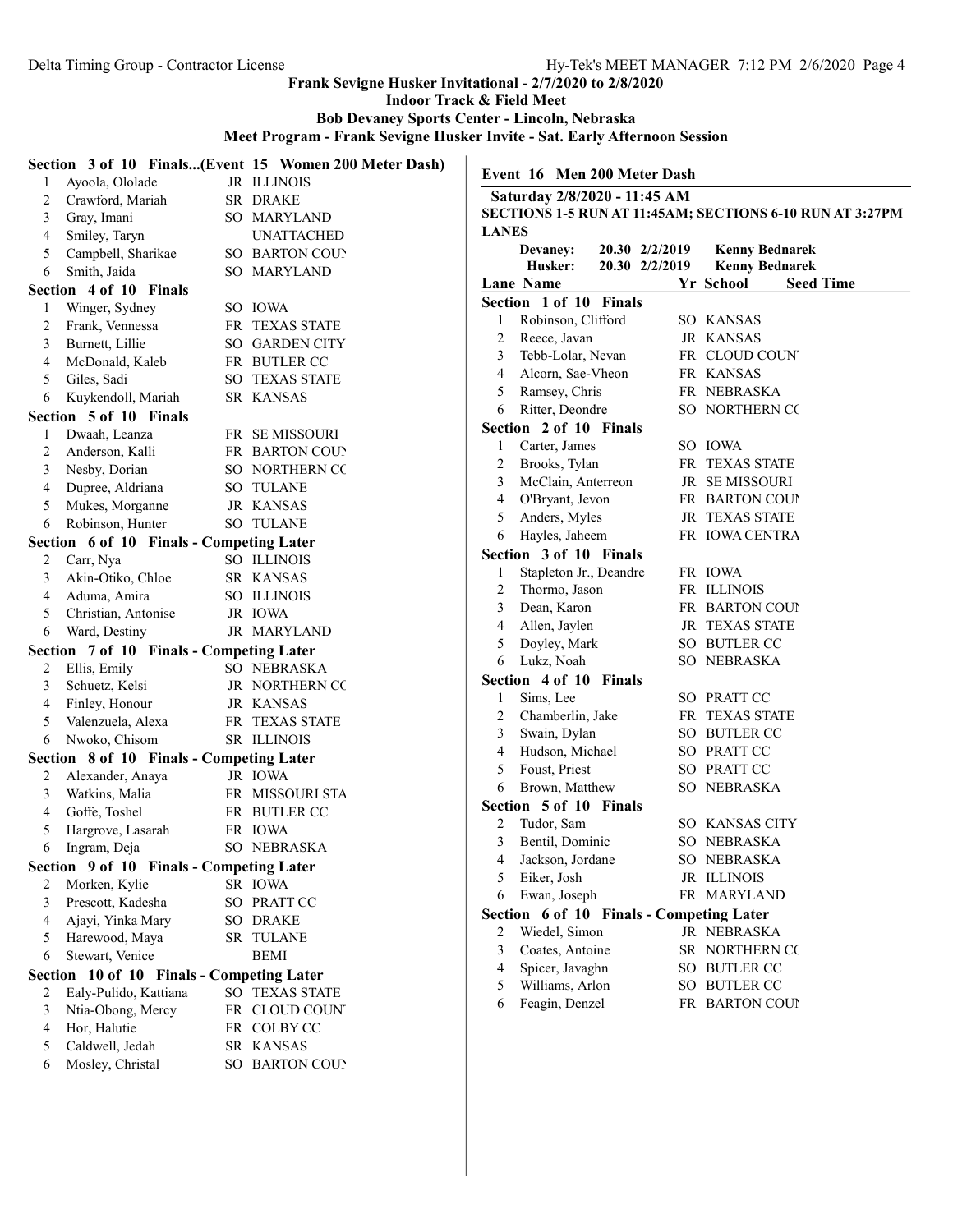Indoor Track & Field Meet

Bob Devaney Sports Center - Lincoln, Nebraska

Meet Program - Frank Sevigne Husker Invite - Sat. Early Afternoon Session

|                          | Section 7 of 10 Finals - Competing Later(Event 16 Men 20 |                               |                  | Section 2 of 3 Finals        |
|--------------------------|----------------------------------------------------------|-------------------------------|------------------|------------------------------|
| 2                        | Bryan, Christopher                                       | SR KANSAS CITY                | $\mathbf{1}$     | Cast, Nicki                  |
| 3                        | Bienvenue, Cardet                                        | SO BUTLER CC                  | $\overline{2}$   | Fasen, Anna                  |
| 4                        | Fogle, Ethan                                             | SO KANSAS                     | $\mathfrak{Z}$   | Fix, Caroline                |
| 5                        | Paissan, Lorenzo                                         | FR NEBRASKA                   | $\overline{4}$   | Hendrickson, Margu           |
| 6                        | Rustay, Declan                                           | SO ILLINOIS                   | 5                | Kiprop, Sharon               |
|                          | Section 8 of 10 Finals - Competing Later                 |                               | 6                | Katz, Lauren                 |
| $\overline{c}$           | Elcock, Jerod                                            | FR BUTLER CC                  | 7                | Weggmann, Katie              |
| 3                        | Taylor, Judah                                            | FR BUTLER CC                  | 8                | Coffin, Anna                 |
| 4                        | Shannon, Jason                                           | JR ILLINOIS                   | 9                | McGrath, Riley               |
| 5                        | McDowell, Jeremy                                         | FR BUTLER CC                  | 10               | Sullivan, Abeba              |
| 6                        | Peka, Victor                                             | JR DRAKE                      | 11               | Fuentes, Esmeralda           |
|                          | Section 9 of 10 Finals - Competing Later                 |                               | 12               | Heritage, Kylahn             |
| 2                        | Dean, Caleb                                              | FR MARYLAND                   |                  | Section 3 of 3 Finals        |
| 3                        | Morris Jr., Jamaal                                       | FR PRATT CC                   | 1                | Laurie, Christine            |
| $\overline{4}$           | Morris, Dashawn                                          | SO MARYLAND                   | $\overline{c}$   | Forsberg, Elsa               |
| 5                        | Henry, Ivan                                              | SR KANSAS                     | 3                | Jones, Judi                  |
| 6                        | Nelson, Alex                                             | SO NEBRASKA                   | 4                | Topham, Rebekah              |
|                          | Section 10 of 10 Finals - Competing Later                |                               | 5                | Ceglowski, Taryn             |
| 2                        | Bell, Bernard                                            | FR IOWA CENTRA                | 6                | Herner, Sommer               |
| 3                        | Hericks, Mason                                           | SR NEBRASKA                   | 7                | Breiten, Grace               |
| $\overline{\mathcal{A}}$ | Boger, Caleb                                             | FR BARTON COUP                | 8                | Lopez, Rachael               |
| 5                        | Moultrie, Rico                                           | FR COLBY CC                   | 9                | Dar, Edna                    |
| 6                        | Hutchinson, Isaiah                                       | SR NEBRASKA                   |                  | Event 26 Men 1 Mile          |
|                          | Event 25 Women 1 Mile Run                                |                               |                  | Saturday 2/8/2020 - 12       |
|                          | Saturday 2/8/2020 - 12:00 PM                             |                               |                  | <b>SECTIONS 1-2 RUN AT 1</b> |
|                          | SECTIONS 1-2 RUN AT 12:00PM; SECTION 3 RUNS AT 2:45PM    |                               |                  | <b>DOUBLE WATERFALL</b>      |
|                          | <b>DOUBLE WATERFALL</b>                                  |                               |                  | 2 TURN STAGGER               |
|                          | <b>2 TURN STAGGER</b>                                    |                               |                  | <b>Devaney: 3:55.07</b>      |
|                          | Devaney: 4:32.71 2/9/2002                                | <b>Nicole Teter</b>           |                  | Husker: 3:59.61              |
|                          | Husker: 4:38.26 2/21/2014                                | <b>Laura Thweatt</b>          |                  | <b>Lane Name</b>             |
|                          | Lane Name                                                | <b>Seed Time</b><br>Yr School |                  | Section 1 of 3 Finals        |
|                          | Section 1 of 3 Finals                                    |                               | $\mathbf{1}$     | Eastman, Ryan                |
| $\mathbf{1}$             | Crawford, Jasmine                                        | JR MISSOURI STA               | $\overline{c}$   | Young, Jack                  |
| $\overline{2}$           | Paintin, McKenna                                         | JR WICHITA STAT               | $\mathfrak{Z}$   | Kennedy, Ryan                |
| 3                        | Pollard, Maggie                                          | SO NEBRASKA                   | 4                | Becker, Josh                 |
| $\overline{4}$           | Rowatt, Lindsey                                          | SO DRAKE                      | 5                | Botello, Justin              |
| 5                        | Hinrichs, Rebekah                                        | SR CONCORDIA (1               | 6                | Deleon, Johen                |
| 6                        | Fye, Alyssa                                              | JR CONCORDIA (1               | $\boldsymbol{7}$ | Vasquez, Andy                |
| 7                        | Alvarez, Lilia                                           | FR IOWA CENTRA                | $\,8\,$          | Hall, Logan                  |
|                          |                                                          |                               | 9                | Fenner, Sadio                |
|                          |                                                          |                               |                  |                              |

|                | Section 2 of 3 Finals                   |      |                       |
|----------------|-----------------------------------------|------|-----------------------|
| 1              | Cast, Nicki                             |      | JR ILLINOIS           |
| 2              | Fasen, Anna                             | SR - | <b>SOUTH DAKOT</b>    |
| 3              | Fix, Caroline                           | JR   | <b>ILLINOIS</b>       |
| $\overline{4}$ | Hendrickson, Marguerite                 | SO.  | <b>CREIGHTON</b>      |
| 5              | Kiprop, Sharon                          |      | FR WICHITA STAT       |
| 6              | Katz, Lauren                            | SO.  | <b>ILLINOIS</b>       |
| 7              | Weggmann, Katie                         |      | <b>SO SE MISSOURI</b> |
| 8              | Coffin, Anna                            | FR   | <b>MARYLAND</b>       |
| 9              | McGrath, Riley                          |      | <b>FR TEXAS STATE</b> |
| 10             | Sullivan, Abeba                         |      | SO WICHITA STAT       |
| 11             | Fuentes, Esmeralda                      |      | <b>JR TEXAS STATE</b> |
| 12             | Heritage, Kylahn                        |      | FR CONCORDIA (1       |
|                | Section 3 of 3 Finals - Competing Later |      |                       |
| 1              | Laurie, Christine                       |      | JR MARYLAND           |
| 2              | Forsberg, Elsa                          |      | SR NEBRASKA           |
| 3              | Jones, Judi                             | SR - | <b>NEBRASKA</b>       |
| 4              | Topham, Rebekah                         |      | SR WICHITA STAT       |
| 5              | Ceglowski, Taryn                        | JR   | <b>SIOUX FALLS</b>    |
| 6              | Herner, Sommer                          |      | SO KANSAS CITY        |
| 7              | Breiten, Grace                          | SR - | <b>MISSOURI STA</b>   |
| 8              | Lopez, Rachael                          |      | <b>UNATTACHED</b>     |
| 9              | Dar, Edna                               | SO.  | <b>MISSOURI STA</b>   |
|                |                                         |      |                       |

# Event 26 Men 1 Mile Run

| Saturday 2/8/2020 - 12:15 PM                                 |
|--------------------------------------------------------------|
| <b>SECTIONS 1-2 RUN AT 12:15PM; SECTION 3 RUNS AT 2:53PM</b> |
| DOUBLE WATERFALL                                             |
| 2 THRN STAGGER                                               |

|    | 4 TUNN ƏTAUULA               |                       |                  |
|----|------------------------------|-----------------------|------------------|
|    | Devaney: 3:55.07 2/9/2002    | <b>Bernard Lagat</b>  |                  |
|    | Husker: 3:59.61 2/2/2019     | <b>George Kusche</b>  |                  |
|    | <b>Lane Name</b>             | Yr School             | <b>Seed Time</b> |
|    | <b>Section 1 of 3 Finals</b> |                       |                  |
| 1  | Eastman, Ryan                | SO NEBRASKA           |                  |
| 2  | Young, Jack                  | SO KANSAS             |                  |
| 3  | Kennedy, Ryan                | SO NEBRASKA           |                  |
| 4  | Becker, Josh                 | FR SOUTH DAKO!        |                  |
| 5  | Botello, Justin              | <b>JR TEXAS STATE</b> |                  |
| 6  | Deleon, Johen                | JR TEXAS STATE        |                  |
| 7  | Vasquez, Andy                | SR NEBRASKA WI        |                  |
| 8  | Hall, Logan                  | FR ILLINOIS           |                  |
| 9  | Fenner, Sadio                | SO NEBRASKA           |                  |
| 10 | Miller, Maurice              | <b>SO KANSAS CITY</b> |                  |
| 11 | Chinya, Gabriel              | SO CLOUD COUN         |                  |
| 12 | Friske, Noah                 | FR IOWA CENTRA        |                  |
| 13 | Berthelin, Arthur            | SO COLBYCC            |                  |
|    |                              |                       |                  |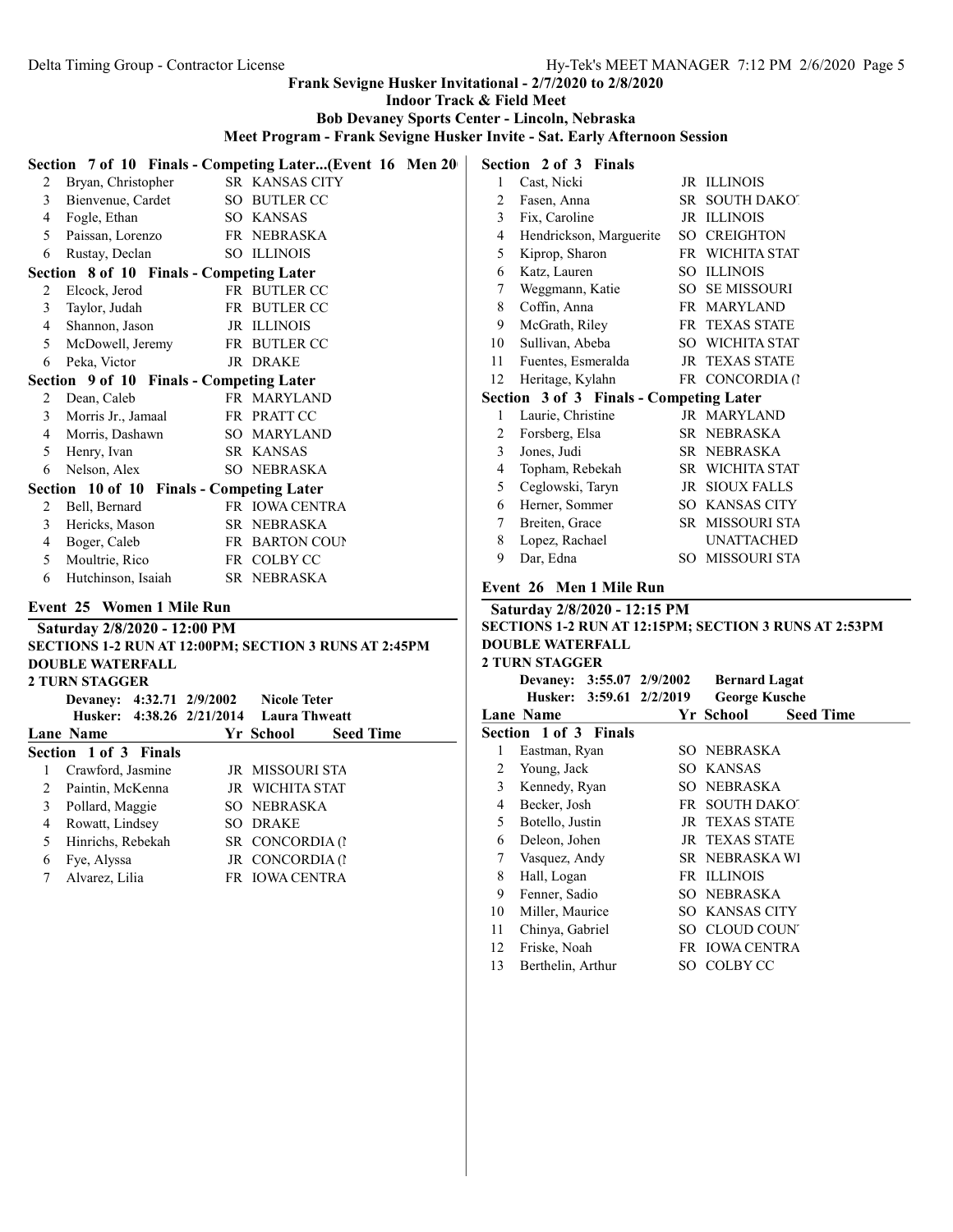Indoor Track & Field Meet

Bob Devaney Sports Center - Lincoln, Nebraska

Meet Program - Frank Sevigne Husker Invite - Sat. Early Afternoon Session

#### Section 2 of 3 Finals...(Event 26 Men 1 Mile Run)

| 1  | Quinn, Daylan                           |      | SR KANSAS CITY        |
|----|-----------------------------------------|------|-----------------------|
| 2  | Donley, Ethan                           |      | JR KANSAS             |
| 3  | Breuckman, Tom                          |      | SO SOUTH DAKOT        |
| 4  | Basten, Isaac                           |      | FR DRAKE              |
| 5  | Campbell, Josh                          |      | SR NORTHERN CC        |
| 6  | Luder, John                             |      | JR KANSAS             |
| 7  | Peters, Gabe                            |      | JR SOUTH DAKOT        |
| 8  | Quere, Marcus                           |      | <b>JR KANSAS</b>      |
| 9  | Melgares, Michael                       |      | SR KANSAS             |
| 10 | Gibbens, Chandler                       |      | FR KANSAS             |
| 11 | Beseman, Billy                          |      | <b>SR SIOUX FALLS</b> |
| 12 | Knaus, Carter                           |      | FR SOUTH DAKOT        |
|    | Section 3 of 3 Finals - Competing Later |      |                       |
| 1  | Meyer, Brett                            |      | <b>HAYS TRACK (</b>   |
| 2  | Moore, Adam                             | JR   | WICHITA STAT          |
| 3  | Anaya, Austin                           | SR - | <b>BOHEMIAN AT</b>    |
| 4  | Fogg, Adam                              |      | FR DRAKE              |
| 5  | Sayler, Jackson                         |      | UNATTACHED            |
| 6  | De Spong, Jordan                        | SR - | <b>NEBRASKA</b>       |
| 7  | Helker, Jed                             | SO   | WICHITA STAT          |
| 8  | Penrod, Zack                            |      | SR UNATTACHED         |

9 Yeager, Joshua SR SOUTH DAKOT 10 McGuire, Wyatt UNATTACHED 11 Lundberg, Zach SR SIOUX FALLS 12 Lonergan, Sean SR ST. OLAF 13 Giannino, Matt UNATTACHED 14 Moss, Ty NA UNATTACHED

Event 19 Women 600 Meter Run Saturday 2/8/2020 - 12:25 PM

### 2 TURN STAGGER Devaney: 1:15.60 2/5/2005 Dmitrijs Milkevics Husker: 1:15.60 2/5/2005 Dmitrijs Milkevics

Event 20 Men 600 Meter Run Saturday 2/8/2020 - 12:40 PM

|                | <b>Lane Name</b>                        | <b>Seed Time</b><br>Yr School |
|----------------|-----------------------------------------|-------------------------------|
|                | Section 1 of 4 Finals                   |                               |
| 1              | Jones, Jacquez                          | <b>FR GARDEN CITY</b>         |
| 2              | Dean, Henry                             | FR KANSAS CITY                |
| 3              | Lockard, Trent                          | FR NEBRASKA                   |
| 4              | Hernandez, Andres                       | FR CLOUD COUNT                |
| 5              | Armbrister, Phillip                     | SO BUTLER CC                  |
| 6              | Holland, Stephen                        | SO CLOUD COUNT                |
|                | Section 2 of 4 Finals                   |                               |
| 2              | Truitt, Tyshaun                         | SO IOWA CENTRA                |
| 3              | Atubel, Kenry                           | SO JOWA CENTRA                |
| 4              | Robinson, Aaron                         | JR MARYLAND                   |
| 5              | Quinn, Daylan                           | SR KANSAS CITY                |
| 6              | Kennedy, Nate                           | SO IOWA STATE                 |
|                | Section 3 of 4 Finals                   |                               |
| 2              | Wolf, Xavier                            | SO KANSAS                     |
| $\mathfrak{Z}$ | Sanders, Josh                           | <b>JR KANSAS CITY</b>         |
| 4              | Bryant, Nick                            | FR SE MISSOURI                |
| 5              | Myers, Maxwell                          | FR MARYLAND                   |
| 6              | Johnson, Charlie                        | <b>SO IOWA STATE</b>          |
|                | Section 4 of 4 Finals - Competing Later |                               |
| 3              | Rowe, Colin                             | SO MARYLAND                   |
| 4              | Gipson, Levi                            | ARYSE (UH-RI                  |
| 5              | Wetovick, Brentyn                       | FR NEBRASKA                   |

SECTIONS 1-3 RUN AT 12:35PM; SECTION 4 RUNS AT 2:40PM

# SECTIONS 1-2 RUN AT 12:25PM; SECTION 3 RUNS AT 2:36PM 2 TURN STAGGER Devaney: 1:25.14 2/25/2012 Shaniqua McGinnis Husker: 1:25.21 2/4/2017 Lane Name Seed Time

|                | Section 1 of 3 Finals                   |                      |
|----------------|-----------------------------------------|----------------------|
| 3              | Chadderton, Azriel                      | FR COLBY CC          |
| 4              | Angela-Miller, Maya                     | FR PRATT CC          |
| 5              | Harcum, Tanya                           | SO CLOUD COUNT       |
| 6              | Mitchell, Aailyah                       | FR PRATT CC          |
|                | Section 2 of 3 Finals                   |                      |
| 2              | Wurtele, Shannon                        | FR NEBRASKA          |
| $\mathfrak{Z}$ | Mbenoun, Maryse                         | SO CLOUD COUNT       |
| 4              | Krason, Kaitlynn                        | FR NEBRASKA          |
| 5              | Flaherty, Vanessa                       | <b>SR ILLINOIS</b>   |
| 6              | Talpash, Ally                           | SO NEBRASKA          |
|                | Section 3 of 3 Finals - Competing Later |                      |
| 2              | Hoogensen, Laurel                       | <b>JR IOWA STATE</b> |
| 3              | Lucki, Mikaela                          | JR ILLINOIS          |
| 4              | Amos, Zakiyah                           | <b>SO TOWA STATE</b> |
| 5              | Smith, Jessi                            | JR NEBRASKA          |
| 6              | Peskova, Michaela                       | SR NEBRASKA          |

# Event 21 Women 800 Meter Run

6 Jackson, Agerian SO BUTLER CC

| Saturday 2/8/2020 - 12:55 PM |                                                              |  |                       |                  |  |  |  |  |
|------------------------------|--------------------------------------------------------------|--|-----------------------|------------------|--|--|--|--|
|                              | <b>SECTIONS 1-2 RUN AT 12:55PM; SECTION 3 RUNS AT 3:00PM</b> |  |                       |                  |  |  |  |  |
|                              | <b>DOUBLE WATERFALL</b>                                      |  |                       |                  |  |  |  |  |
|                              | <b>2 TURN STAGGER</b>                                        |  |                       |                  |  |  |  |  |
|                              | Devaney: 2:03.59 2/8/2014                                    |  | <b>Bethany Praska</b> |                  |  |  |  |  |
|                              | Husker: 2:03.59 2/8/2014                                     |  | <b>Bethany Praska</b> |                  |  |  |  |  |
|                              | Lane Name                                                    |  | Yr School             | <b>Seed Time</b> |  |  |  |  |
|                              | Section 1 of 3 Finals                                        |  |                       |                  |  |  |  |  |
| 1                            | Bruce, Madeline                                              |  | <b>JR ILLINOIS</b>    |                  |  |  |  |  |
| $\mathfrak{D}$               | Milano, Pamela                                               |  | FR CLOUD COUNT        |                  |  |  |  |  |
| 3                            | Johnson, Kya                                                 |  | FR CLOUD COUNT        |                  |  |  |  |  |
| 4                            | Brown, Sasha                                                 |  | <b>FR BARTON COUP</b> |                  |  |  |  |  |
| 5                            | Hardin, Hailey                                               |  | FR NEBRASKA           |                  |  |  |  |  |
| 6                            | Ford, Jade                                                   |  | SO JOWA CENTRA        |                  |  |  |  |  |
| 7                            | McDole, Jianni                                               |  | SO KANSAS             |                  |  |  |  |  |
| 8                            | Avenson, Lucy                                                |  | FR DRAKE              |                  |  |  |  |  |
|                              |                                                              |  |                       |                  |  |  |  |  |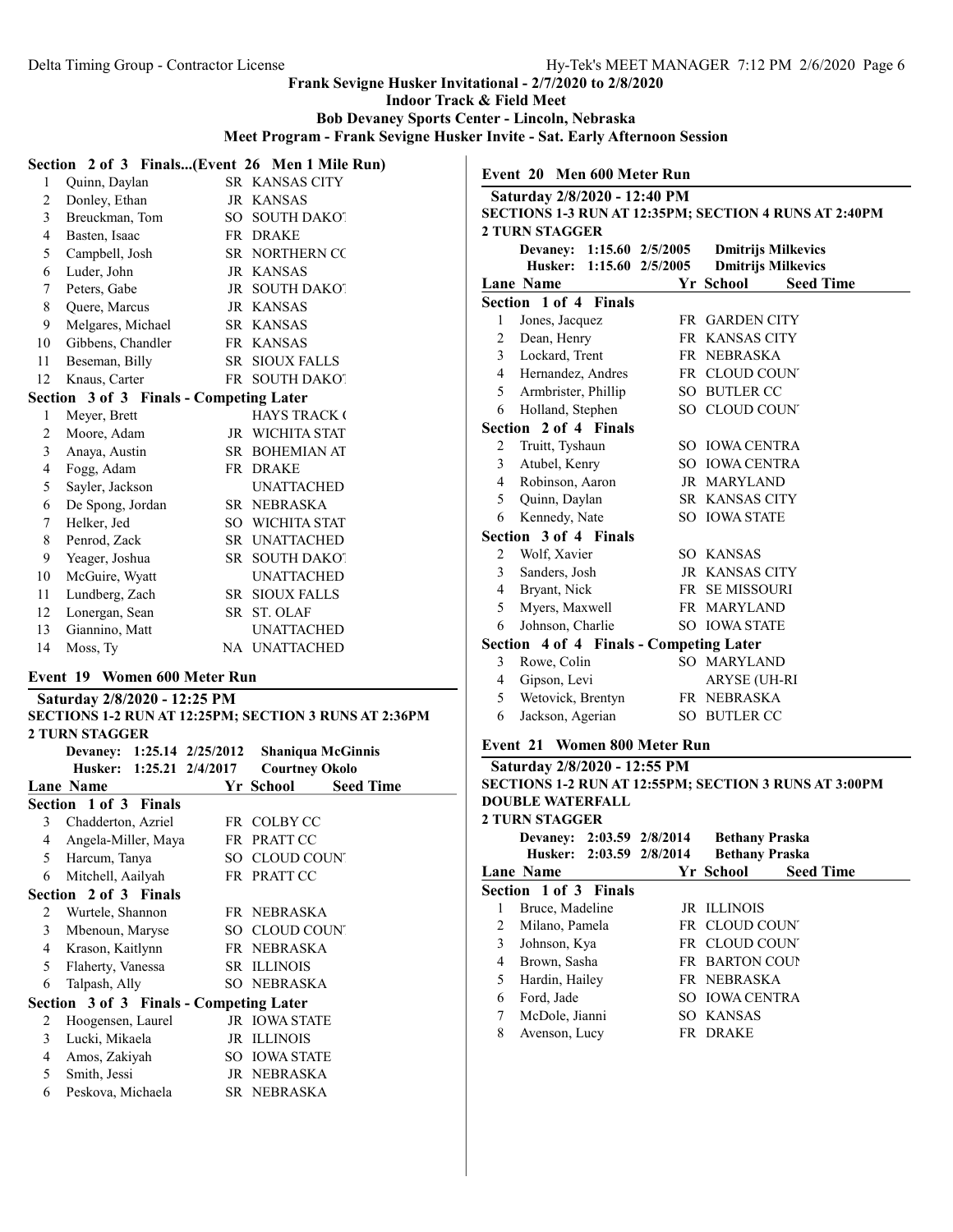Indoor Track & Field Meet

Bob Devaney Sports Center - Lincoln, Nebraska

Meet Program - Frank Sevigne Husker Invite - Sat. Early Afternoon Session

|                            |                                                        |  | Section 2 of 3 Finals(Event 21 Women 800 Meter Run)        |  |  |  |  |  |
|----------------------------|--------------------------------------------------------|--|------------------------------------------------------------|--|--|--|--|--|
| 1                          | Glazier, Tori                                          |  | SO SOUTH DAKOT                                             |  |  |  |  |  |
| 2                          | St. Louis, Zadie                                       |  | FR BUTLER CC                                               |  |  |  |  |  |
| 3                          | Masters, Shanique                                      |  | SO BUTLER CC                                               |  |  |  |  |  |
| 4                          | Filer, Gillian                                         |  | FR NEBRASKA                                                |  |  |  |  |  |
| 5                          | Shawver, Jana                                          |  | SO KANSAS                                                  |  |  |  |  |  |
| 6                          | Craddock, Rebecca                                      |  | JR ILLINOIS                                                |  |  |  |  |  |
| 7                          | Christoffer, Jessica                                   |  | SO SOUTH DAKOT                                             |  |  |  |  |  |
| 8                          |                                                        |  |                                                            |  |  |  |  |  |
| 9                          | Hill, Talley                                           |  | JR KANSAS                                                  |  |  |  |  |  |
|                            | Osipenko, Viktorija                                    |  | FR NORTHERN CC                                             |  |  |  |  |  |
| 10                         | Morrill, Claire                                        |  | SO SE MISSOURI                                             |  |  |  |  |  |
| 11                         | Helm, Pauline                                          |  | JR TULANE                                                  |  |  |  |  |  |
|                            | Section 3 of 3 Finals - Competing Later                |  |                                                            |  |  |  |  |  |
| 1                          | Knott, Carli                                           |  | SR SE MISSOURI                                             |  |  |  |  |  |
| 2                          | Putman, Lindsey                                        |  | <b>CSTC ELITE</b>                                          |  |  |  |  |  |
| 3                          | Johnson, Avryl                                         |  | SO KANSAS                                                  |  |  |  |  |  |
| 4                          | Bresser, Emma                                          |  | JR NEBRASKA                                                |  |  |  |  |  |
| 5                          | Towns, Tracy                                           |  | FR ILLINOIS                                                |  |  |  |  |  |
| 6                          | Covey, Oksana                                          |  | JR SOUTH DAKOT                                             |  |  |  |  |  |
| 7                          | Sughroue, Molly                                        |  | 6 CSTC ELITE                                               |  |  |  |  |  |
| 8                          | Coppinger, Addison                                     |  | FR KANSAS                                                  |  |  |  |  |  |
| 9                          | Morgan, Mackenzie                                      |  | SO MARYLAND                                                |  |  |  |  |  |
| 10                         | Wright, Yazmine                                        |  | SO WICHITA STAT                                            |  |  |  |  |  |
| 11                         | Howell, Olivia                                         |  | FR ILLINOIS                                                |  |  |  |  |  |
| Event 22 Men 800 Meter Run |                                                        |  |                                                            |  |  |  |  |  |
|                            |                                                        |  |                                                            |  |  |  |  |  |
|                            |                                                        |  |                                                            |  |  |  |  |  |
|                            | Saturday 2/8/2020 - 1:05 PM                            |  |                                                            |  |  |  |  |  |
|                            | <b>DOUBLE WATERFALL</b>                                |  | SECTIONS 1-2 RUN AT 1:05PM; SECTION 3 RUNS AT 3:06PM       |  |  |  |  |  |
|                            | <b>2 TURN STAGGER</b>                                  |  |                                                            |  |  |  |  |  |
|                            |                                                        |  |                                                            |  |  |  |  |  |
|                            | Devaney: 1:46.46 2/25/2006<br>Husker: 1:48.13 2/4/2006 |  | <b>Dmitriijs Milkevics</b>                                 |  |  |  |  |  |
|                            | <b>Lane Name</b>                                       |  | <b>Dmitrijs Milkevics</b><br>Yr School<br><b>Seed Time</b> |  |  |  |  |  |
|                            | Section 1 of 3 Finals                                  |  |                                                            |  |  |  |  |  |
| 1                          | Biel, Pur                                              |  | FR IOWA CENTRA                                             |  |  |  |  |  |
| $\overline{2}$             |                                                        |  | FR NORTHERN CC                                             |  |  |  |  |  |
| 3 <sup>1</sup>             | Hayward, Jesse<br>Garrett, Terrico                     |  | FR SE MISSOURI                                             |  |  |  |  |  |
| 4                          |                                                        |  | SR KANSAS                                                  |  |  |  |  |  |
|                            | Grosserode, Mitch                                      |  |                                                            |  |  |  |  |  |
|                            | 5 Shue, Franklin                                       |  | SO NEBRASKA                                                |  |  |  |  |  |
| 6                          | Reid, Tyrese                                           |  | FR BARTON COUP                                             |  |  |  |  |  |
| 7                          | Xavier, Tarik                                          |  | FR BUTLER CC                                               |  |  |  |  |  |
| 8                          | Gardiner, Quanah                                       |  | JR KANSAS                                                  |  |  |  |  |  |
| 9.                         | Harding, Matt                                          |  | FR KANSAS                                                  |  |  |  |  |  |
| 10                         | Dickas, Luke                                           |  | FR NEBRASKA                                                |  |  |  |  |  |
|                            | Section 2 of 3 Finals                                  |  |                                                            |  |  |  |  |  |
| 1                          | Landon, Jason                                          |  | SO WICHITA STAT                                            |  |  |  |  |  |
| 2                          | Lovell, Paul                                           |  | SR LRC-NEBRASK                                             |  |  |  |  |  |
| 3                          | Hall, Phil                                             |  | SO ILLINOIS                                                |  |  |  |  |  |
| $\overline{4}$             | Donley, Ethan                                          |  | JR KANSAS                                                  |  |  |  |  |  |
| 5                          | Mattern, Daniel                                        |  | SO NEBRASKA                                                |  |  |  |  |  |
| 6                          | Lockerby, Brendon                                      |  | FR ILLINOIS                                                |  |  |  |  |  |
| 7<br>8                     | Quere, Marcus<br>Cable, Josh                           |  | JR KANSAS<br>FR WICHITA STAT                               |  |  |  |  |  |

9 Ross, Cameron SO NORTHERN CO

|  | Section 3 of 3 Finals - Competing Later |  |
|--|-----------------------------------------|--|
|  |                                         |  |

|    | Boekelheide, Derek  | JR SOUTH DAKOT        |
|----|---------------------|-----------------------|
| 2  | Lechleitner, Xavier | SR DRAKE              |
| 3  | Jones, Kameron      | SR MARYLAND           |
| 4  | Obadiah, Mel        | JR WICHITA STAT       |
| 5. | Iverson, Blake      | SO SOUTH DAKOT        |
| 6  | True, Kyler         | <b>SO KANSAS</b>      |
| 7  | Osorio Lopez, Pedro | <b>SO TEXAS STATE</b> |
| 8  | Khvichava, Saba     | SO CLOUD COUNT        |
| 9  | Sanders, Josh       | <b>JR KANSAS CITY</b> |
| 10 | LeComte, Karson     | SR NEBRASKA           |
| 11 | Puks, Rojas         | FR NORTHERN CC        |

#### Event 36 Heptathlon: #7 Men 1000 Meter Run

### Saturday 2/8/2020 - 1:15 PM Lane Name Seed Time Section 1 of 1 Finals 1 Daniels, Will SR IOWA Podraza, Zach JR NEBRASKA Puyear, Creed FR KANSAS 4 Olivas, Julien JR TEXAS STATE 5 Haack, Peyton SO IOWA Heinerikson, Kolby NA NEBRASKA Gaynes, Daniel JR IOWA Williams, Debonaire FR GARDEN CITY West, Austin FR IOWA

#### Event 27 Women 3000 Meter Run

| Saturday 2/8/2020 - 1:25 PM                        |  |                                         |  |  |  |  |
|----------------------------------------------------|--|-----------------------------------------|--|--|--|--|
| SECTION 1 RUNS AT 1:25PM; SECTION 2 RUNS AT 3:45PM |  |                                         |  |  |  |  |
| <b>DOUBLE WATERFALL</b>                            |  |                                         |  |  |  |  |
| <b>2 TURN STAGGER</b>                              |  |                                         |  |  |  |  |
|                                                    |  | Devaney: 9:09.48 2/6/2016 Laura Thweatt |  |  |  |  |
|                                                    |  |                                         |  |  |  |  |

|    | Husker: 9:09.48 2/6/2016 Laura Thweatt |                               |  |
|----|----------------------------------------|-------------------------------|--|
|    | Lane Name                              | Yr School<br><b>Seed Time</b> |  |
|    | Section 1 of 2 Finals                  |                               |  |
| 1  | Fuentes, Esmeralda                     | JR TEXAS STATE                |  |
| 2  | Pagone, Grace                          | SO NEBRASKA                   |  |
| 3  | Lauschke, Lisa                         | SR KANSAS                     |  |
| 4  | Meyers, Caroline                       | <b>SO KANSAS CITY</b>         |  |
| 5  | Stovall, Mary Catherine                | <b>SR TULANE</b>              |  |
| 6  | Barton, Alexys                         | <b>JR KANSAS</b>              |  |
| 7  | Nelson, Emma                           | SR SOUTH DAKOT                |  |
| 8  | Aho, Elizabeth                         | JR DRAKE                      |  |
| 9  | Bretl, Millie                          | JR DRAKE                      |  |
| 10 | Scott, Sarah                           | <b>SO KANSAS</b>              |  |
| 11 | Henne, Bridget                         | FR SOUTH DAKOT                |  |
| 12 | Bahe, Madi                             | SO NEBRASKA WI                |  |
| 13 | Sanchez, Michelle                      | SO BUTLER CC                  |  |
| 14 | Korir, Sylvia                          | FR BUTLER CC                  |  |
| 15 | Kemboi, Abigael                        | FR COLBY CC                   |  |
| 16 | Berube, Katherine                      | FR NEBRASKA                   |  |
| 17 | St. Louis, Zadie                       | FR BUTLER CC                  |  |
| 18 | Kiprop, Victorine                      | FR COLBY CC                   |  |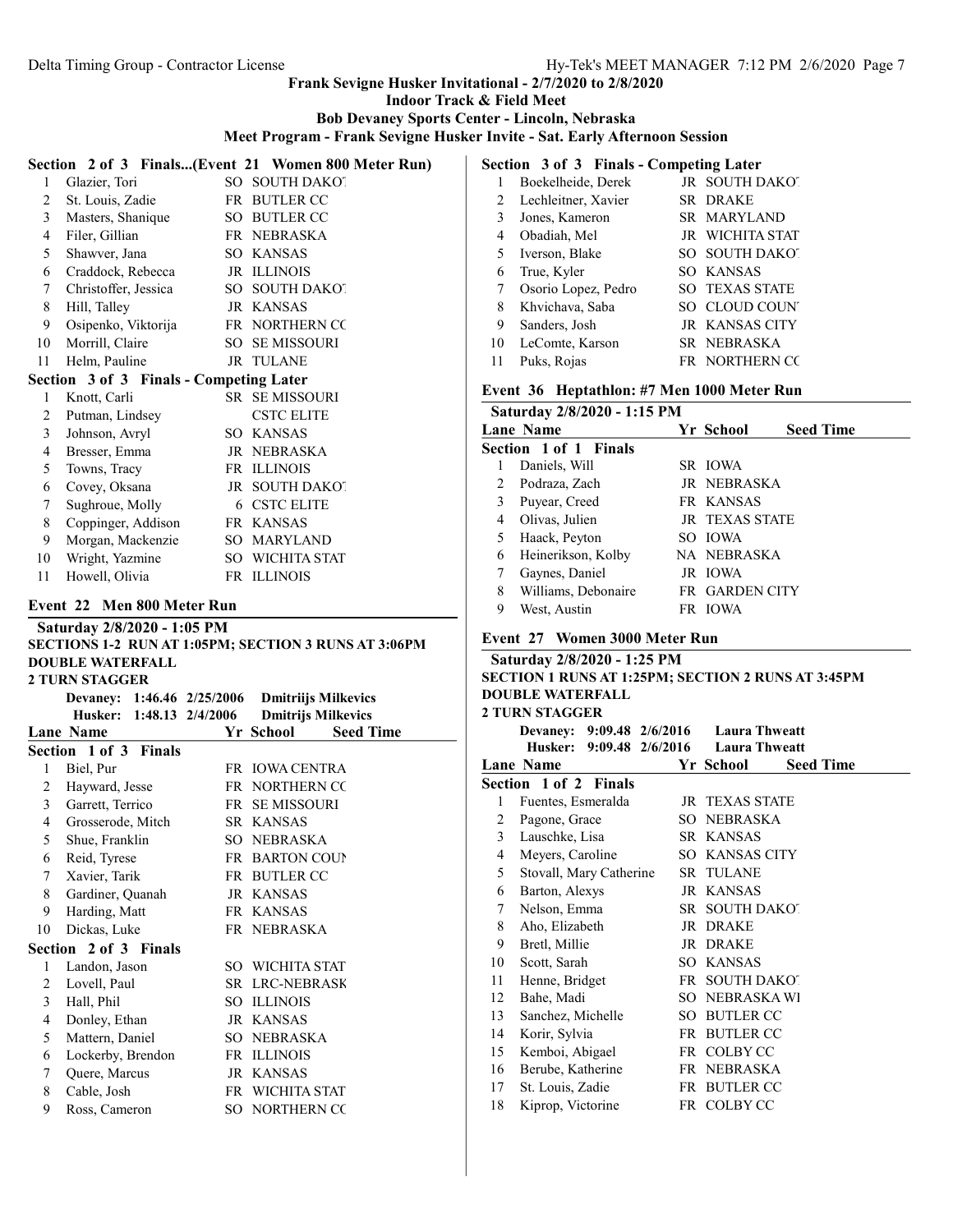Indoor Track & Field Meet

Bob Devaney Sports Center - Lincoln, Nebraska

Meet Program - Frank Sevigne Husker Invite - Sat. Early Afternoon Session

|    | Section 2 of 2 Finals - Competing Later(Event 27 Women?<br>Section 2 of 2 Finals - Competing Later |     |                       |  |    |                        |     |                     |
|----|----------------------------------------------------------------------------------------------------|-----|-----------------------|--|----|------------------------|-----|---------------------|
|    | Gueldner, Cameron                                                                                  |     | SR KANSAS             |  |    | Kusche, George         |     | SO NEBRASKA         |
|    | Curtabbi, Eleonora                                                                                 |     | SO IOWA CENTRA        |  |    | McGuire, Wyatt         |     | <b>UNATTACHED</b>   |
| 3  | Shea, Kaitlyn                                                                                      |     | <b>SR SEMISSOURI</b>  |  | 3  | Sayler, Jackson        |     | <b>UNATTACHED</b>   |
|    | Donnay, Anna                                                                                       |     | JR SOUTH DAKOT        |  | 4  | Banguria, Wesley       |     | SO COLBY CC         |
| 5  | Rogers, Grace                                                                                      |     | SR ILLINOIS           |  | 5  | Kenyi, Santino         | SO. | <b>CLOUD COUNT</b>  |
| 6  | Hanners, Katherine                                                                                 |     | JR KANSAS CITY        |  | 6  | Haas, Stephen          |     | SR NORTHERN CC      |
|    | Selfors, Bridgid                                                                                   |     | <b>SO TULANE</b>      |  |    | Bungei, Kelvin         |     | FR IOWA CENTRA      |
| 8  | Freyhof, Erika                                                                                     |     | JR NEBRASKA           |  | 8  | Verbal, Evan           |     | SR UNATTACHED       |
| 9  | Friesen, Ellie                                                                                     |     | SO SOUTH DAKOT        |  | 9  | Letner, George         |     | JR KANSAS           |
| 10 | Uwajeneza, Florance                                                                                |     | SO IOWA CENTRA        |  | 10 | Butler, Ben            |     | JR KANSAS           |
| 11 | Hansen, Leah                                                                                       |     | FR SOUTH DAKOT        |  | 11 | Minor-Williams, Joseph |     | SO SOUTH DAKOT      |
| 12 | Romero, Leslie                                                                                     |     | <b>SR TEXAS STATE</b> |  | 12 | Brandt, Kyle           |     | SR DRAKE            |
| 13 | Glann, Ashlyn                                                                                      |     | SR UNATTACHED         |  | 13 | Miller, Bryce          |     | <b>KC TRACK CLI</b> |
| 14 | Rogers, Olivia                                                                                     |     | SR DRAKE              |  | 14 | Yohannes, Awet         | SO. | <b>IOWA CENTRA</b>  |
| 15 | Hohe, Katie                                                                                        |     | FR ILLINOIS           |  | 15 | Nelson, Lukas          |     | SR SOUTH DAKOT      |
| 16 | Hotalling, Danielle                                                                                | SO. | <b>CREIGHTON</b>      |  | 16 | Martins, Ryan          |     | JR NEBRASKA         |
| 17 | McGrath, Riley                                                                                     |     | FR TEXAS STATE        |  | 17 | Penrod, Zack           |     | SR UNATTACHED       |
| 18 | Beiermann, Ellie                                                                                   |     | SR NEBRASKAWI         |  |    |                        |     |                     |

# Event 28 Men 3000 Meter Run

|                | Saturday 2/8/2020 - 1:40 PM                        |    |                       |                  |  |  |  |  |
|----------------|----------------------------------------------------|----|-----------------------|------------------|--|--|--|--|
|                | SECTION 1 RUNS AT 1:40PM; SECTION 2 RUNS AT 4:00PM |    |                       |                  |  |  |  |  |
|                | <b>DOUBLE WATERFALL</b>                            |    |                       |                  |  |  |  |  |
|                | <b>2 TURN STAGGER</b>                              |    |                       |                  |  |  |  |  |
|                | Devaney: 7:58.20 2/11/1994                         |    | <b>Richard Kosgei</b> |                  |  |  |  |  |
|                | Husker: 7:58.20 2/11/1994                          |    | <b>Richard Kosgei</b> |                  |  |  |  |  |
|                | Lane Name                                          |    | Yr School             | <b>Seed Time</b> |  |  |  |  |
|                | Section 1 of 2 Finals                              |    |                       |                  |  |  |  |  |
| 1              | Landon, Cory                                       |    | JR WICHITA STAT       |                  |  |  |  |  |
| 2              | Pendic, Milos                                      |    | SO IOWA CENTRA        |                  |  |  |  |  |
| 3              | Cayo, Chase                                        |    | NA UNATTACHED         |                  |  |  |  |  |
| $\overline{4}$ | Mather, Micah                                      |    | JR SOUTH DAKOT        |                  |  |  |  |  |
| 5              | Loud, Irwin                                        |    | SO ILLINOIS           |                  |  |  |  |  |
| 6              | Hale, Chace                                        |    | JR KANSAS             |                  |  |  |  |  |
| 7              | Romero, Jeremy                                     |    | SR NORTHERN CC        |                  |  |  |  |  |
| 8              | Fridrich, Maximilian                               |    | JR DRAKE              |                  |  |  |  |  |
| 9              | Yandel, Colin                                      |    | SO ILLINOIS           |                  |  |  |  |  |
| 10             | Selbach, Max                                       |    | SO KANSAS CITY        |                  |  |  |  |  |
| 11             | Quigley, John                                      |    | FR CREIGHTON          |                  |  |  |  |  |
| 12             | Miller, Walker                                     |    | SO KANSAS CITY        |                  |  |  |  |  |
| 13             | Ralston, Jake                                      |    | SO KANSAS             |                  |  |  |  |  |
| 14             | Dornbusch, Chase                                   |    | FR KANSAS             |                  |  |  |  |  |
| 15             | Jorgenson, Jerry                                   |    | FR NEBRASKA           |                  |  |  |  |  |
| 16             | Bohnemann, Danny                                   |    | FR CREIGHTON          |                  |  |  |  |  |
| 17             | Magnuson, Britte                                   |    | FR WICHITA STAT       |                  |  |  |  |  |
| 18             | Gawlick, Eric                                      |    | FR KANSAS             |                  |  |  |  |  |
| 19             | Butler, Ryan                                       |    | SO KANSAS             |                  |  |  |  |  |
| 20             | Deleon, Johen                                      | JR | <b>TEXAS STATE</b>    |                  |  |  |  |  |
| 21             | Botello, Justin                                    | JR | <b>TEXAS STATE</b>    |                  |  |  |  |  |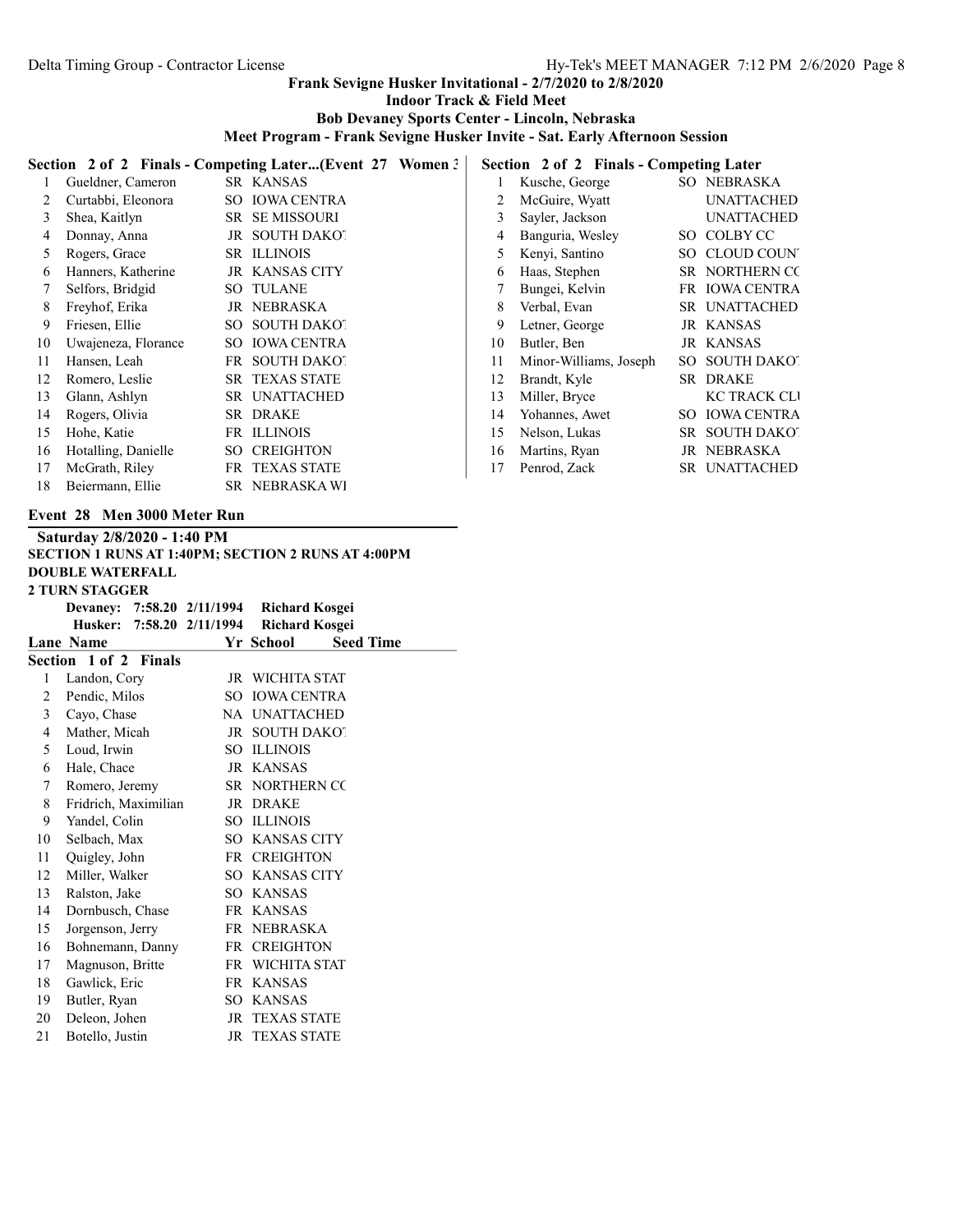Indoor Track & Field Meet

Bob Devaney Sports Center - Lincoln, Nebraska

Meet Program - Frank Sevigne Husker Invite - Sat. Special Invite Session

| <b>2 TURN STAGGER</b><br>Devaney: 1:25.14 2/25/2012<br>Husker: 1:25.21 2/4/2017<br><b>Courtney Okolo</b><br>Yr School | <b>Shaniqua McGinnis</b>                               |
|-----------------------------------------------------------------------------------------------------------------------|--------------------------------------------------------|
|                                                                                                                       |                                                        |
| <b>Lane Name</b><br>Section 3 of 3 Finals                                                                             |                                                        |
|                                                                                                                       | <b>Seed Time</b>                                       |
|                                                                                                                       |                                                        |
| 2<br><b>JR IOWA STATE</b><br>Hoogensen, Laurel                                                                        |                                                        |
| Lucki, Mikaela<br>$\mathfrak{Z}$<br>JR ILLINOIS                                                                       |                                                        |
| $\overline{4}$<br>Amos, Zakiyah<br>SO IOWA STATE                                                                      |                                                        |
| 5 <sup>7</sup><br>Smith, Jessi<br>JR NEBRASKA                                                                         |                                                        |
| 6<br>Peskova, Michaela<br>SR NEBRASKA                                                                                 |                                                        |
|                                                                                                                       |                                                        |
| Devaney: 1:15.60 2/5/2005<br>Husker: 1:15.60 2/5/2005                                                                 | <b>Dmitrijs Milkevics</b><br><b>Dmitrijs Milkevics</b> |
| Yr School                                                                                                             | <b>Seed Time</b>                                       |
| 3<br><b>SO MARYLAND</b>                                                                                               |                                                        |
| Rowe, Colin<br><b>ARYSE (UH-RI</b>                                                                                    |                                                        |
| <b>Lane Name</b><br>Section 4 of 4 Finals<br>4 Gipson, Levi<br>5<br>Wetovick, Brentyn<br>FR NEBRASKA                  |                                                        |
| Jackson, Agerian<br>SO BUTLER CC<br>6                                                                                 |                                                        |

|   | Devaney: 4:32.71 2/9/2002 |     | <b>Nicole Teter</b><br>Husker: 4:38.26 2/21/2014 Laura Thweatt |
|---|---------------------------|-----|----------------------------------------------------------------|
|   | Lane Name                 |     | Yr School<br><b>Seed Time</b>                                  |
|   | Section 3 of 3 Finals     |     |                                                                |
|   | Laurie, Christine         |     | JR MARYLAND                                                    |
| 2 | Forsberg, Elsa            |     | SR NEBRASKA                                                    |
| 3 | Jones, Judi               |     | SR NEBRASKA                                                    |
| 4 | Topham, Rebekah           |     | <b>SR WICHITA STAT</b>                                         |
| 5 | Ceglowski, Taryn          |     | <b>JR SIOUX FALLS</b>                                          |
| 6 | Herner, Sommer            |     | <b>SO KANSAS CITY</b>                                          |
| 7 | Breiten, Grace            |     | SR MISSOURI STA                                                |
| 8 | Lopez, Rachael            |     | <b>UNATTACHED</b>                                              |
| 9 | Dar, Edna                 | SO. | MISSOURI STA                                                   |

Event 26 Men 1 Mile Run

|              | EVEIL ZO MEI FMIR KUI                                        |  |                       |                  |  |  |  |
|--------------|--------------------------------------------------------------|--|-----------------------|------------------|--|--|--|
|              | Saturday 2/8/2020 - 2:53 PM                                  |  |                       |                  |  |  |  |
|              | <b>SECTIONS 1-2 RUN AT 12:15PM; SECTION 3 RUNS AT 2:53PM</b> |  |                       |                  |  |  |  |
|              | <b>DOUBLE WATERFALL</b>                                      |  |                       |                  |  |  |  |
|              | <b>2 TURN STAGGER</b>                                        |  |                       |                  |  |  |  |
|              | Devaney: 3:55.07 2/9/2002                                    |  | <b>Bernard Lagat</b>  |                  |  |  |  |
|              | Husker: 3:59.61 2/2/2019                                     |  | <b>George Kusche</b>  |                  |  |  |  |
|              | Lane Name                                                    |  | Yr School             | <b>Seed Time</b> |  |  |  |
|              | Section 3 of 3 Finals                                        |  |                       |                  |  |  |  |
| 1            | Meyer, Brett                                                 |  | <b>HAYS TRACK (</b>   |                  |  |  |  |
| 2            | Moore, Adam                                                  |  | JR WICHITA STAT       |                  |  |  |  |
| $\mathbf{3}$ | Anaya, Austin                                                |  | SR BOHEMIAN AT        |                  |  |  |  |
| 4            | Fogg, Adam                                                   |  | FR DRAKE              |                  |  |  |  |
| 5            | Sayler, Jackson                                              |  | <b>UNATTACHED</b>     |                  |  |  |  |
| 6            | De Spong, Jordan                                             |  | SR NEBRASKA           |                  |  |  |  |
| 7            | Helker, Jed                                                  |  | SO WICHITA STAT       |                  |  |  |  |
| 8            | Penrod, Zack                                                 |  | SR UNATTACHED         |                  |  |  |  |
| 9            | Yeager, Joshua                                               |  | SR SOUTH DAKOT        |                  |  |  |  |
| 10           | McGuire, Wyatt                                               |  | <b>UNATTACHED</b>     |                  |  |  |  |
| 11           | Lundberg, Zach                                               |  | <b>SR SIOUX FALLS</b> |                  |  |  |  |
| 12           | Lonergan, Sean                                               |  | SR ST. OLAF           |                  |  |  |  |
| 13           | Giannino, Matt                                               |  | <b>UNATTACHED</b>     |                  |  |  |  |
| 14           | Moss, Ty                                                     |  | NA UNATTACHED         |                  |  |  |  |
|              |                                                              |  |                       |                  |  |  |  |

# Event 21 Women 800 Meter Run

|    | Saturday 2/8/2020 - 3:00 PM |  |                                                       |  |  |  |  |  |
|----|-----------------------------|--|-------------------------------------------------------|--|--|--|--|--|
|    |                             |  | SECTIONS 1-2 RUN AT 12:55PM; SECTION 3 RUNS AT 3:00PM |  |  |  |  |  |
|    | <b>DOUBLE WATERFALL</b>     |  |                                                       |  |  |  |  |  |
|    | <b>2 TURN STAGGER</b>       |  |                                                       |  |  |  |  |  |
|    | Devaney: 2:03.59 2/8/2014   |  | <b>Bethany Praska</b>                                 |  |  |  |  |  |
|    | Husker: 2:03.59 2/8/2014    |  | <b>Bethany Praska</b>                                 |  |  |  |  |  |
|    | Lane Name                   |  | <b>Seed Time</b><br>Yr School —                       |  |  |  |  |  |
|    | Section 3 of 3 Finals       |  |                                                       |  |  |  |  |  |
| 1  | Knott, Carli                |  | SR SE MISSOURI                                        |  |  |  |  |  |
| 2  | Putman, Lindsey             |  | <b>CSTC ELITE</b>                                     |  |  |  |  |  |
| 3  | Johnson, Avryl              |  | SO KANSAS                                             |  |  |  |  |  |
| 4  | Bresser, Emma               |  | JR NEBRASKA                                           |  |  |  |  |  |
| 5  | Towns, Tracy                |  | FR ILLINOIS                                           |  |  |  |  |  |
| 6  | Covey, Oksana               |  | JR SOUTH DAKOT                                        |  |  |  |  |  |
| 7  | Sughroue, Molly             |  | <b>6 CSTC ELITE</b>                                   |  |  |  |  |  |
| 8  | Coppinger, Addison          |  | FR KANSAS                                             |  |  |  |  |  |
| 9  | Morgan, Mackenzie           |  | SO MARYLAND                                           |  |  |  |  |  |
| 10 | Wright, Yazmine             |  | SO WICHITA STAT                                       |  |  |  |  |  |
| 11 | Howell, Olivia              |  | <b>FR ILLINOIS</b>                                    |  |  |  |  |  |
|    |                             |  |                                                       |  |  |  |  |  |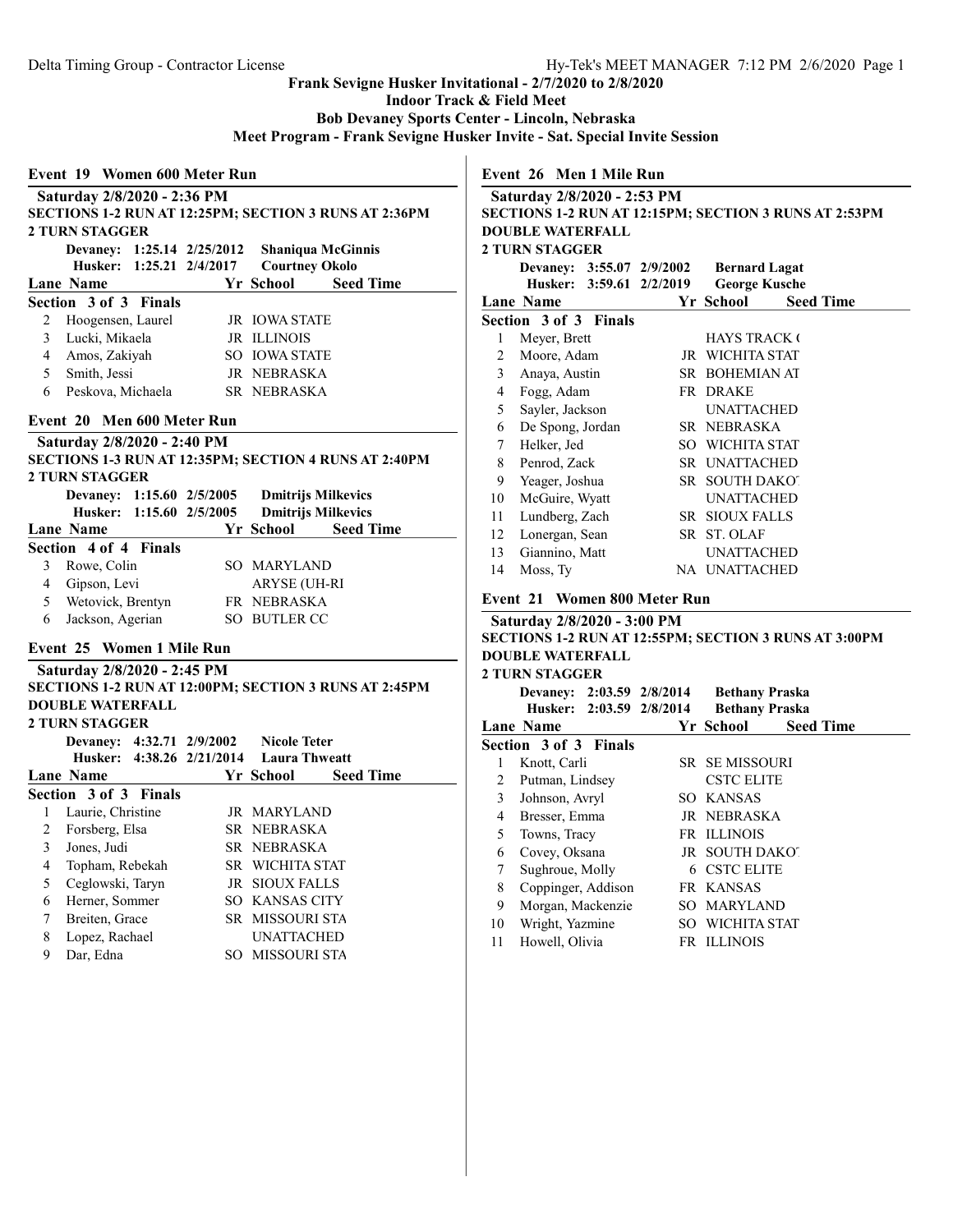Indoor Track & Field Meet

Bob Devaney Sports Center - Lincoln, Nebraska

Meet Program - Frank Sevigne Husker Invite - Sat. Special Invite Session

| Event 22 Men 800 Meter Run             |
|----------------------------------------|
| Saturday 2/8/2020 - 3:06 PM            |
| <b>SECTIONS 1-2 RIIN AT 1:05PM: SI</b> |

# ECTION 3 RUNS AT 3:06PM DOUBLE WATERFALL 2 TURN STAGGER Devaney: 1:46.46 2/25/2006 Dmitriijs Milkevics Husker: 1:48.13 2/4/2006 Lane Name **Seed Time Seed Time** Seed Time Section 3 of 3 Finals...(Event 22 Men 800 Meter Run) 1 Boekelheide, Derek JR SOUTH DAKOT 2 Lechleitner, Xavier SR DRAKE 3 Jones, Kameron SR MARYLAND 4 Obadiah, Mel JR WICHITA STAT 5 Iverson, Blake SO SOUTH DAKOT 6 True, Kyler SO KANSAS 7 Osorio Lopez, Pedro SO TEXAS STATE 8 Khvichava, Saba SO CLOUD COUNTY 9 Sanders, Josh JR KANSAS CITY 10 LeComte, Karson SR NEBRASKA 11 Puks, Rojas FR NORTHERN COL Event 15 Women 200 Meter Dash Saturday 2/8/2020 - 2:10 PM SECTIONS 1-5 RUN AT 11:30AM; SECTIONS 6-10 RUN AT 3:12PM LANES Devaney: 22.86 2/28/2004 Richards/Lucas Husker: 22.94 2/4/2017 Ashley Spencer Lane Name Seed Time Section 6 of 10 Finals 2 Carr, Nya SO ILLINOIS 3 Akin-Otiko, Chloe SR KANSAS 4 Aduma, Amira SO ILLINOIS 5 Christian, Antonise JR IOWA 6 Ward, Destiny JR MARYLAND Section 7 of 10 Finals 2 Ellis, Emily SO NEBRASKA 3 Schuetz, Kelsi JR NORTHERN CO

| 4 | Finley, Honour                | JR KANSAS              |
|---|-------------------------------|------------------------|
|   | 5 Valenzuela, Alexa           | FR TEXAS STATE         |
| 6 | Nwoko, Chisom                 | <b>SR ILLINOIS</b>     |
|   | <b>Section 8 of 10 Finals</b> |                        |
| 2 | Alexander, Anaya              | JR IOWA                |
|   | 3 Watkins, Malia              | <b>FR MISSOURI STA</b> |
|   | 4 Goffe, Toshel               | FR BUTLER CC           |
| 5 | Hargrove, Lasarah             | FR IOWA                |
| 6 | Ingram, Deja                  | SO NEBRASKA            |
|   | Section 9 of 10 Finals        |                        |
| 2 | Morken, Kylie                 | SR IOWA                |
| 3 | Prescott, Kadesha             | SO PRATT CC            |
| 4 | Ajayi, Yinka Mary             | SO DRAKE               |
| 5 | Harewood, Maya                | SR TULANE              |

6 Stewart, Venice BEMI

# Section 10 of 10 Finals

| 2 Ealy-Pulido, Kattiana | <b>SO TEXAS STATE</b> |
|-------------------------|-----------------------|
| 3 Ntia-Obong, Mercy     | FR CLOUD COUNT        |
| 4 Hor, Halutie          | FR COLBY CC           |
| 5 Caldwell, Jedah       | SR KANSAS             |
| 6 Mosley, Christal      | SO BARTON COUP        |

#### Event 16 Men 200 Meter Dash

#### Saturday 2/8/2020 - 3:27 PM SECTIONS 1-5 RUN AT 11:45AM; SECTIONS 6-10 RUN AT 3:27PM

|                |                        |               |                |                       | 920 1101 19 1101 121 11.794 11, 920 1101 19 10 101 11 12 11 11 |  |
|----------------|------------------------|---------------|----------------|-----------------------|----------------------------------------------------------------|--|
| <b>LANES</b>   |                        |               |                |                       |                                                                |  |
|                | Devaney:               |               | 20.30 2/2/2019 |                       | <b>Kenny Bednarek</b>                                          |  |
|                | Husker:                |               | 20.30 2/2/2019 |                       | <b>Kenny Bednarek</b>                                          |  |
|                | <b>Lane Name</b>       |               |                | Yr School             | <b>Seed Time</b>                                               |  |
|                | Section 6 of 10 Finals |               |                |                       |                                                                |  |
| $\overline{2}$ | Wiedel, Simon          |               |                | JR NEBRASKA           |                                                                |  |
| 3              | Coates, Antoine        |               |                | SR NORTHERN CC        |                                                                |  |
| 4              | Spicer, Javaghn        |               |                | SO BUTLER CC          |                                                                |  |
| 5              | Williams, Arlon        |               |                | SO BUTLER CC          |                                                                |  |
| 6              | Feagin, Denzel         |               |                | FR BARTON COUP        |                                                                |  |
|                | Section 7 of 10 Finals |               |                |                       |                                                                |  |
| 2              | Bryan, Christopher     |               |                | SR KANSAS CITY        |                                                                |  |
| 3              | Bienvenue, Cardet      |               |                | SO BUTLER CC          |                                                                |  |
| 4              | Fogle, Ethan           |               |                | SO KANSAS             |                                                                |  |
| 5              | Paissan, Lorenzo       |               |                | FR NEBRASKA           |                                                                |  |
| 6              | Rustay, Declan         |               |                | SO ILLINOIS           |                                                                |  |
|                | Section 8 of 10 Finals |               |                |                       |                                                                |  |
| $\overline{2}$ | Elcock, Jerod          |               |                | FR BUTLER CC          |                                                                |  |
| 3              | Taylor, Judah          |               |                | FR BUTLER CC          |                                                                |  |
| 4              | Shannon, Jason         |               |                | JR ILLINOIS           |                                                                |  |
| 5              | McDowell, Jeremy       |               |                | FR BUTLER CC          |                                                                |  |
| 6              | Peka, Victor           |               |                | JR DRAKE              |                                                                |  |
|                | Section 9 of 10        | <b>Finals</b> |                |                       |                                                                |  |
| $\overline{c}$ | Dean, Caleb            |               |                | FR MARYLAND           |                                                                |  |
| 3              | Morris Jr., Jamaal     |               |                | FR PRATT CC           |                                                                |  |
| $\overline{4}$ | Morris, Dashawn        |               |                | SO MARYLAND           |                                                                |  |
| 5              | Henry, Ivan            |               |                | SR KANSAS             |                                                                |  |
| 6              | Nelson, Alex           |               |                | SO NEBRASKA           |                                                                |  |
|                | Section 10 of 10       | <b>Finals</b> |                |                       |                                                                |  |
| 2              | Bell, Bernard          |               |                | FR IOWA CENTRA        |                                                                |  |
| 3              | Hericks, Mason         |               |                | SR NEBRASKA           |                                                                |  |
| $\overline{4}$ | Boger, Caleb           |               |                | <b>FR BARTON COUP</b> |                                                                |  |
| 5              | Moultrie, Rico         |               |                | FR COLBY CC           |                                                                |  |
| 6              | Hutchinson, Isaiah     |               |                | SR NEBRASKA           |                                                                |  |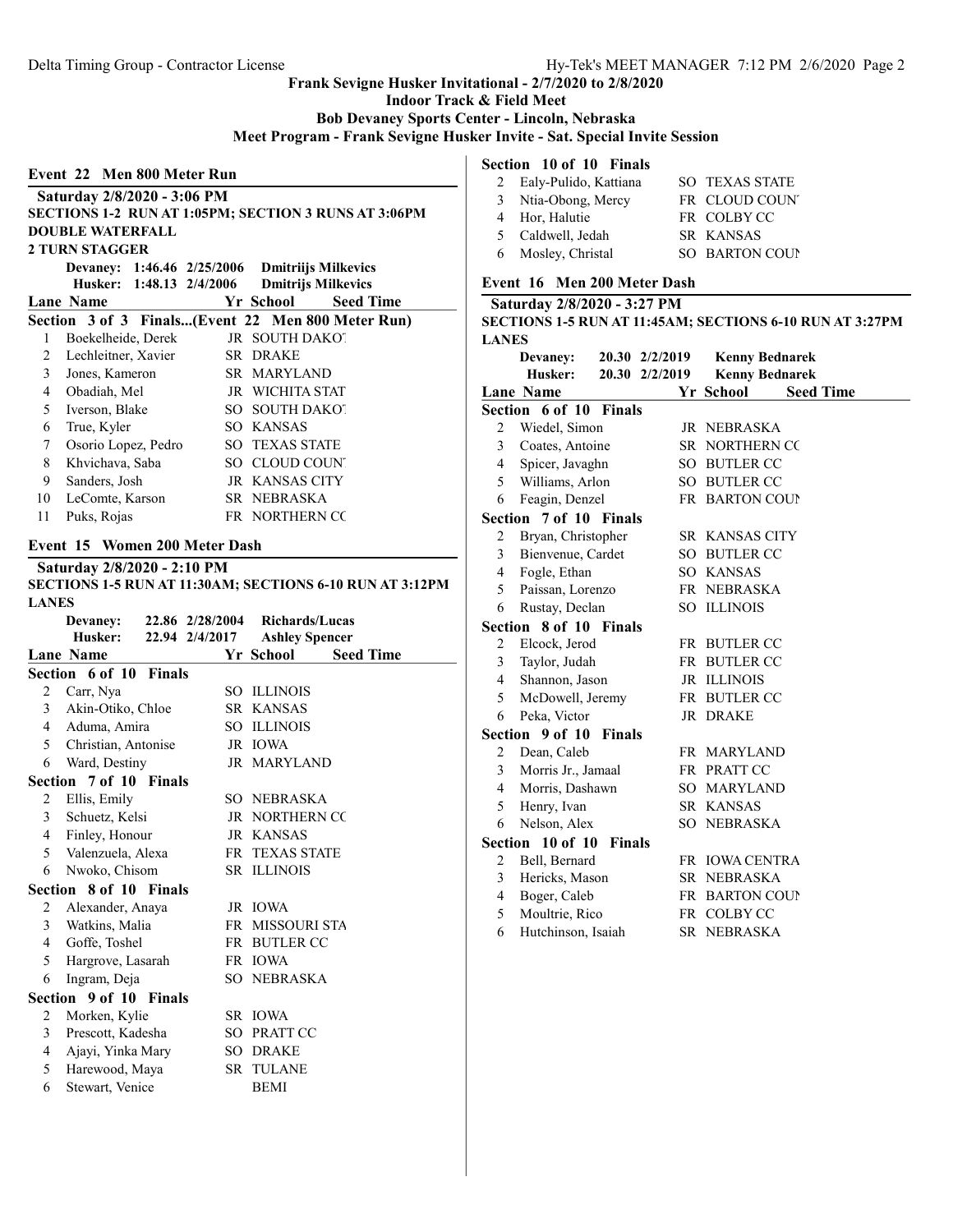Indoor Track & Field Meet

Bob Devaney Sports Center - Lincoln, Nebraska

Meet Program - Frank Sevigne Husker Invite - Sat. Special Invite Session

### Event 27 Women 3000 Meter Run

|    | Saturday 2/8/2020 - 3:45 PM                          |  |                       |                  |  |  |  |
|----|------------------------------------------------------|--|-----------------------|------------------|--|--|--|
|    | SECTION 1 RUNS AT 1:25PM; SECTION 2 RUNS AT 3:45PM   |  |                       |                  |  |  |  |
|    | <b>DOUBLE WATERFALL</b>                              |  |                       |                  |  |  |  |
|    | <b>2 TURN STAGGER</b>                                |  |                       |                  |  |  |  |
|    | Devaney: 9:09.48 2/6/2016 Laura Thweatt              |  |                       |                  |  |  |  |
|    | Husker: 9:09.48 2/6/2016 Laura Thweatt               |  |                       |                  |  |  |  |
|    | <b>Lane Name</b>                                     |  | Yr School             | <b>Seed Time</b> |  |  |  |
|    | Section 2 of 2 Finals(Event 27 Women 3000 Meter Run) |  |                       |                  |  |  |  |
| 1  | Gueldner, Cameron                                    |  | SR KANSAS             |                  |  |  |  |
| 2  | Curtabbi, Eleonora                                   |  | SO IOWA CENTRA        |                  |  |  |  |
| 3  | Shea, Kaitlyn                                        |  | <b>SR SEMISSOURI</b>  |                  |  |  |  |
| 4  | Donnay, Anna                                         |  | JR SOUTH DAKOT        |                  |  |  |  |
| 5  | Rogers, Grace                                        |  | <b>SR ILLINOIS</b>    |                  |  |  |  |
| 6  | Hanners, Katherine                                   |  | JR KANSAS CITY        |                  |  |  |  |
| 7  | Selfors, Bridgid                                     |  | <b>SO TULANE</b>      |                  |  |  |  |
| 8  | Freyhof, Erika                                       |  | JR NEBRASKA           |                  |  |  |  |
| 9  | Friesen, Ellie                                       |  | SO SOUTH DAKOT        |                  |  |  |  |
| 10 | Uwajeneza, Florance                                  |  | SO IOWA CENTRA        |                  |  |  |  |
| 11 | Hansen, Leah                                         |  | FR SOUTH DAKOT        |                  |  |  |  |
| 12 | Romero, Leslie                                       |  | <b>SR TEXAS STATE</b> |                  |  |  |  |
| 13 | Glann, Ashlyn                                        |  | SR UNATTACHED         |                  |  |  |  |
| 14 | Rogers, Olivia                                       |  | SR DRAKE              |                  |  |  |  |
| 15 | Hohe, Katie                                          |  | FR ILLINOIS           |                  |  |  |  |
| 16 | Hotalling, Danielle                                  |  | <b>SO CREIGHTON</b>   |                  |  |  |  |
| 17 | McGrath, Riley                                       |  | FR TEXAS STATE        |                  |  |  |  |
| 18 | Beiermann, Ellie                                     |  | SR NEBRASKA WI        |                  |  |  |  |
|    |                                                      |  |                       |                  |  |  |  |

Event 28 Men 3000 Meter Run

| Saturday 2/8/2020 - 4:00 PM                        |                                           |        |                       |                  |  |  |  |  |
|----------------------------------------------------|-------------------------------------------|--------|-----------------------|------------------|--|--|--|--|
| SECTION 1 RUNS AT 1:40PM; SECTION 2 RUNS AT 4:00PM |                                           |        |                       |                  |  |  |  |  |
| <b>DOUBLE WATERFALL</b>                            |                                           |        |                       |                  |  |  |  |  |
| <b>2 TURN STAGGER</b>                              |                                           |        |                       |                  |  |  |  |  |
|                                                    | Devaney: 7:58.20 2/11/1994 Richard Kosgei |        |                       |                  |  |  |  |  |
|                                                    | Husker: 7:58.20 2/11/1994                 |        | <b>Richard Kosgei</b> |                  |  |  |  |  |
|                                                    | Lane Name                                 |        | Yr School             | <b>Seed Time</b> |  |  |  |  |
|                                                    | Section 2 of 2 Finals                     |        |                       |                  |  |  |  |  |
| 1                                                  | Kusche, George                            |        | SO NEBRASKA           |                  |  |  |  |  |
| 2                                                  | McGuire, Wyatt                            |        | <b>UNATTACHED</b>     |                  |  |  |  |  |
| 3                                                  | Sayler, Jackson                           |        | <b>UNATTACHED</b>     |                  |  |  |  |  |
| 4                                                  | Banguria, Wesley                          | SO.    | <b>COLBY CC</b>       |                  |  |  |  |  |
| 5                                                  | Kenyi, Santino                            |        | SO CLOUD COUN         |                  |  |  |  |  |
| 6                                                  | Haas, Stephen                             |        | SR NORTHERN CC        |                  |  |  |  |  |
| 7                                                  | Bungei, Kelvin<br>FR IOWA CENTRA          |        |                       |                  |  |  |  |  |
| 8                                                  | Verbal, Evan                              |        | SR UNATTACHED         |                  |  |  |  |  |
| 9                                                  | Letner, George                            |        | <b>JR KANSAS</b>      |                  |  |  |  |  |
| 10                                                 | Butler, Ben                               |        | JR KANSAS             |                  |  |  |  |  |
| 11                                                 | Minor-Williams, Joseph                    | $SO^-$ | <b>SOUTH DAKOT</b>    |                  |  |  |  |  |
| 12                                                 | Brandt, Kyle                              |        | SR DRAKE              |                  |  |  |  |  |
| 13                                                 | Miller, Bryce                             |        | <b>KC TRACK CLI</b>   |                  |  |  |  |  |
| 14                                                 | Yohannes, Awet                            | SO.    | <b>IOWA CENTRA</b>    |                  |  |  |  |  |
| 15                                                 | Nelson, Lukas                             |        | SR SOUTH DAKOT        |                  |  |  |  |  |
| 16                                                 | Martins, Ryan                             |        | JR NEBRASKA           |                  |  |  |  |  |
| 17                                                 | Penrod, Zack                              |        | SR UNATTACHED         |                  |  |  |  |  |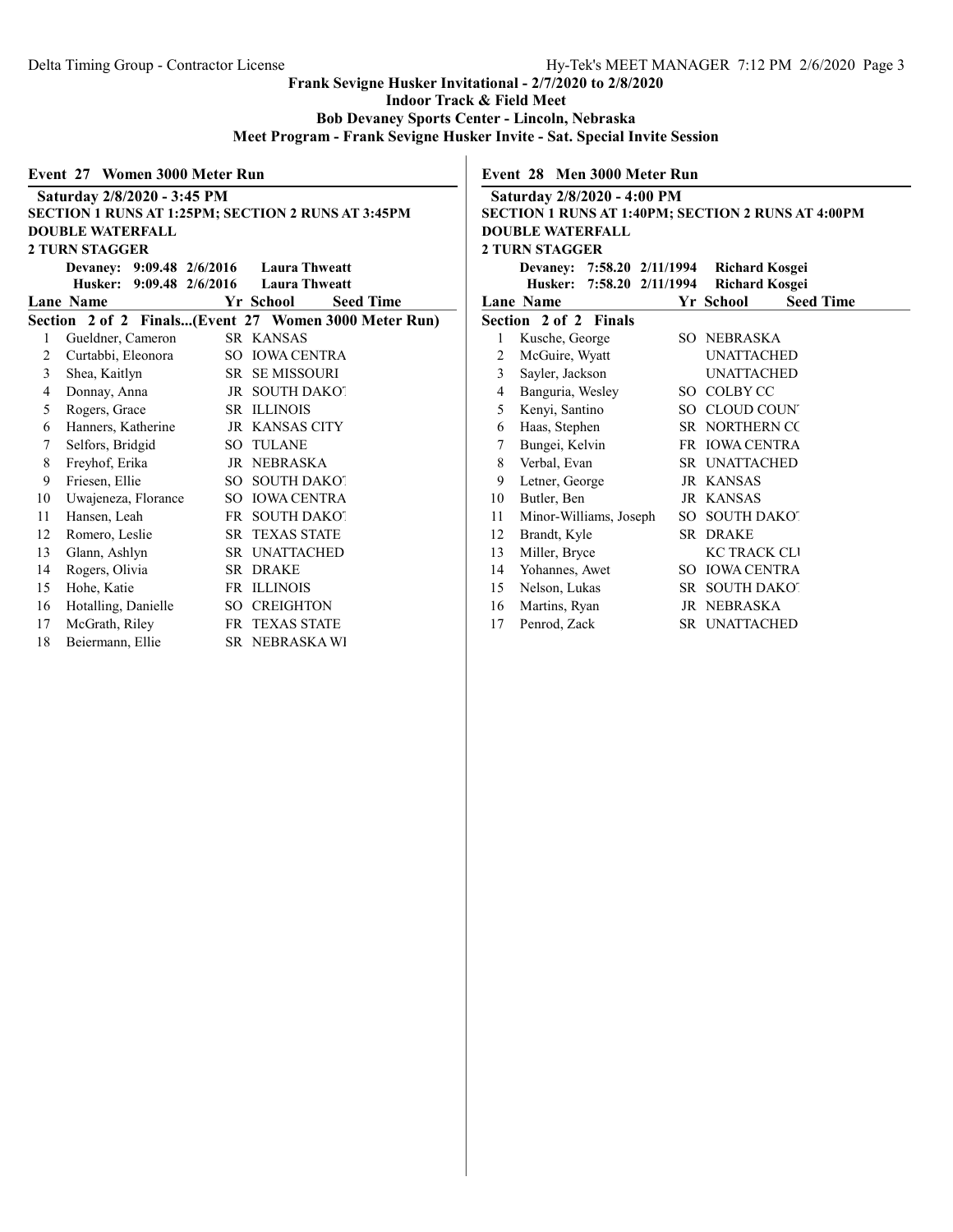## Indoor Track & Field Meet Bob Devaney Sports Center - Lincoln, Nebraska Meet Program - Frank Sevigne Husker Invite - Sat. Special Invite Session Event 33 Women 4x400 Meter Relay Saturday 2/8/2020 - 4:15 PM SECTIONS 1-3 RUN AT 4:15PM; SECTION 4 RUNS AT 4:55PM 2 TURN STAGGER Devaney: 3:32.85 2/13/2011 Tarmoh, Mayungbe, Sutherland, Beard Husker: 3:33.71 2/4/2017 Texas C Gordon, Z Golden, A Jones, S Douglas Lane Team Relay Seed Time Section 1 of 4 Finals 1 GARDEN CITY A 1) Huyler, Destiny FR 2) Pierre, Shienne FR 3) Burnett, Lillie SO 4) Octave, Mone' FR 2 NEBRASKA WES A 1) Rolfes, Aspen JR 2) Daniel, Alexandra SR 3) Carley, Megan FR 4) Larsen, Camryn JR 3 BUTLER CC A 1) McDonald, Kaleb FR 2) Peart, Shawnakay FR 3) Goffe, Toshel FR 4) Thompson, Linesha FR 4 DRAKE A 1) Crawford, Mariah SR 2) Mendlik, Ellie SO 3) Hertting, Iris FR 4) Ajayi, Yinka Mary SO 5 CLOUD COUNTY A 1) Hatton, Aliya FR 2) Samuels, Shackera SO 3) Milano, Pamela FR 4) Harcum, Tanya SO 6 TEXAS STATE B 1) Ealy-Pulido, Ariana SO 2) Cameron, Javlyn JR 3) Hilton, Live SO 4) Flemming, Jada FR Section 2 of 4 Finals 2 MISSOURI STA A 1) Forbes, Chanice JR 2) Buchannan, Jayda SO 3) McNeill, India JR 4) Watkins, Malia FR

4) Ellis, Gabrielle FR

- 3 NEBRASKA B 1) Jones, Chelsey SR 2) Ellis, Emily SO 3) Bresser, Emma JR 4) Wurtele, Shannon FR 4 ILLINOIS A 1) Howell, Olivia FR 2) Lucki, Mikaela JR
- 3) Craddock, Rebecca JR 4) Flaherty, Vanessa SR 5 NORTHERN COL A 1) Whitaker, Olivia SR 2) Osipenko, Viktorija FR<br>
3) Schuetz, Kelsi JR 4) Ellis, Gabrielle FR
- 6 CONCORDIA (N A 1) Mogul, Kennedy JR 2) Lewis, Sarah SO 3) Pfeifer, Jacee SO 4) Battershell, Rachel SO

# Section 3 of 4 Finals

Frank Sevigne Husker Invitational - 2/7/2020 to 2/8/2020

| 3                       | <b>KANSAS</b>            | B            |                             |
|-------------------------|--------------------------|--------------|-----------------------------|
|                         | 1) Dickerson, Zantori SR |              | 2) Coppinger, Addison FR    |
|                         | 3) Siemens, Anna JR      |              | 4) Shawver, Jana SO         |
| 4                       | <b>IOWA</b>              | B            |                             |
|                         | 1) Bruxvoort, Mariel FR  |              | 2) Morken, Kylie SR         |
|                         | 3) Donahue, Carly SR     |              | 4) Tobias, Tionna FR        |
| $\overline{\mathbf{5}}$ | <b>TULANE</b>            | $\mathsf{A}$ |                             |
|                         | 1) Harewood, Maya SR     |              | 2) Loyd, Kyah JR            |
|                         | 3) Jones, Louise SO      |              | 4) Robinson, Hunter SO      |
| 6                       | <b>TEXAS STATE</b>       | A            |                             |
|                         | 1) Giles, Sadi SO        |              | 2) Ealy-Pulido, Kattiana SO |
|                         | 3) Kimble, Paige JR      |              | 4) Frank, Vennessa FR       |
|                         | Section 4 of 4 Finals    |              |                             |
| 3                       | <b>NEBRASKA</b>          | A            |                             |
|                         | 1) Hugg, Kayla FR        |              | 2) Peskova, Michaela SR     |
|                         | 3) Moore, Karlie FR      |              | 4) Smith, Jessi JR          |
| 4                       | <b>MARYLAND</b>          | A            |                             |
|                         | 1) Santiago, Xahria JR   |              | 2) Ward, Destiny JR         |
|                         | 3) Jones, Cheyenne JR    |              | 4) Fagan, Venida SR         |
| 5                       | <b>KANSAS</b>            | A            |                             |
|                         | 1) Akin-Otiko, Chloe SR  |              | 2) Caldwell, Jedah SR       |
|                         | 3) Kuykendoll, Mariah SR |              | 4) Finley, Honour JR        |
| 6                       | <b>IOWA</b>              | A            |                             |
|                         | 1) Swanson, Addie JR     |              | 2) Patterson, Davicia FR    |
|                         | 3) Alexander, Anaya JR   |              | 4) Christian, Antonise JR   |
|                         |                          |              |                             |
|                         |                          |              |                             |